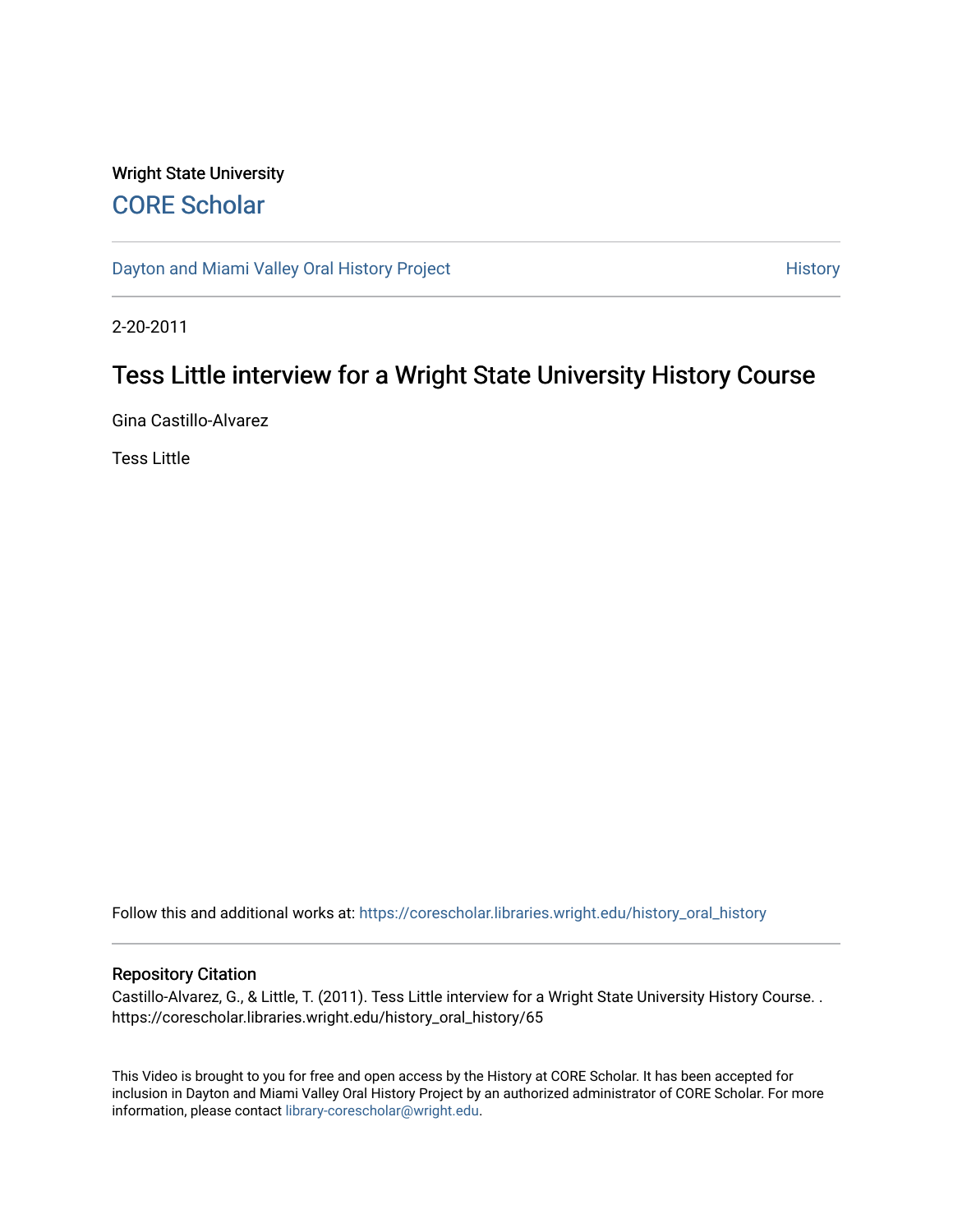1 00:00:00,320 --> 00:00:08,720 It is um February 20 um, 2011, and um I am here interviewing um

# 2

00:00:08,900 --> 00:00:16,980 Doctor Tess Little. Um she is a professor... I'm not a doctor. Ah she's a professor at um at

### 3

00:00:16,980 --> 00:00:24,100 Sinclair Community ah College, and she is very much involved in the community. Um and

### 4

00:00:24,360 --> 00:00:33,960 I at my initial question is how ah did you get involved with the community. I guess

5 00:00:34,220 --> 00:00:40,860 I've always been involved with the community. Um What prompted, what, there had to be something... Hold on. I'm a teacher

6 00:00:47,140 --> 00:00:55,440 and I like people and I like to see things get done. And....

### 7

00:00:55,760 --> 00:01:01,820 I like to coordinate... I like to coordinate things I like to bring things together. So I guess it was just natural

# 8

00:01:02,000 --> 00:01:05,360 I mean my father is a

# 9

00:01:05,369 --> 00:01:11,549 minister or was a minister he's now retired and elderly and not well but ah so

10 00:01:11,549 --> 00:01:15,330 I grew up watching him being very involved with community in the church

11 00:01:15,330 --> 00:01:20,790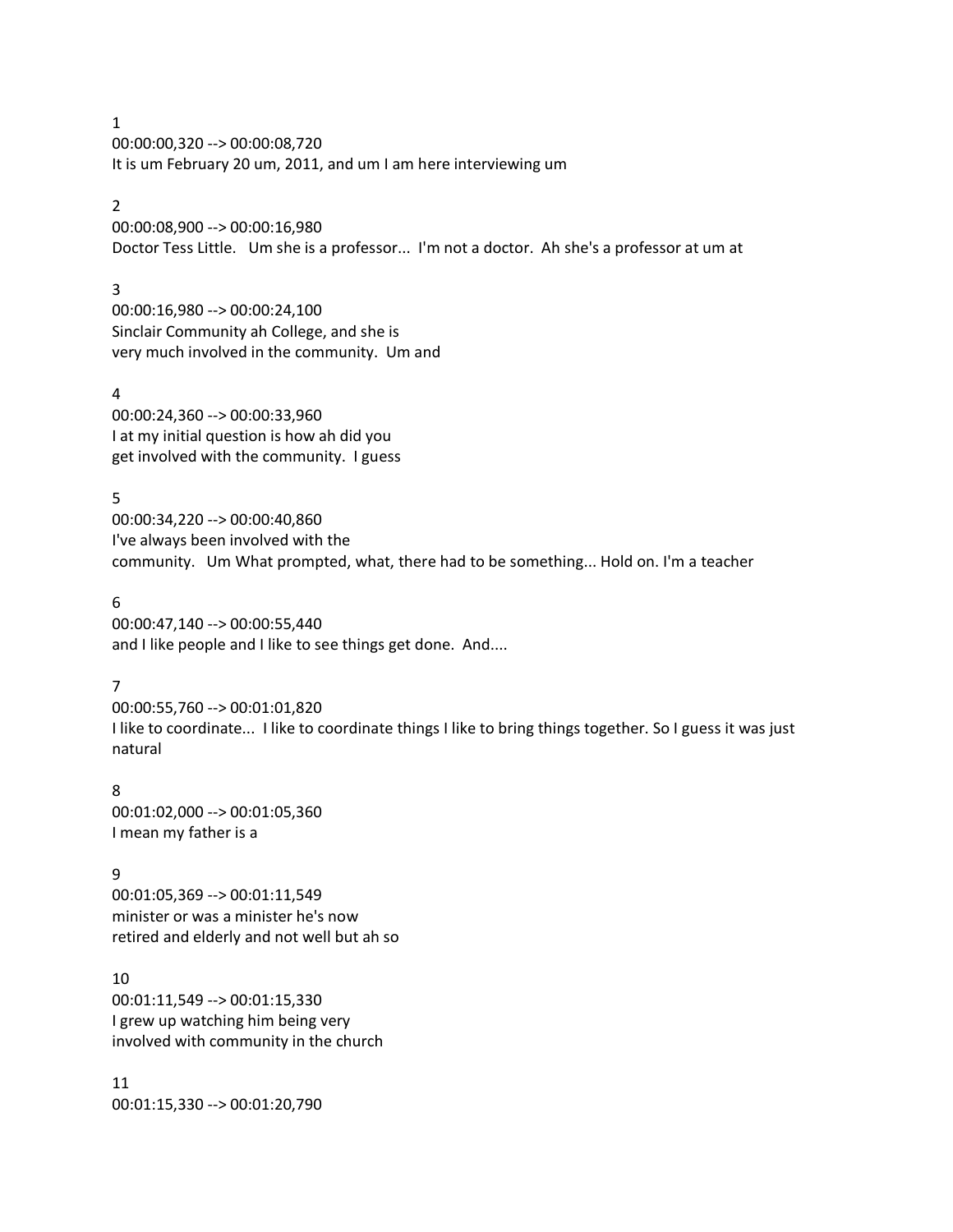and maybe I learned it from him. You know. Just, I don't know, it just seemed to be

12 00:01:20,790 --> 00:01:23,450 what you do.

### 13

00:01:26,280 --> 00:01:31,900 Um You are a person very involved with promoting diversity and art within the

### 14

00:01:31,900 --> 00:01:39,610 Dayton community. Um Why do you think that's important. I think it's crucial. It's not

# 15

00:01:39,610 --> 00:01:45,670 just important. It is in order to be successful as a community and as a

# 16

00:01:45,670 --> 00:01:55,530 nation and as a global community. Um We need to find similarities between cultures,

# 17

00:01:55,530 --> 00:02:00,640 understand one another, and learn how to get along, and learn how to enjoy the

# 18

00:02:00,640 --> 00:02:05,530 strengths and beauties of the many different cultures that there are. Um.

# 19

00:02:05,530 --> 00:02:13,180 I feel that education is the key to the solution for ah many of our problems and

# 20

00:02:13,180 --> 00:02:19,690 ills and things that are wrong today and I think that ah if we study more about

# 21

00:02:19,690 --> 00:02:23,800 diversity or just study different cultures or if we sent every high school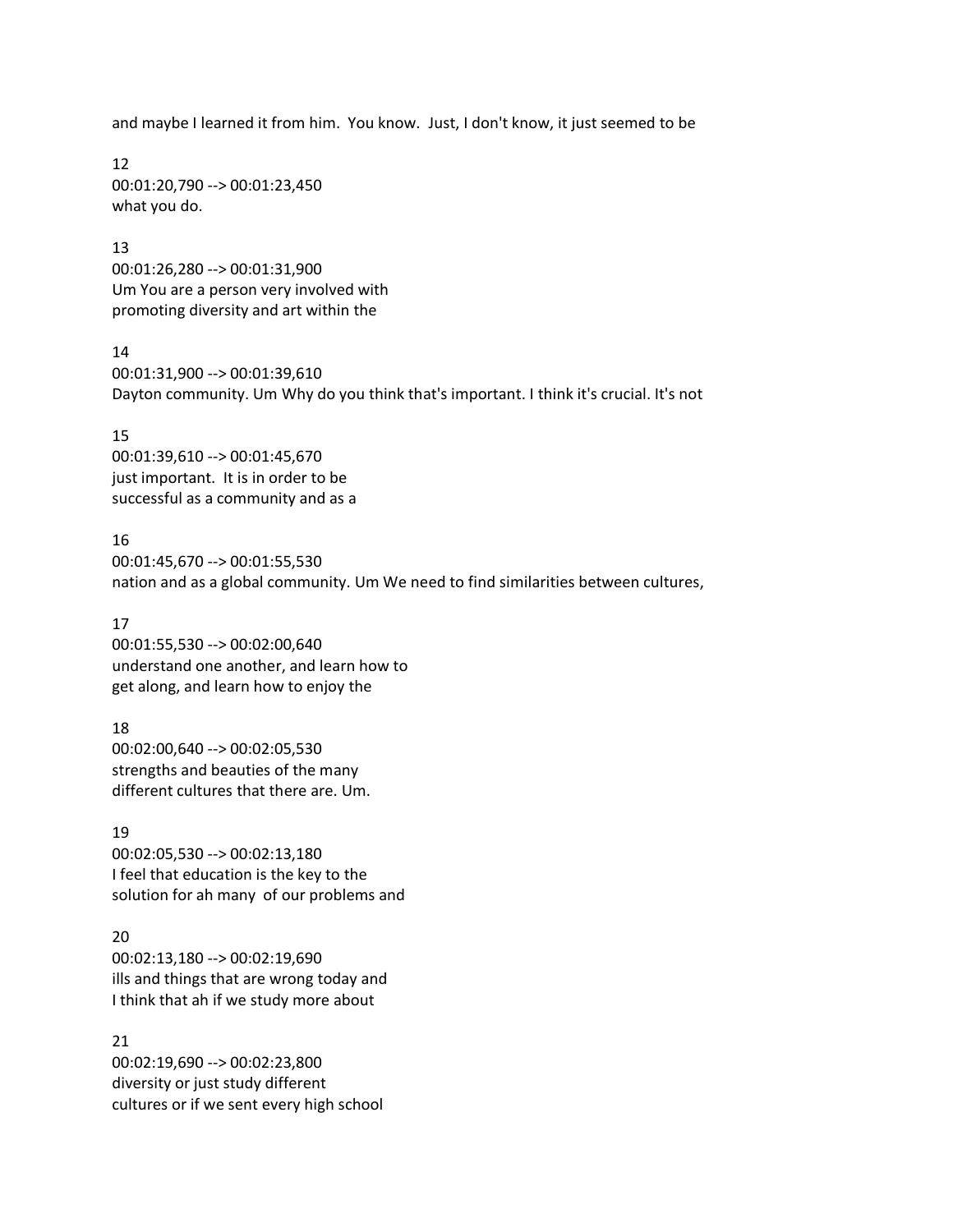### 22

00:02:23,800 --> 00:02:27,670 senior on a trip to another culture and let them stay there three months or

# 23

00:02:27,670 --> 00:02:35,290 something I think that that do more to help, help our culture really understand

# 24

00:02:35,290 --> 00:02:40,600 one another. And it is just so important. I mean that's all there is to

# 25

00:02:40,600 --> 00:02:48,580 success, to happiness, to everything personally in in community wise for

# 26

00:02:48,580 --> 00:03:00,989 healthy community. Um, how did um the REACH um program start. Well I'm Appalachian, and

# 27

00:03:00,989 --> 00:03:06,190 my parents came here from Eastern Kentucky and had there been money and

# 28

00:03:06,190 --> 00:03:12,160 jobs I would have been born and raised in Kentucky. Um and I grew up thinking that

# 29

00:03:12,160 --> 00:03:18,220 Kentucky was home. I lived in Fairborn ah in an enclave of Appalachian and

# 30

00:03:18,220 --> 00:03:23,110 Appalachian neighborhood called Wright View. And when I went to college, a lot of

31 00:03:23,110 --> 00:03:30,130 times I felt um I didn't feel at home. I didn't feel comfortable. It was a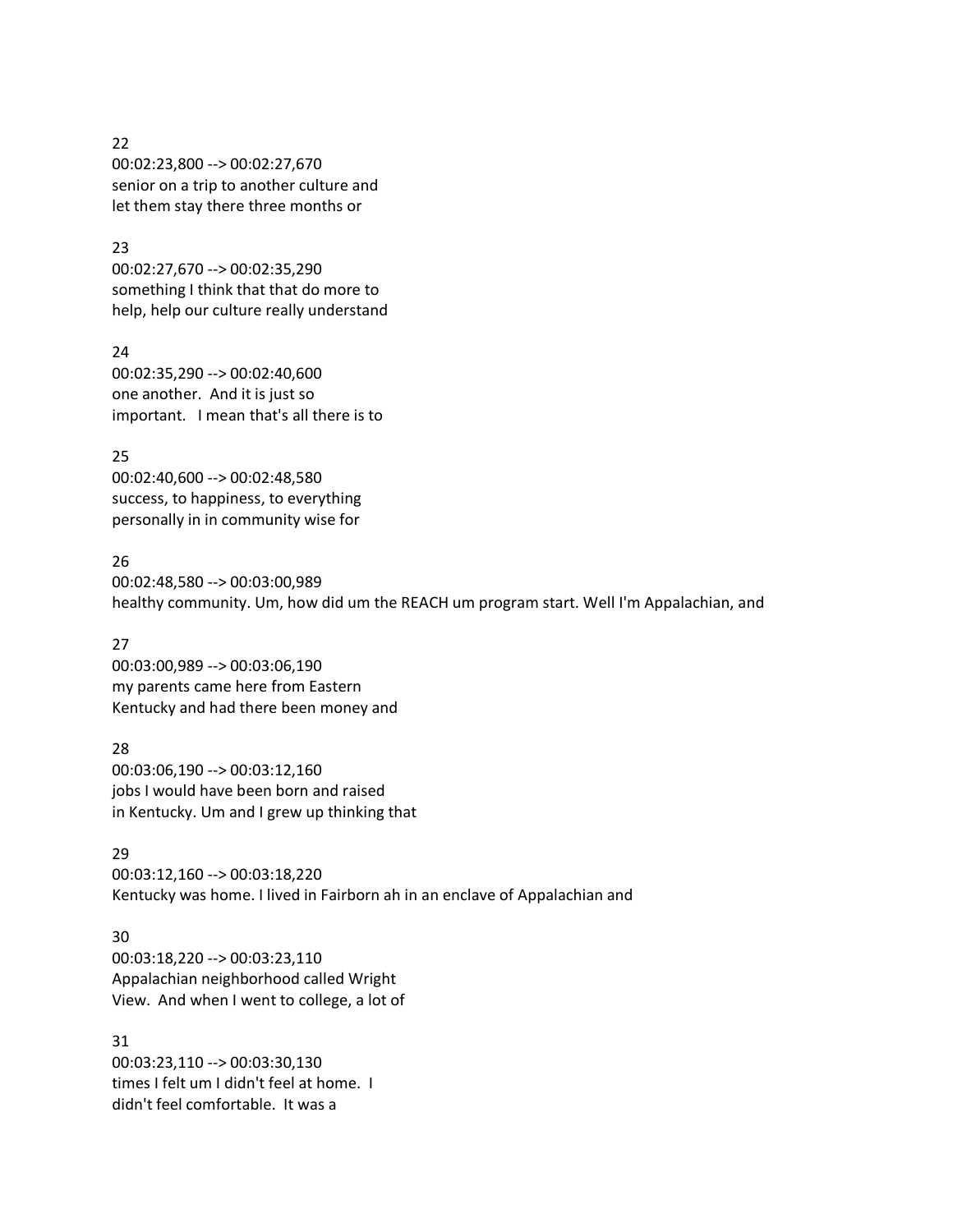### 32

00:03:30,130 --> 00:03:34,720 different culture. Mainstream culture was a different culture and I didn't really

# 33

00:03:34,720 --> 00:03:38,650 understand why and a lot of times I just felt bad or felt like there's something

# 34

00:03:38,650 --> 00:03:43,209 wrong with me. And so um I tried to figure that

### 35

00:03:43,209 --> 00:03:48,099 out and try to try to decide how, how I was going to make it in this mainstream

# 36

00:03:48,099 --> 00:03:54,549 culture. When I started teaching at Sinclair, I realized I listen. I think

# 37

00:03:54,549 --> 00:03:58,209 it's really important to listen to your students and listen to the people around

# 38

00:03:58,209 --> 00:04:03,849 you. And I'm lucky because I was teaching an art class and once that the students

# 39

00:04:03,849 --> 00:04:07,599 started to work they got their projects and they started to work than they would

# 40

00:04:07,599 --> 00:04:14,469 start to talk. So art was a beautiful vehicle um to allow folks to open up,

# 41

00:04:14,469 --> 00:04:20,109 students to open up and I would listen.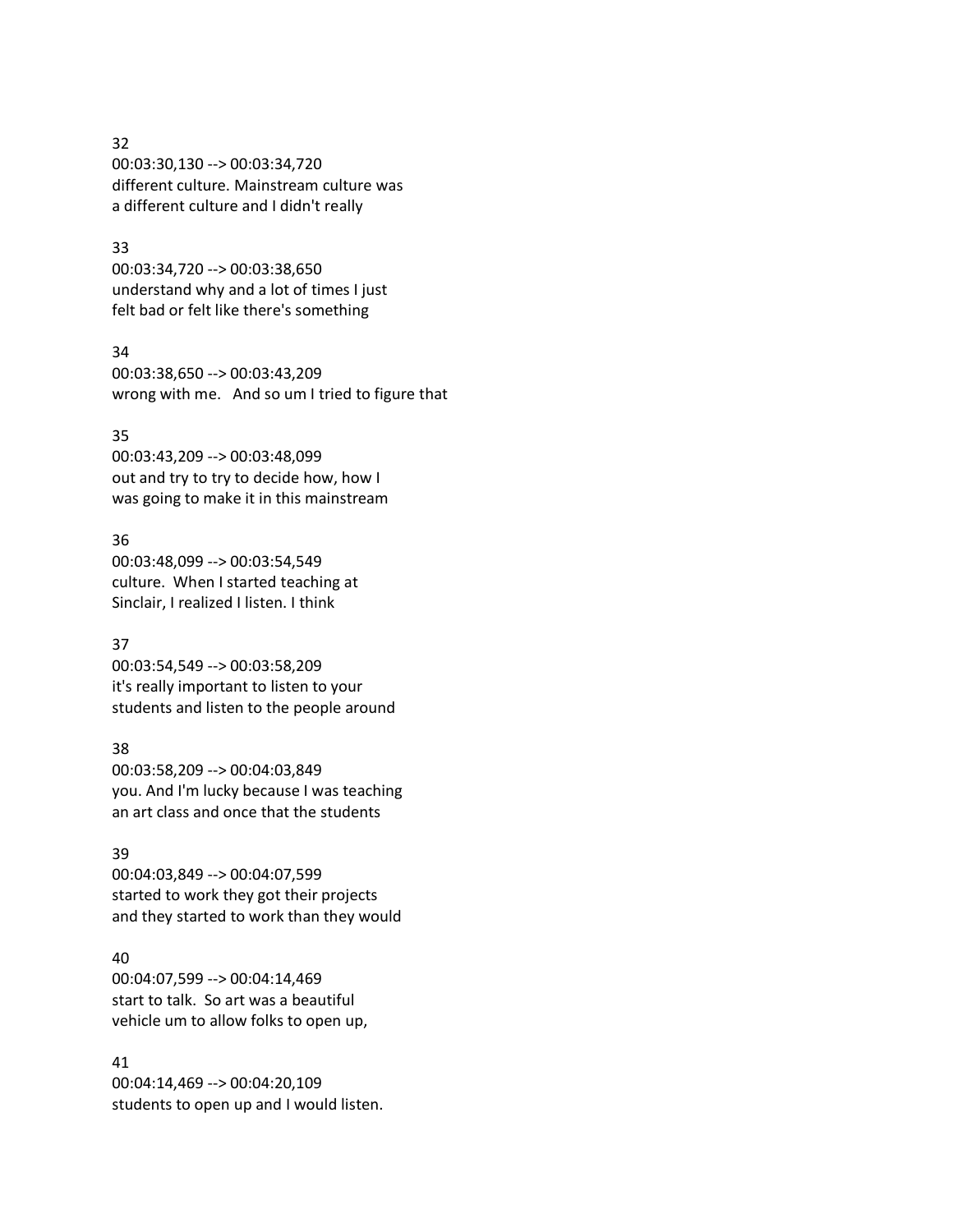And in my, my neighborhood when I was

42 00:04:20,109 --> 00:04:22,930 growing up there weren't any African-American people. It was all white

### 43

00:04:22,930 --> 00:04:30,370 and all Appalachian and um one of the things that I soon noticed with my

44 00:04:30,370 --> 00:04:34,060 African-American students and my Appalachian students as they were saying

### 45

00:04:34,060 --> 00:04:37,435 a lot of the same things. The complaints were the same. The issues were the same.

### 46

00:04:38,560 --> 00:04:44,710 The problems were the same. And um in the students I would see a student who would

# 47

00:04:44,710 --> 00:04:48,789 be so talented. I could see the talent. I could see their intelligence, but they

# 48

00:04:48,789 --> 00:04:56,050 dropped out or they wouldn't make it. And and I started asking why. And ah about 10

# 49

00:04:56,050 --> 00:05:01,870 years later, letting it all ferment in my brain and just watch and read and study

# 50

00:05:01,870 --> 00:05:05,680 and try to learn as best I could, I figured out that there are a lot of

# 51

00:05:05,680 --> 00:05:09,880 similarities between the Appalachian and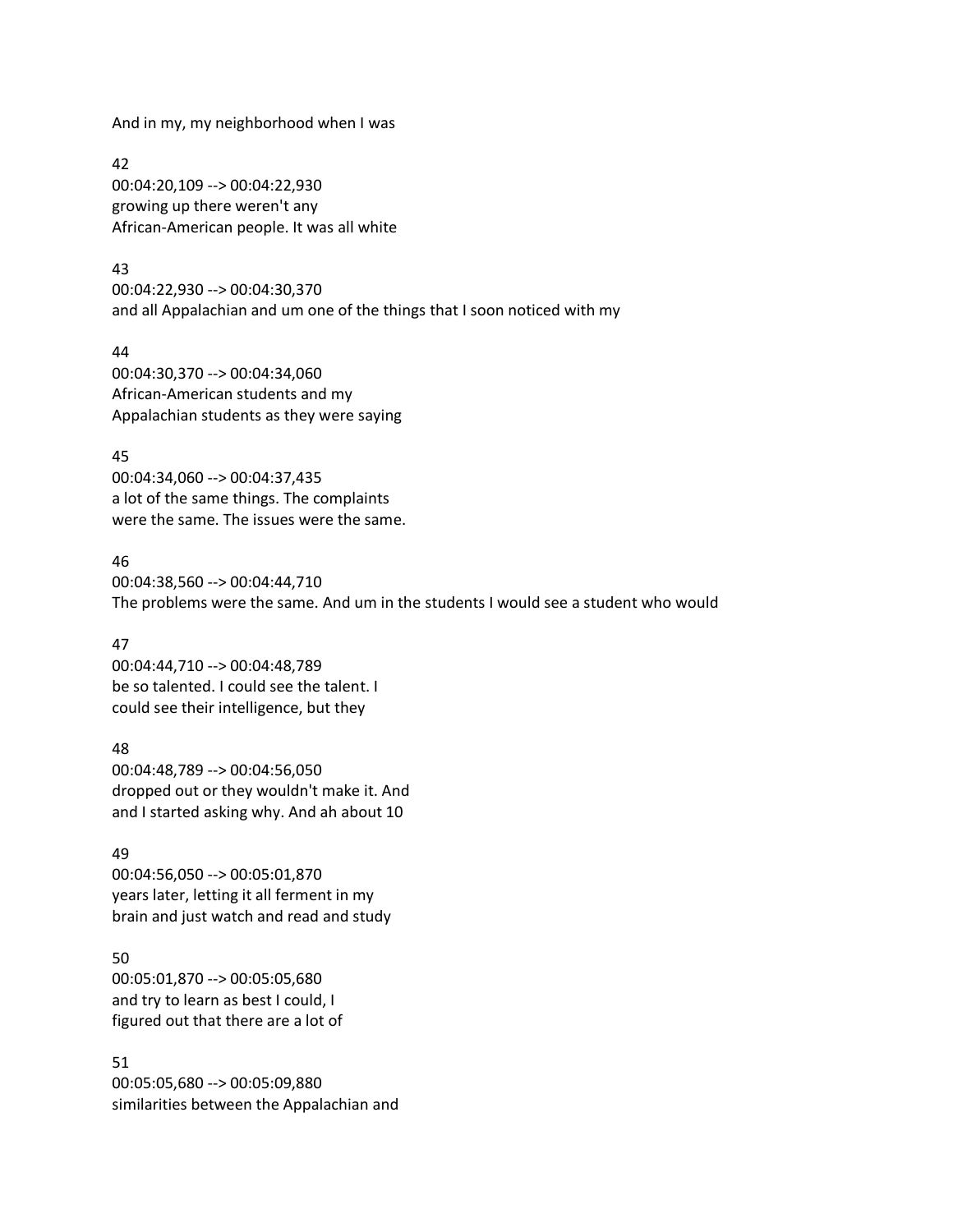African-American population and that the

52 00:05:09,880 --> 00:05:14,740 problems that they had were, were with the mainstream beliefs and values that

### 53

00:05:14,740 --> 00:05:20,259 that we did not have that I did not have. For instance, I was taught that family

### 54

00:05:20,259 --> 00:05:24,759 was everything but in the mainstream media individual is the most important

### 55

00:05:24,759 --> 00:05:28,810 and my culture it's not all right to go off and leave your family and in the

# 56

00:05:28,810 --> 00:05:32,110 mainstream culture you go out and get the best job and if it just so happens

# 57

00:05:32,110 --> 00:05:35,889 to be across the continent that's okay. You live you know home is where your hat

# 58

00:05:35,889 --> 00:05:40,090 is and in my culture it was pride of place and sense of place was so

# 59

00:05:40,090 --> 00:05:47,050 important. So there were lots of differences. So um, so I developed, I looked

# 60

00:05:47,050 --> 00:05:52,760 at Dayton and Dayton is very, very segregated. It's not as segregated as it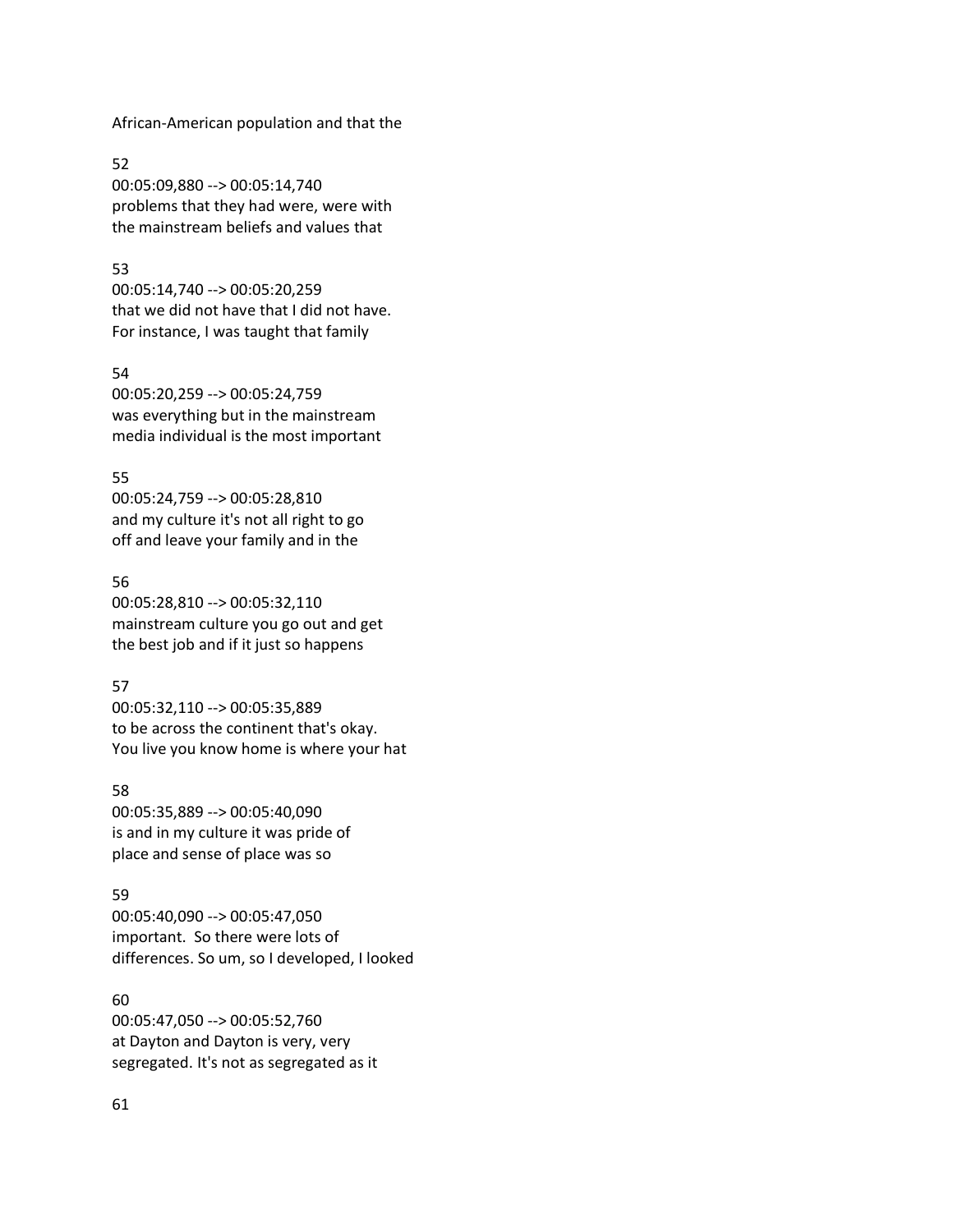00:05:52,760 --> 00:05:57,710 was in the 70s and 80s and 90s but it's gotten a little better but still needs a

# 62

00:05:57,710 --> 00:06:04,160 lot of improvement but um I looked at Third Street and in Fairborn Third

# 63

00:06:04,160 --> 00:06:08,090 Street is Colonel Glenn Highway and it connects Wright View which is an

# 64

00:06:08,090 --> 00:06:14,360 Appalachian community um that has diversified some now but and then we

# 65

00:06:14,360 --> 00:06:17,990 went down to through east Dayton which was an Appalachian community. We cross

# 66

00:06:17,990 --> 00:06:21,500 the river and we went into west Dayton which was an African-American community

# 67

00:06:21,500 --> 00:06:25,880 and only we went on to Drexel which is an Appalachian community and it all

# 68

00:06:25,880 --> 00:06:32,740 seemed to be the whole gamut of, of the people of Dayton of all this

# 69

00:06:32,740 --> 00:06:36,680 separateness and all this segregation and it was all connected on the same

# 70

00:06:36,680 --> 00:06:42,830 street. They all lived on the same main highway and, and so I came up with REACH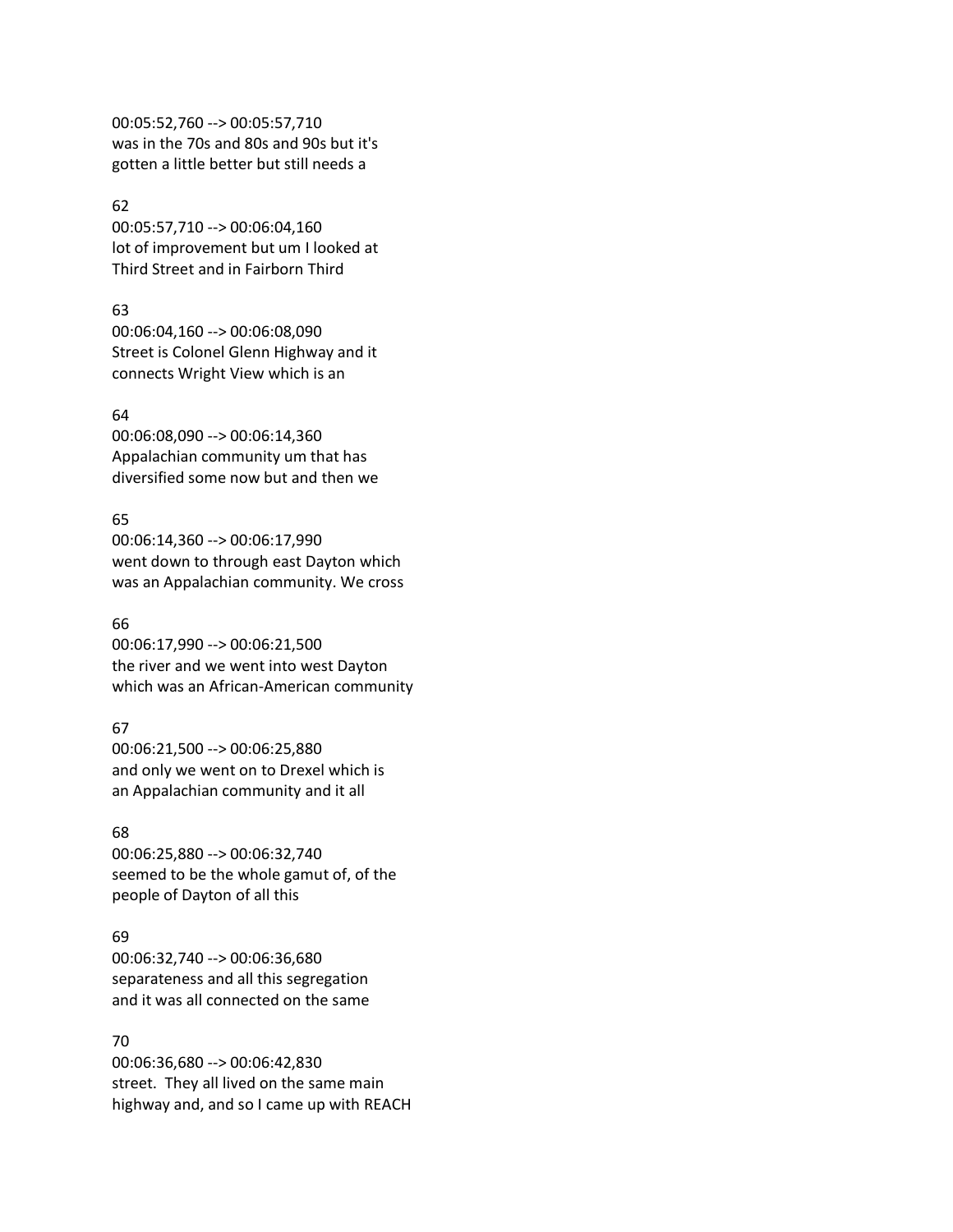### 71

00:06:42,830 --> 00:06:47,600 which stands for Realizing Ethnic Awareness and Cultural Heritage and it

# 72

00:06:47,600 --> 00:06:57,080 went to my Dean and he said at the second or first or second year he, he you

# 73

00:06:57,080 --> 00:07:00,740 know he would say we'll think about it and third year he said go out and see if

### 74

00:07:00,740 --> 00:07:05,900 you can find some interest. Well being an Appalachian I didn't know that meant go

### 75

00:07:05,900 --> 00:07:10,430 out and write a white paper. He said go out and find some interest. So I went out

# 76

00:07:10,430 --> 00:07:15,200 and found the interest. I knew the interest was there. So I decided I'd have

# 77

00:07:15,200 --> 00:07:20,750 a conference, and I had 160 people enrolled in that first conference. When

# 78

00:07:20,750 --> 00:07:25,550 the president came to me of the college and he said, "What's going on? What are you

# 79

00:07:25,550 --> 00:07:30,410 doing?" And I said, "Well the Dean told me to go find to find some interests and I

80 00:07:30,410 --> 00:07:36,230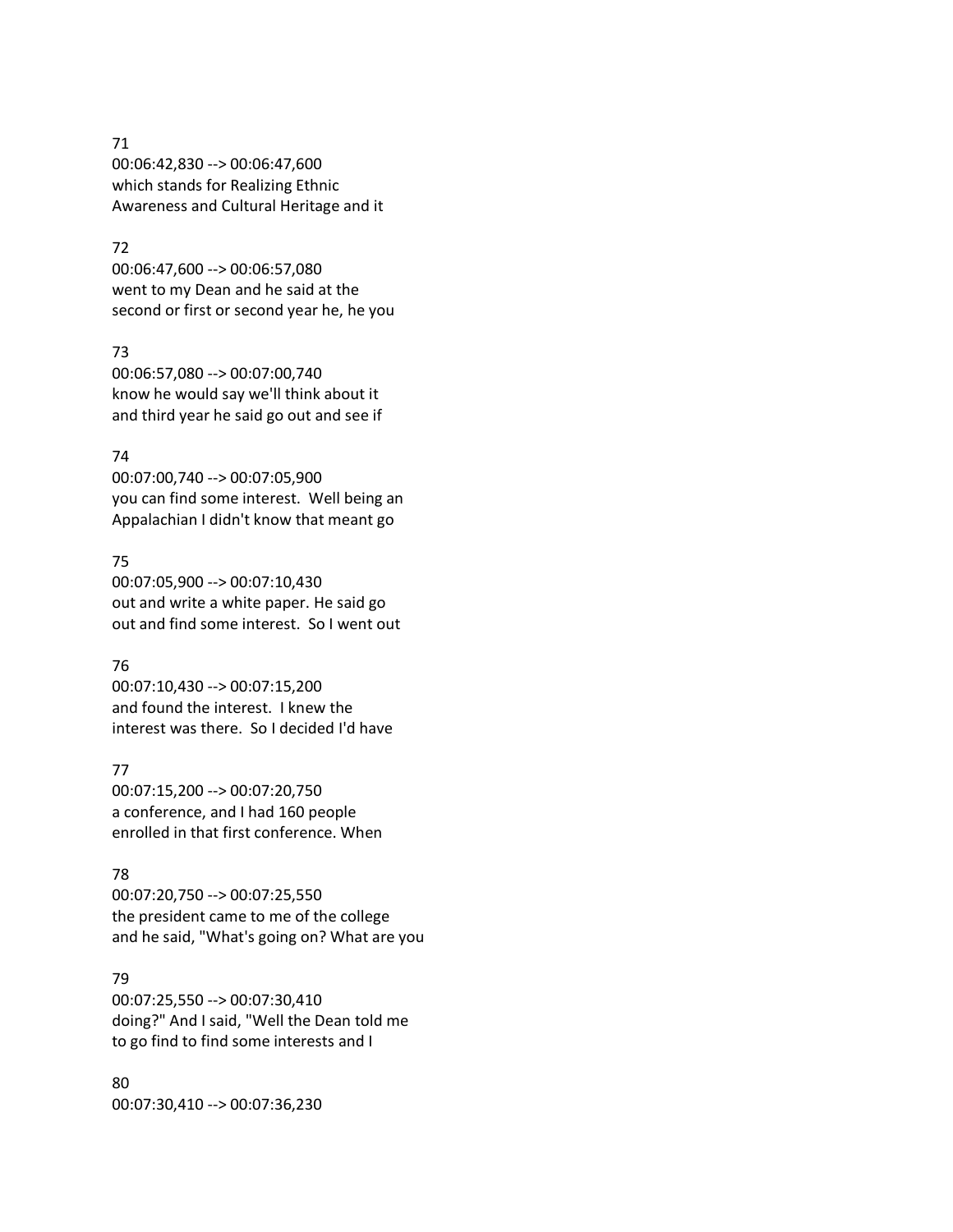found the interest. And I'm showing the Dean that I have interest." So ah, so the

81 00:07:36,230 --> 00:07:41,360 president then put, gave me a budget of five thousand dollars and um

### 82

00:07:41,360 --> 00:07:49,250 I had the first REACH Across Dayton Conference in 1994. Um and 160 people came

### 83

00:07:49,250 --> 00:07:53,570 and it was a fabulous conference. It looked at the differences and, and but it

### 84

00:07:53,570 --> 00:07:56,810 focuses on similarities. REACH focuses on similarities between

# 85

00:07:56,810 --> 00:08:01,010 cultures. Because I believe that we have so much more in common than we have

# 86

00:08:01,010 --> 00:08:05,810 differences. And if we find those commonalities and we make friends and we

# 87

00:08:05,810 --> 00:08:10,430 discuss and we learn what we have in common, then when differences arise we

# 88

00:08:10,430 --> 00:08:14,210 don't have as many problems. We can iron out our differences because we have a

89 00:08:14,210 --> 00:08:20,540 basis. We have a foundation of friendship, of acquaintances, of knowledge about the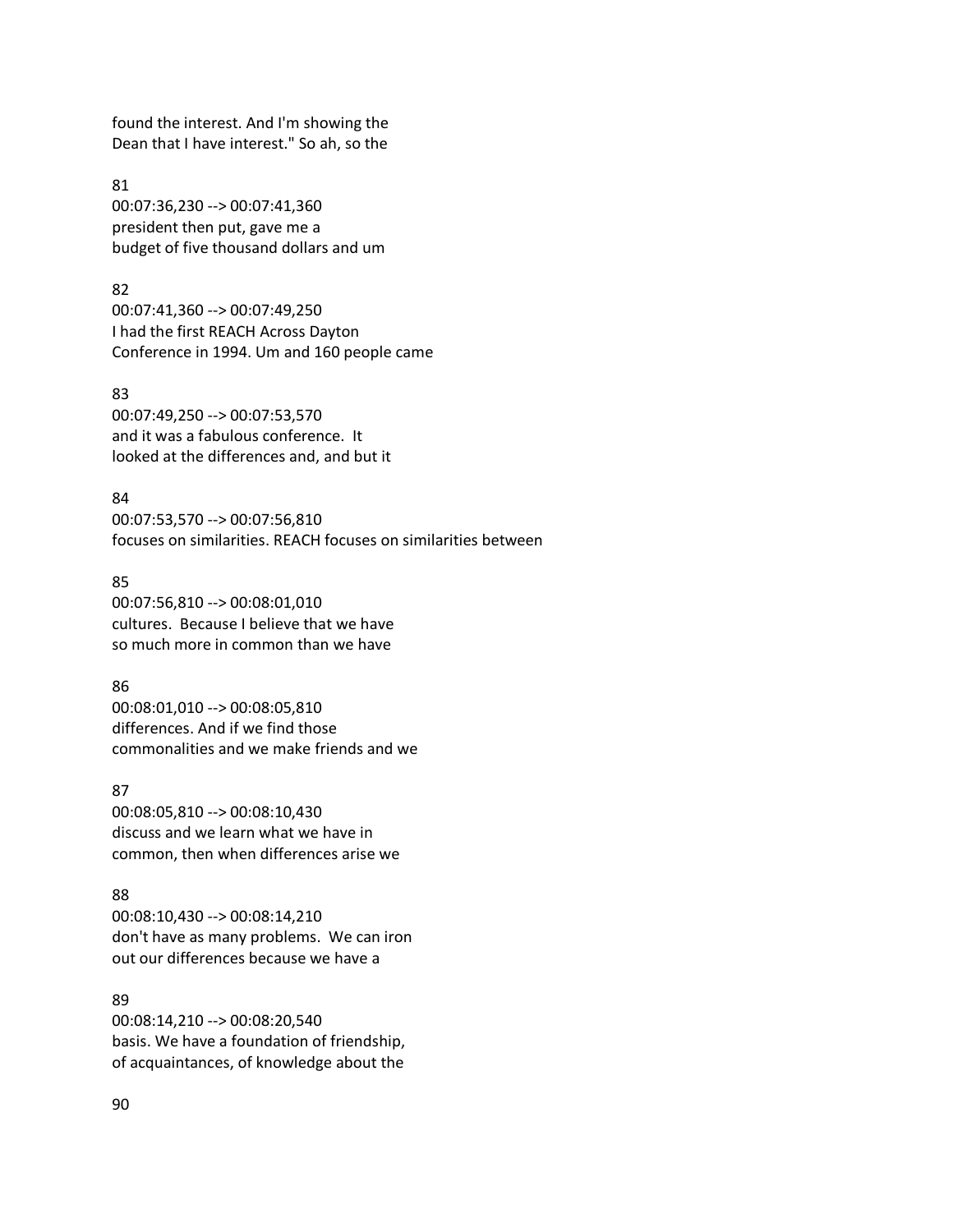00:08:20,540 --> 00:08:27,470 culture and, and so um that's how REACH started. The second and third year I got a

# 91

00:08:27,470 --> 00:08:31,250 grant and then after that the fourth year the college funded it as a

# 92

00:08:31,250 --> 00:08:32,920 permanent program. We're in our 18th year this year and I already have almost 300

### 93

00:08:35,780 --> 00:08:45,490 people enrolled for the conference next Friday. Um so Um you indicated that it

### 94

00:08:45,490 --> 00:08:52,760 you approach the Dean a couple of times prior. Um what makes you keep going? I mean

# 95

00:08:52,760 --> 00:08:58,820 most people the first time like okay well they might you know... Well, I saw it

# 96

00:08:58,820 --> 00:09:02,990 every day in my classroom. I was living it. I was teaching it. I was seeing

### 97

00:09:02,990 --> 00:09:09,050 students fail. I was talking with students every day and, and saying you know

# 98

00:09:09,050 --> 00:09:16,280 things like um "Try it this way or think about it this way or the reason you have

# 99

00:09:16,280 --> 00:09:21,860 that belief is because. This is your culture. And if you look at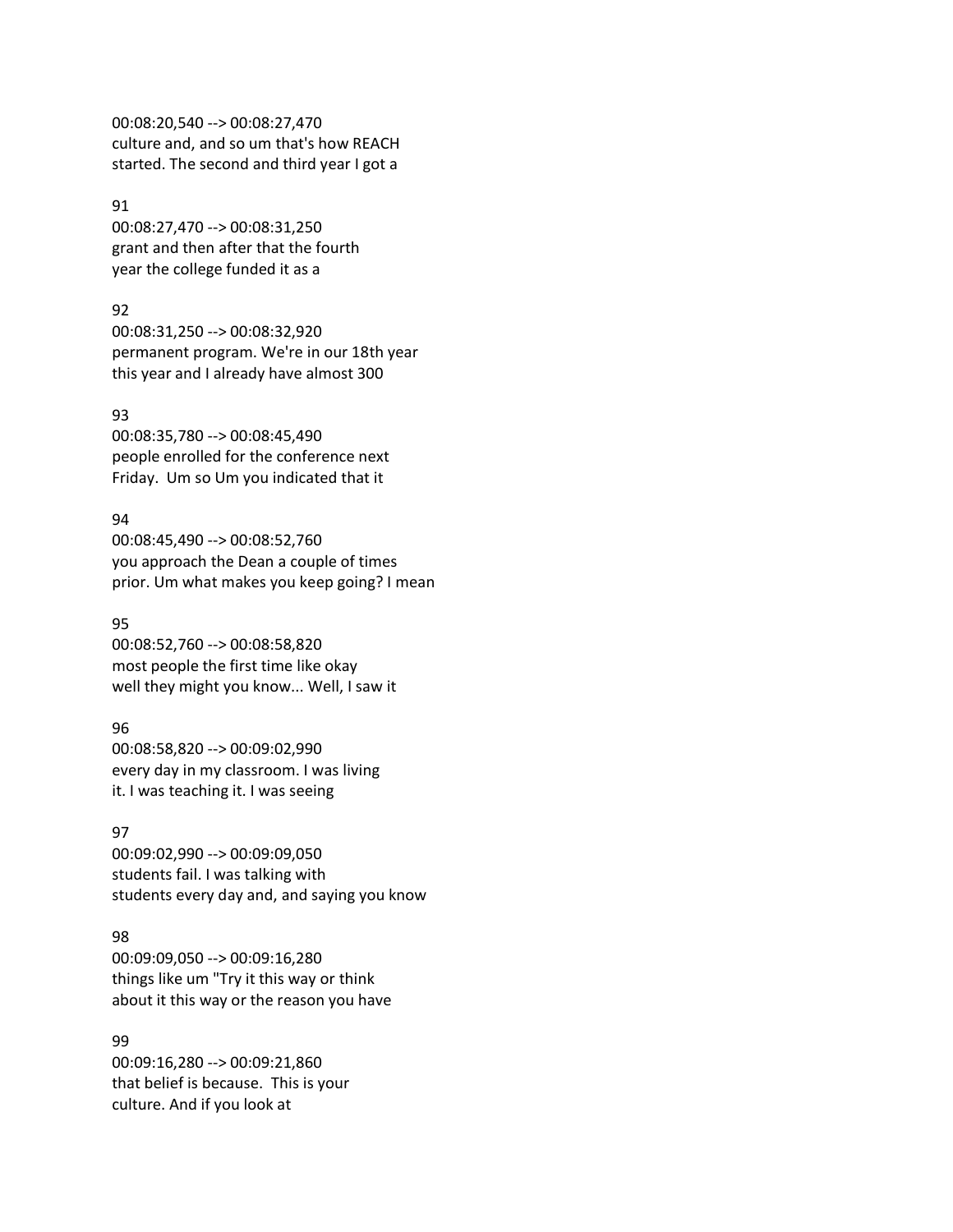# 100 00:09:21,860 --> 00:09:25,190 the mainstream, try to figure out what the mainstream belief is and then try to

# 101

00:09:25,190 --> 00:09:30,320 figure out how you fit. And maybe say to yourself today I can do the mainstream

### 102

00:09:30,320 --> 00:09:34,550 thing at school and when I go home I will be who I am." I think later on I

### 103

00:09:34,550 --> 00:09:38,540 learned that that's called a fence setter or code switcher where you become

# 104

00:09:38,540 --> 00:09:42,440 you're in one culture, you know, at home and you're in another culture at

# 105

00:09:42,440 --> 00:09:47,120 work. And to tell students that that was okay. It was alright to be a code

# 106

00:09:47,120 --> 00:09:53,900 switcher. You weren't being disloyal or untrue to yourself. So, so every year I

### 107

00:09:53,900 --> 00:09:55,920 went back because every year it was on my

# 108

00:09:55,920 --> 00:10:03,329 mind. And, and um we had a, I had an annual and annual meeting with the Dean

109 00:10:03,329 --> 00:10:08,040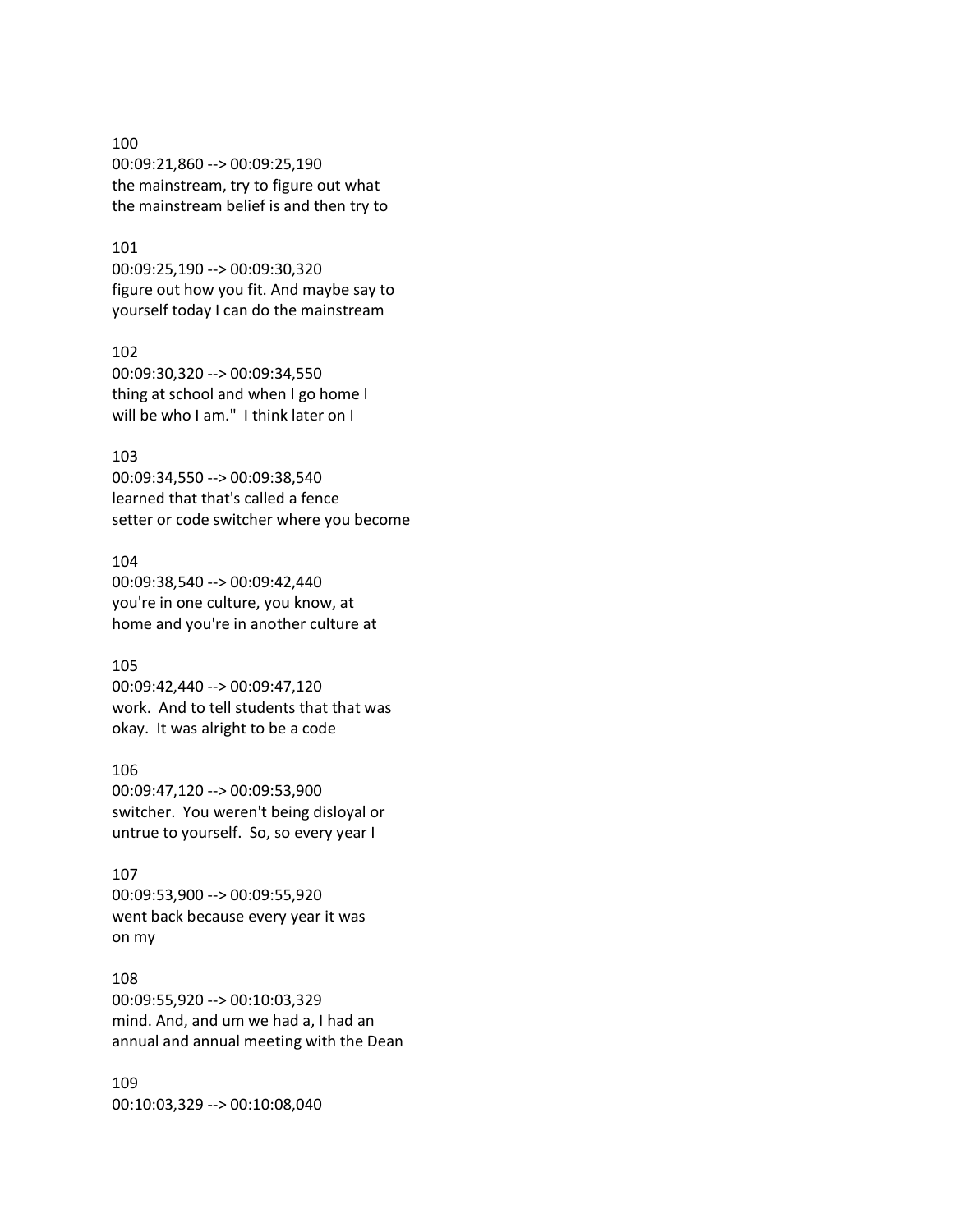and I just brought it up every year with the Dean. I know, here I am again and

110 00:10:08,040 --> 00:10:14,040 this is still an issue so. You know and they were saying things like oh we're

### 111

00:10:14,040 --> 00:10:17,490 trying to get our students to come and how do we get more students and if they

112

00:10:17,490 --> 00:10:26,310 were just culturally more um aware then they would get more students. So

113

00:10:26,310 --> 00:10:31,320 consequently, because of that, Wright State or Sinclair did start an Appalachian

114

00:10:31,320 --> 00:10:34,170 Studies program it's one of the only accredited programs in the state

### 115

00:10:34,170 --> 00:10:40,399 Appalachian studies. Other states have large Appalachian programs, but Ohio has

116

00:10:40,399 --> 00:10:46,889 20. It used to have 29. I think now we have 33 Appalachian counties. Um we're kind

### 117

00:10:46,889 --> 00:10:52,620 of like the invisible minority, because you can't look at us and tell you know that

### 118

00:10:52,620 --> 00:10:58,050 we are a different culture than the other folks who are also Caucasian. So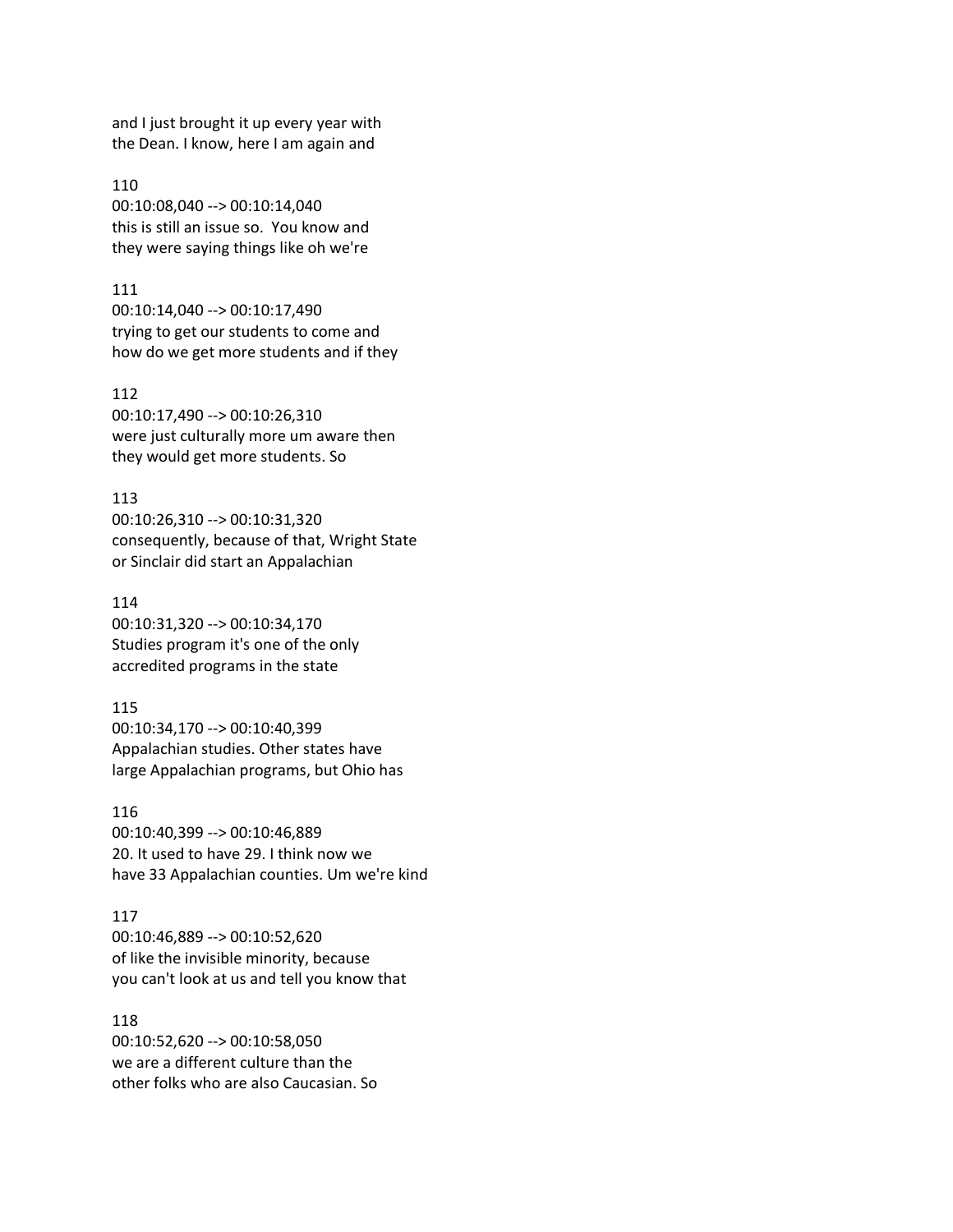119 00:10:58,050 --> 00:11:04,260 but also there are a lot of Appalachian African-Americans um and a lot of Native

120 00:11:04,260 --> 00:11:09,510 American Appalachians. So it's just real interesting to find all these cultural

121 00:11:09,510 --> 00:11:13,829 similarities. Then REACH every year the first year was African-American and

122 00:11:13,829 --> 00:11:18,029 Appalachian, then next year we added Latino, and then we added every year

123 00:11:18,029 --> 00:11:23,130 we've added. So now we include all ethnic groups and tried to bring to bring a

124 00:11:23,130 --> 00:11:28,350 little bit of everybody to the table each year. So this year we have a

125 00:11:28,350 --> 00:11:35,579 Japanese, um, Japanese American but he was born in Japan and raised in Japan. And he

126 00:11:35,579 --> 00:11:41,730 now lives in America. Um but he's going to speak about the internment camps um and how

127 00:11:41,730 --> 00:11:44,910 in that kind of reconciliation. This year's in the spirit of reconciliation.

128 00:11:44,910 --> 00:11:48,750 Every year it's in the spirit of and this year's in the spirit of reconciliation.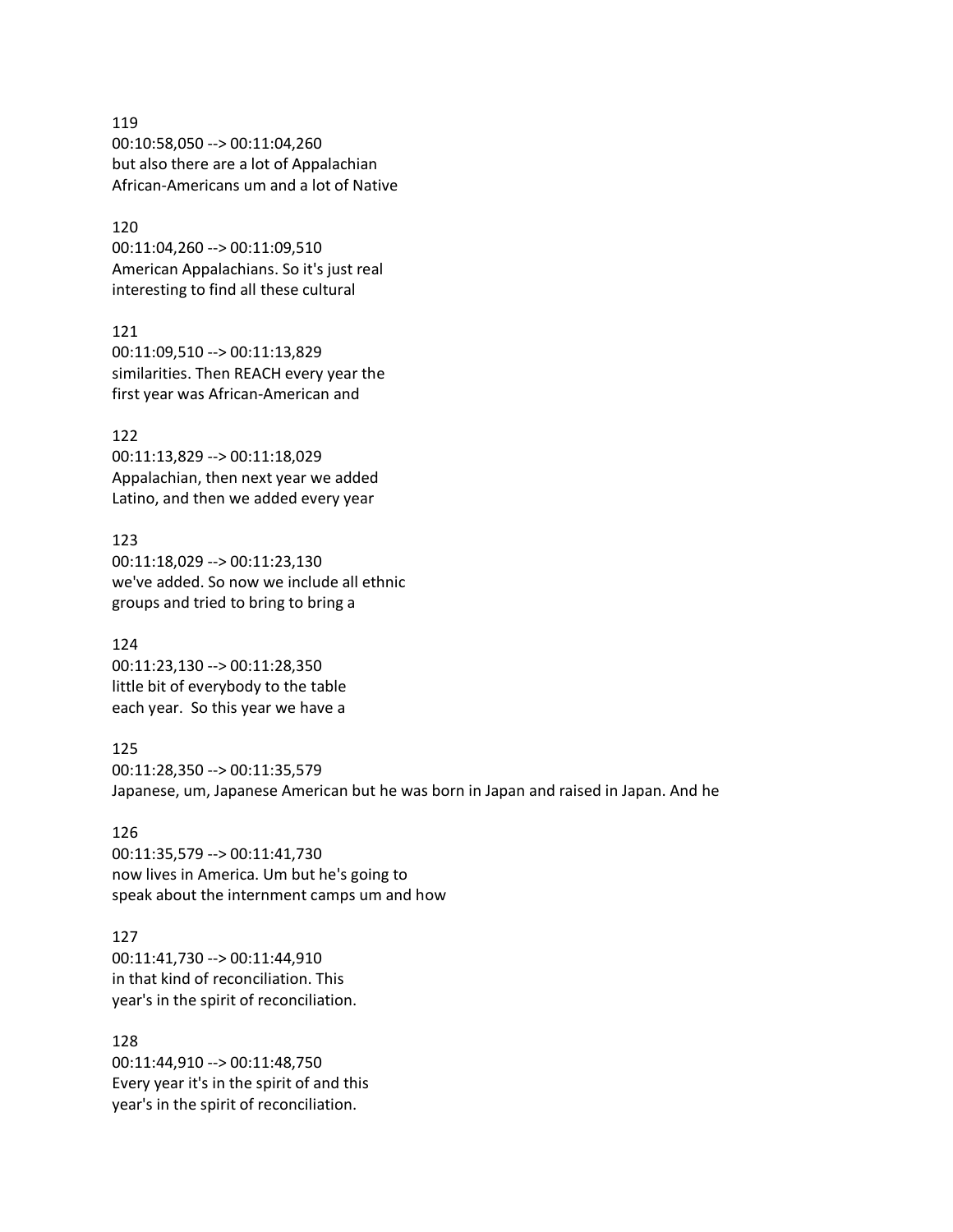129 00:11:48,750 --> 00:11:54,810 And last year was in the spirit of going home because home is so important to

# 130

00:11:54,810 --> 00:12:00,480 everyone and so what does home mean to me. What does home mean to you and

131 00:12:00,480 --> 00:12:09,089 how can we share those thoughts and ideas so. Um you are ah also the driven

132 00:12:09,089 --> 00:12:18,440 force behind The Many Faces of the Dayton Photo Mural and Stories ah Project. Um I

133 00:12:18,440 --> 00:12:24,029 understand that this was a great collaboration of many people. Um tell me a

### 134

00:12:24,029 --> 00:12:28,290 little bit more about this project. Well REACH has as a component of REACH. We

135 00:12:28,290 --> 00:12:33,060 have a studies conference. I felt like that that was really important. When your

#### 136

00:12:33,060 --> 00:12:37,260 doing multiculturalism, there's reasons that multi, that's diversity programs

### 137

00:12:37,260 --> 00:12:39,930 haven't worked really well across the America. There's a reason that the

138

00:12:39,930 --> 00:12:46,529 multicultural prevalence have programs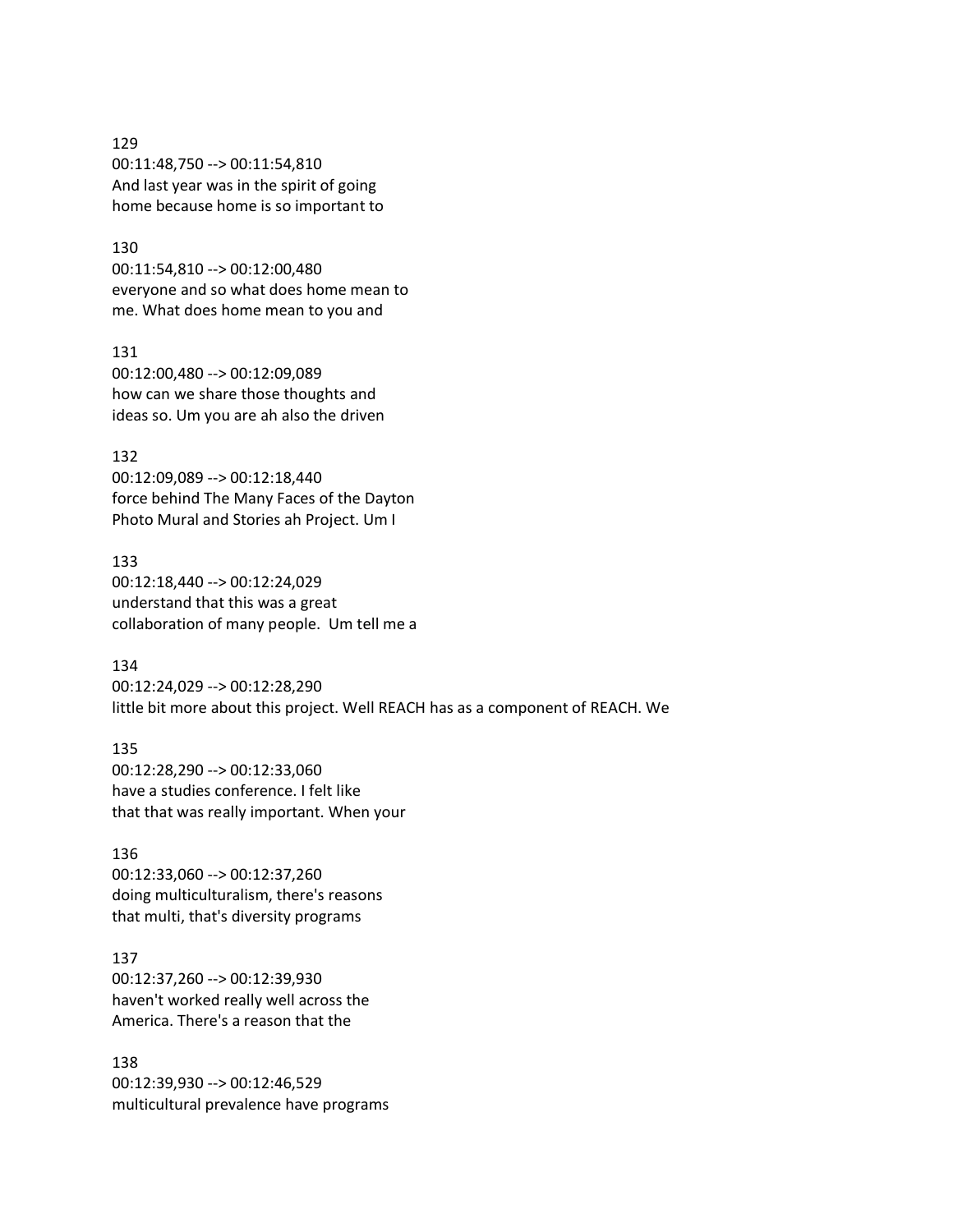have problems. Um they don't reach as far as

139 00:12:46,529 --> 00:12:48,990 they could reach, not that they have problems, but they just aren't as

### 140

00:12:48,990 --> 00:12:53,790 encompassing as they could be. Was that I felt it was important to talk about

#### 141

00:12:53,790 --> 00:12:58,889 culture, because a lot of times you go to the Greek Festival and you have baklava

#### 142

00:12:58,889 --> 00:13:02,370 and you have and you watch them dance and you and it's marvelous and you look

### 143

00:13:02,370 --> 00:13:05,459 at all this stuff and you and you feel really part of it but I don't really

### 144

00:13:05,459 --> 00:13:10,410 talk to them and say what, what is your belief what are your values what do you

145 00:13:10,410 --> 00:13:16,680 think about this or that. And I would go to the African American you know day

#### 146

00:13:16,680 --> 00:13:20,399 festival and and I would look at all their wonderful things and eat the food

# 147

00:13:20,399 --> 00:13:23,490 and but I wouldn't know. So it was important that we have a studies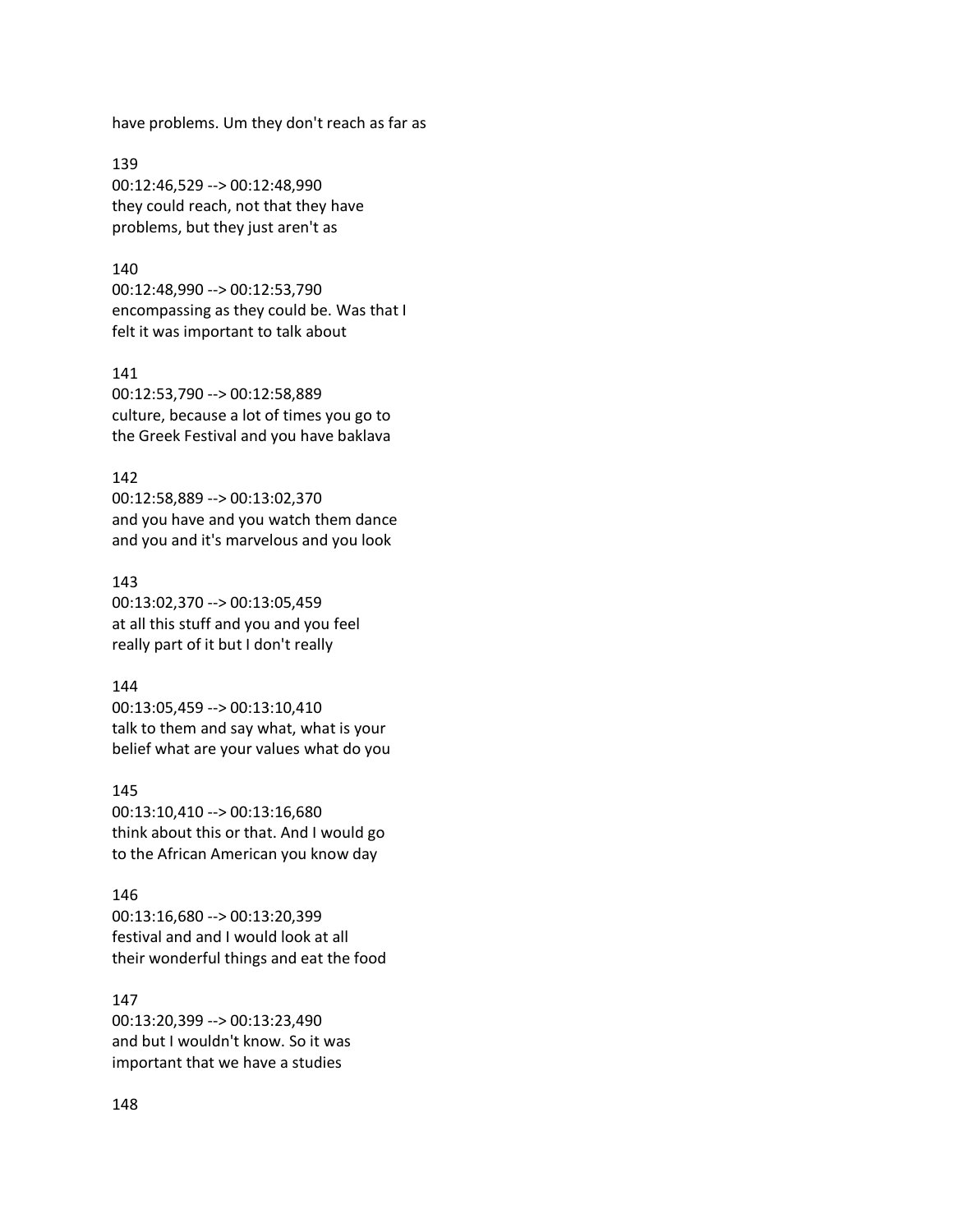00:13:23,490 --> 00:13:28,380 conference that we spend a day talking. But we also have two art shows every year.

149 00:13:28,380 --> 00:13:31,260 We have a show at the Dayton Visual Arts Center and we should have a show at

150 00:13:31,260 --> 00:13:35,790 Sinclair and we have a community art project. Some years I come up with the

151 00:13:35,790 --> 00:13:39,600 ideas of what to do with the community for the community art project. Some years

152 00:13:39,600 --> 00:13:42,839 other people come up with the ideas. But we always have a group of wonderful

### 153

00:13:42,839 --> 00:13:52,560 volunteers and always willing to help and we have Sinclair students and Dayton Visual Art volunteers and interns and the director of ah and and the director of of dating the

154 00:13:52,560 --> 00:13:59,699 Dayton Visual Arts Center um and um who is now Jane Black, but Paula Recca was the director then and

155 00:13:59,699 --> 00:14:05,899 she helped get REACH started and so did Bing Davis. Ah Bing Davis is a

156 00:14:05,899 --> 00:14:09,769 marvelous, marvelous artist and we've become very, very close

157 00:14:09,769 --> 00:14:14,779 friends. Family, you know, just very close over the years. But he co-coordinates and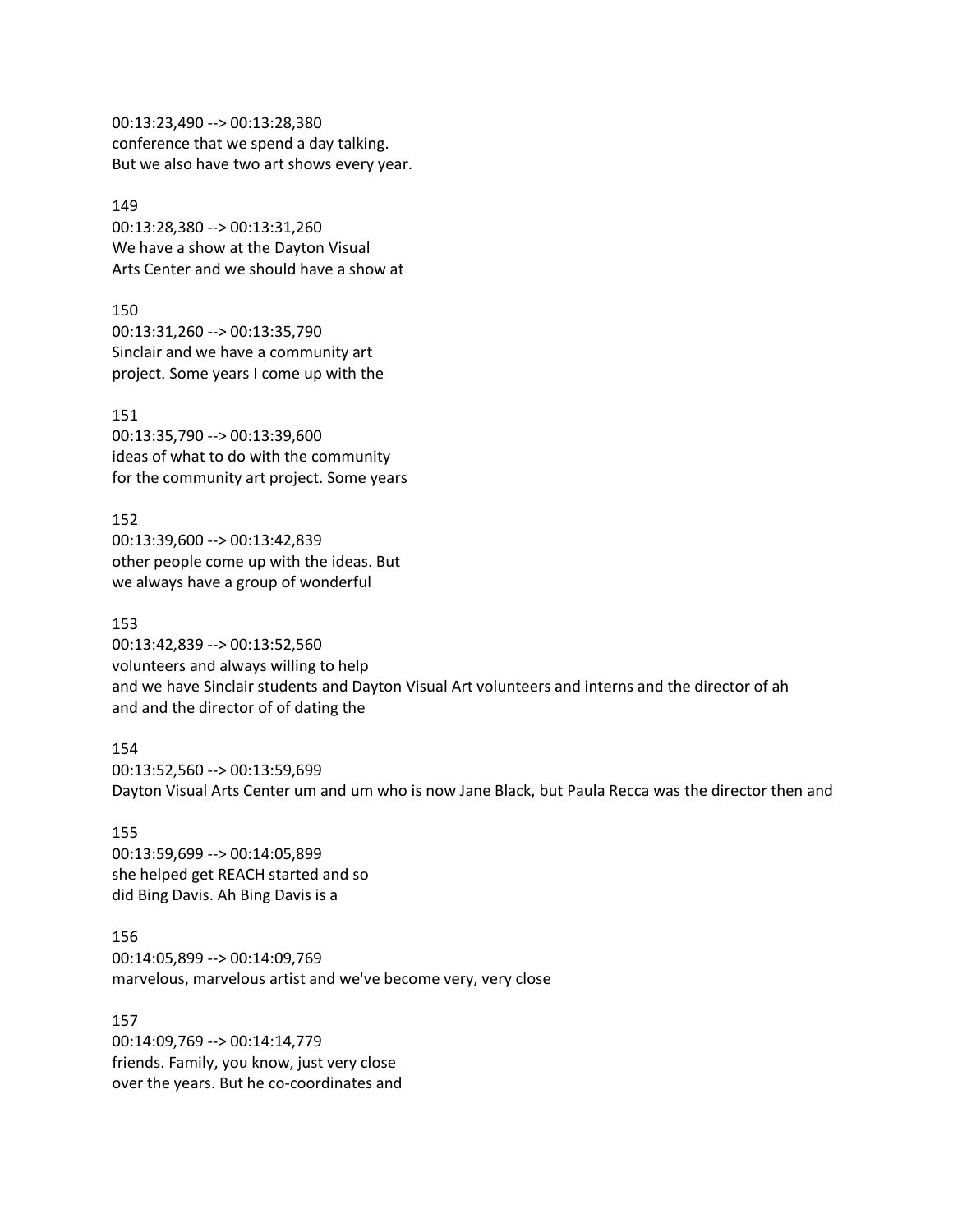158 00:14:14,779 --> 00:14:18,679 Jane Black co-coordinates REACH every year. But we come up with a community art

159 00:14:18,679 --> 00:14:25,939 project. Many Faces of Dayton was an art project that we did I think um maybe three

160 00:14:25,939 --> 00:14:30,860 years ago and that one I came up with that idea. And what we did was we went

161 00:14:30,860 --> 00:14:35,899 out and we photographed about, I don't know, two or three thousand people's

162 00:14:35,899 --> 00:14:40,759 faces and we hung them. Um Kenny Stewart helped with that with the printing and

163 00:14:40,759 --> 00:14:45,079 doing this plastic overlays that we have that are transparencies. That's at

164 00:14:45,079 --> 00:14:50,869 Sinclair if you want to see it by the way in the basement. Um, um but it was I

165 00:14:50,869 --> 00:14:56,199 think was 29. I don't remember how many. It's too many. But there's... I think that there was

166 00:14:56,199 --> 00:15:02,959 that it was 29. 100 yeah. We did another project too that's on the front of

167 00:15:02,959 --> 00:15:07,970 Courthouse Square is a 48-foot long bronze. It's called a heritage sculpture.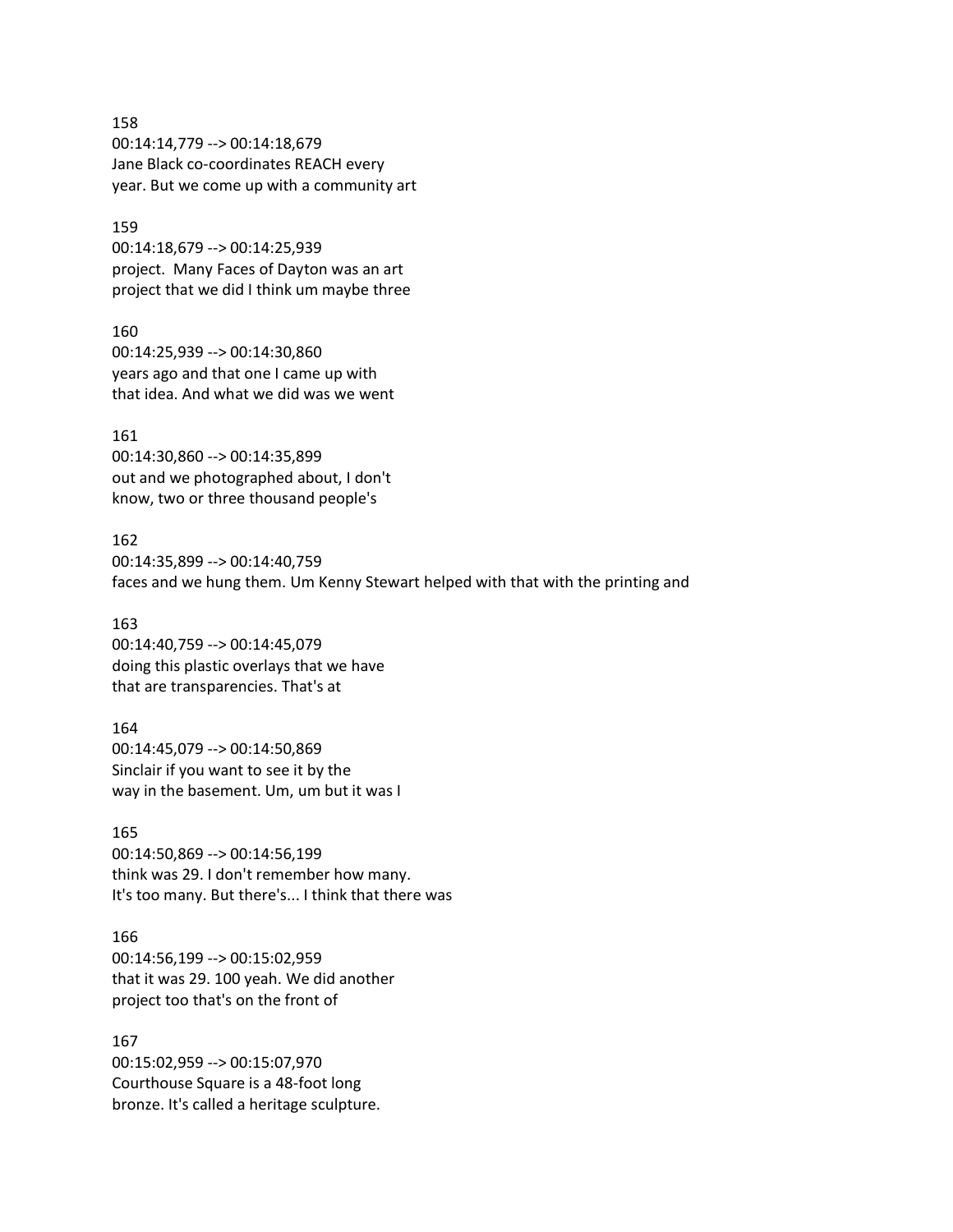# 168 00:15:07,970 --> 00:15:13,119 Mm-hmm. That piece, we raised a hundred thousand dollars to build that piece and um

# 169

00:15:13,119 --> 00:15:18,980 and 65 of it went for casting and bronze. It was built by volunteer labor. It was

### 170

00:15:18,980 --> 00:15:27,679 built from 95 to 1998. Um that was a marvelous, marvelous um collaboration. I had

# 171

00:15:27,679 --> 00:15:34,249 students who went out to um I think they went to like 35 festivals and community

### 172

00:15:34,249 --> 00:15:39,230 projects and got people to build small clay tiles and then they spent a year

# 173

00:15:39,230 --> 00:15:44,059 every Saturday for a year. We met and we put those clay tiles together and then

### 174

00:15:44,059 --> 00:15:48,649 we took it to Indianapolis and had it cast in bronze and it's now in the front

### 175

00:15:48,649 --> 00:15:53,990 of the stage at courthouse square. Um and that was another large community

# 176

00:15:53,990 --> 00:15:58,220 sculpture that, that I was able to facilitate and come up with. We had the

177 00:15:58,220 --> 00:16:04,910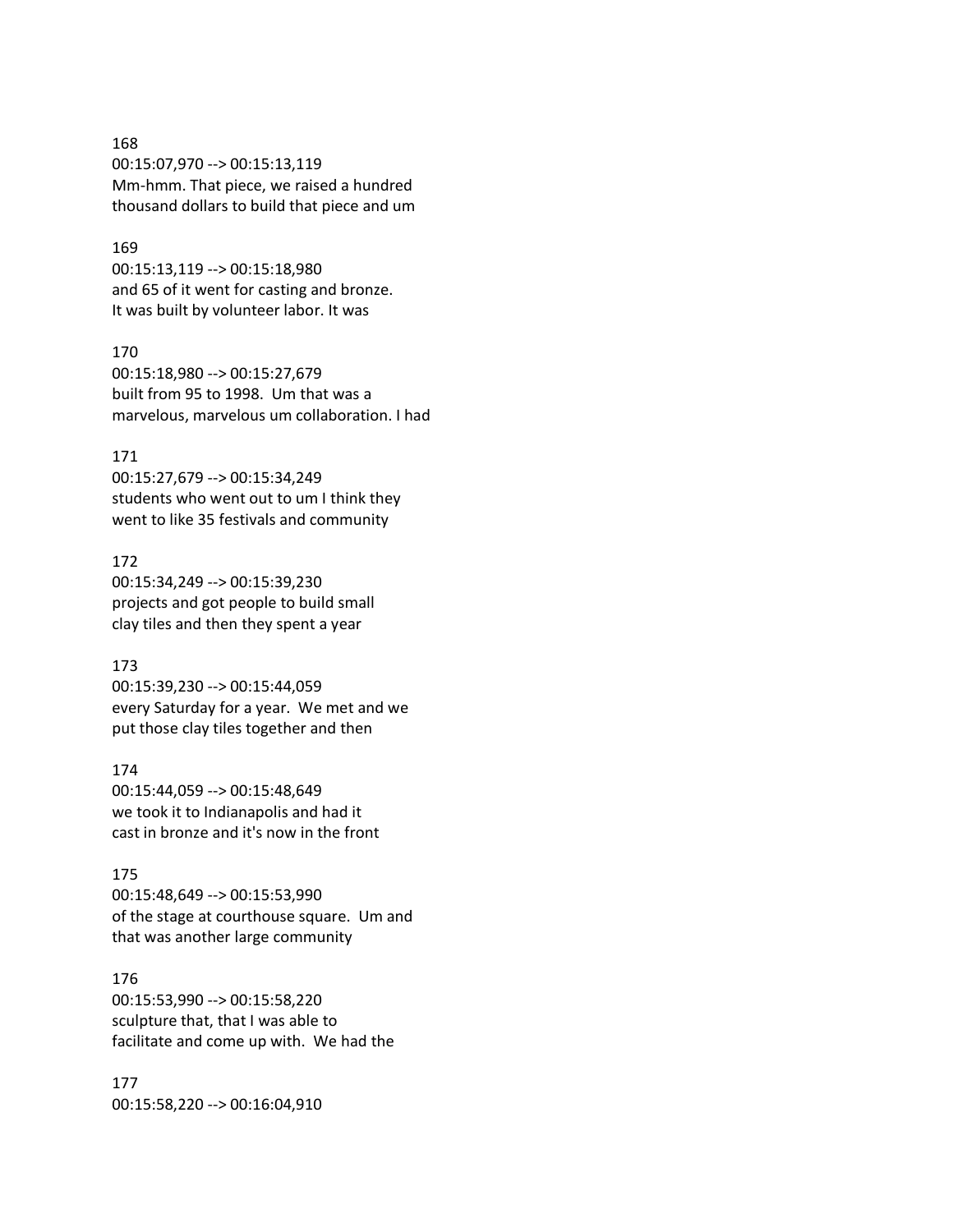boats, the boats for Dayton that hang permanently now and in Sinclair we have

178 00:16:04,910 --> 00:16:09,019 a couple of quilts that we've done over the years. Just done lots of projects. We

#### 179

00:16:09,019 --> 00:16:12,860 had a project once that was called "Come to the Table." It was a 28-foot long table

### 180

00:16:12,860 --> 00:16:18,829 and then people decorated a piece of pottery or a piece of a plate or a mug

### 181

00:16:18,829 --> 00:16:23,139 or they brought something in that was special to them and we set the table and

#### 182

00:16:23,139 --> 00:16:28,120 then we had a meal at the table and that when we had the meal it was like four deep we

### 183

00:16:28,120 --> 00:16:32,170 had a everybody gathered around the table, the 28-foot table, and we had just

# 184

00:16:32,170 --> 00:16:37,089 come to the table with a meal. People cried. It was so touching. We broke bread.

### 185

00:16:37,089 --> 00:16:41,800 What a buffet. We broke bread and we had this beautiful meal and we all shared on

### 186

00:16:41,800 --> 00:16:48,550 all these hand-done platters and cups and it was it was pretty cool. Anyhow, so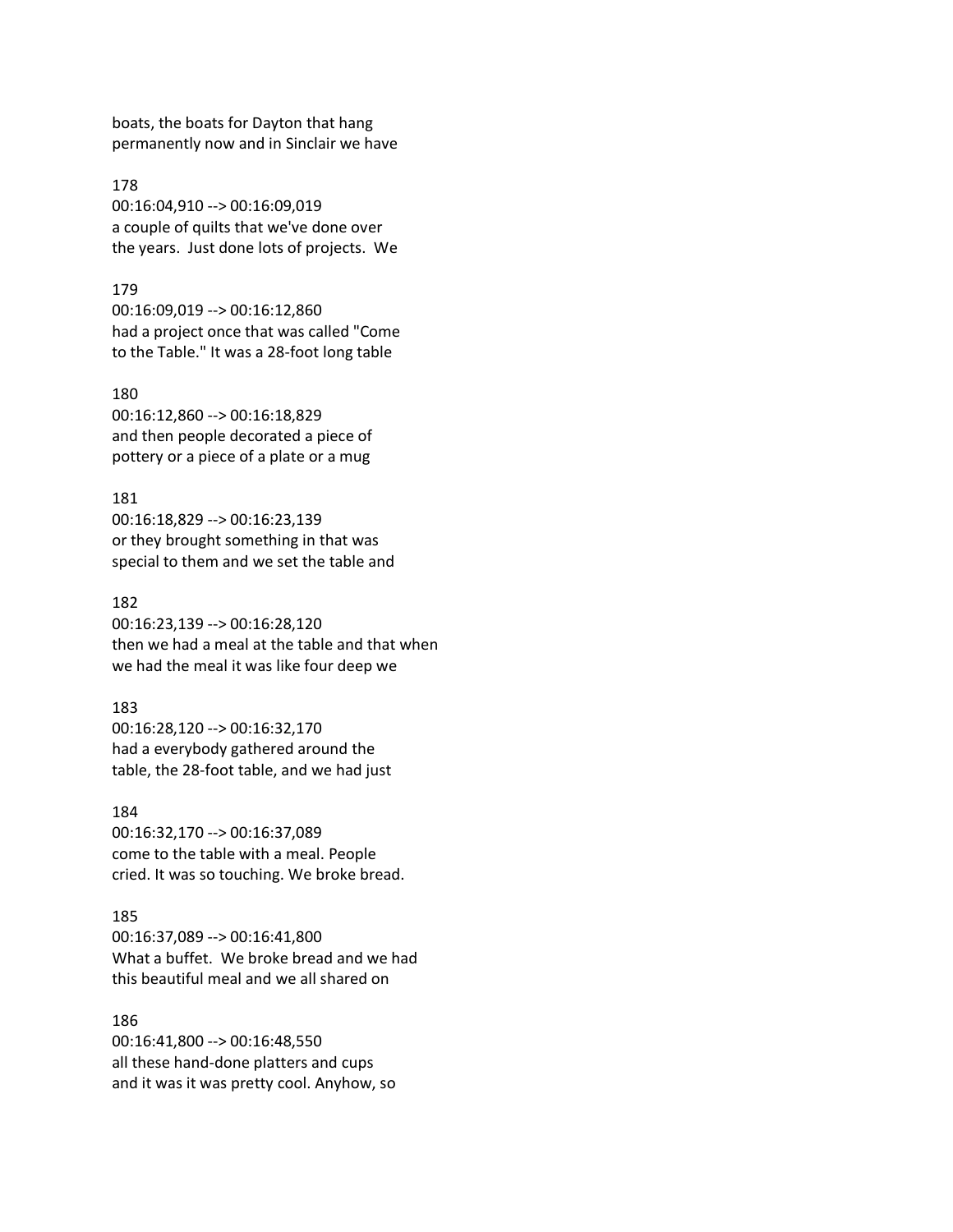187 00:16:48,550 --> 00:16:55,420 we've had lots and lots of projects. Um so um it's been fun. I like to do

# 188

00:16:55,420 --> 00:16:59,500 collaborations. I like to do community projects.What I have found in my

189 00:16:59,500 --> 00:17:05,589 experience over and over and over is people are not apathetic. People do care.

# 190

00:17:05,589 --> 00:17:10,750 People want to be involved. They just don't know what to do. And if you suggest

191 00:17:10,750 --> 00:17:14,169 something that's they think is worthwhile and they think that they're

# 192

00:17:14,169 --> 00:17:19,660 part of and that their respected and their voice counts, they will be glad to

# 193

00:17:19,660 --> 00:17:26,230 help and they will be glad to work and help and, and be energized and go out and get

### 194

00:17:26,230 --> 00:17:30,429 more people. Usually on these community projects, we have to turn people away. We

# 195

00:17:30,429 --> 00:17:35,970 don't have to go out and find more people. Um in fact on the Heritage Sculpture,

# 196

00:17:35,970 --> 00:17:41,890 we had 48-foot worth of bronze or, you know, relief 48- foot long and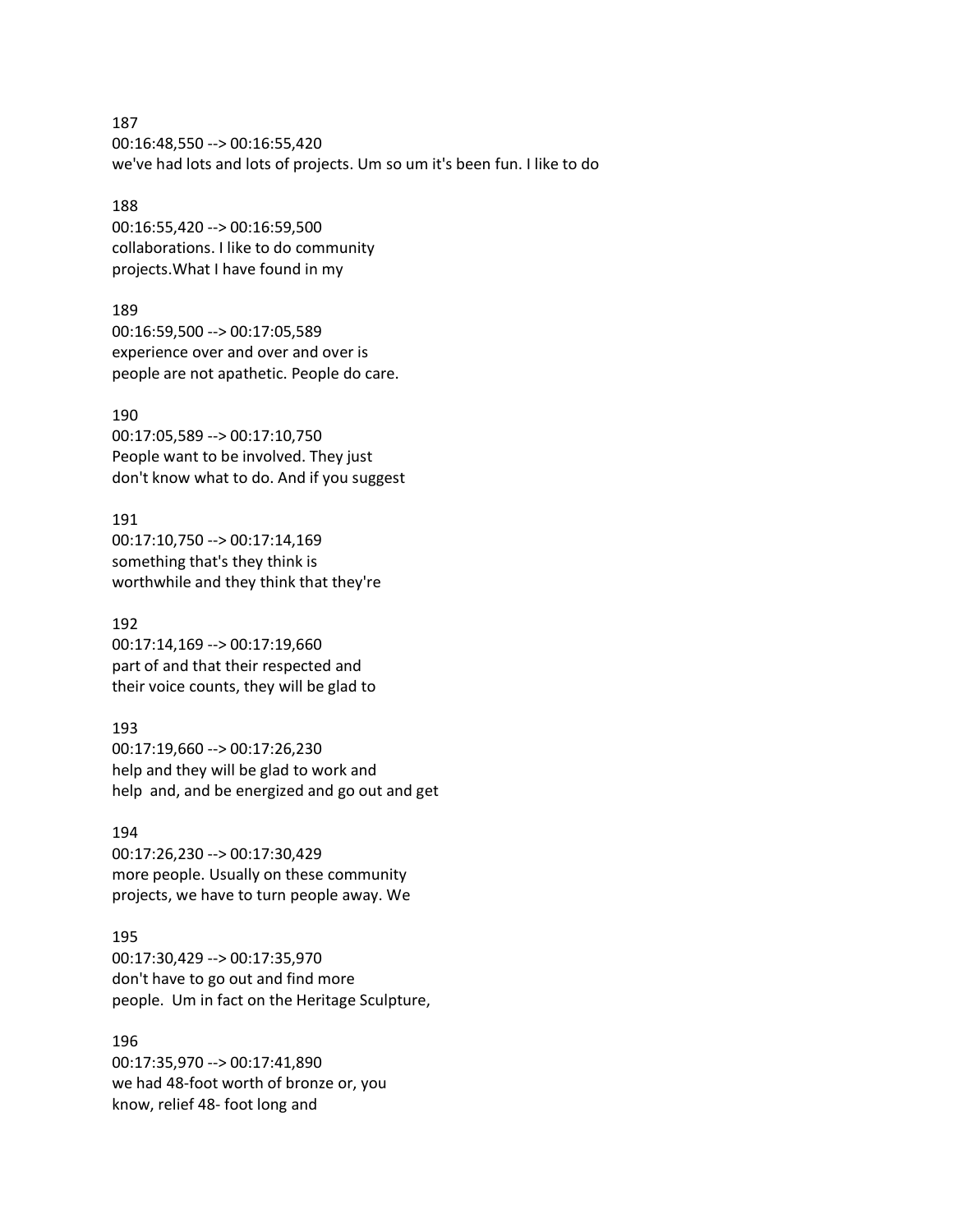### 197

00:17:41,890 --> 00:17:45,100 we were running out of space on the stage. It started out it was going to be 20

# 198

00:17:45,100 --> 00:17:49,510 foot and then it got 30 foot now it's 48 foot and then the Boy Scouts called and

### 199

00:17:49,510 --> 00:17:54,280 said we have 500 Boy Scouts can they make a tile and I just said no. I can't. I

### 200

00:17:54,280 --> 00:18:01,030 can't. I'm so sorry. I apologize but so, so it you know it's just it's just been

# 201

00:18:01,030 --> 00:18:05,830 marvelous. I'm doing a community project right now, community art project, that's

### 202

00:18:05,830 --> 00:18:09,640 not connected with REACH, but for Kettering for a Windsor Park in

# 203

00:18:09,640 --> 00:18:16,270 kettering right now. And we had 250 community members come this summer and

### 204

00:18:16,270 --> 00:18:20,980 and draw their hand and make a symbol within their hand and that piece is

# 205

00:18:20,980 --> 00:18:27,430 going to be dedicated May 14. So it's called the Friendship Arch and um,

206 00:18:27,430 --> 00:18:31,630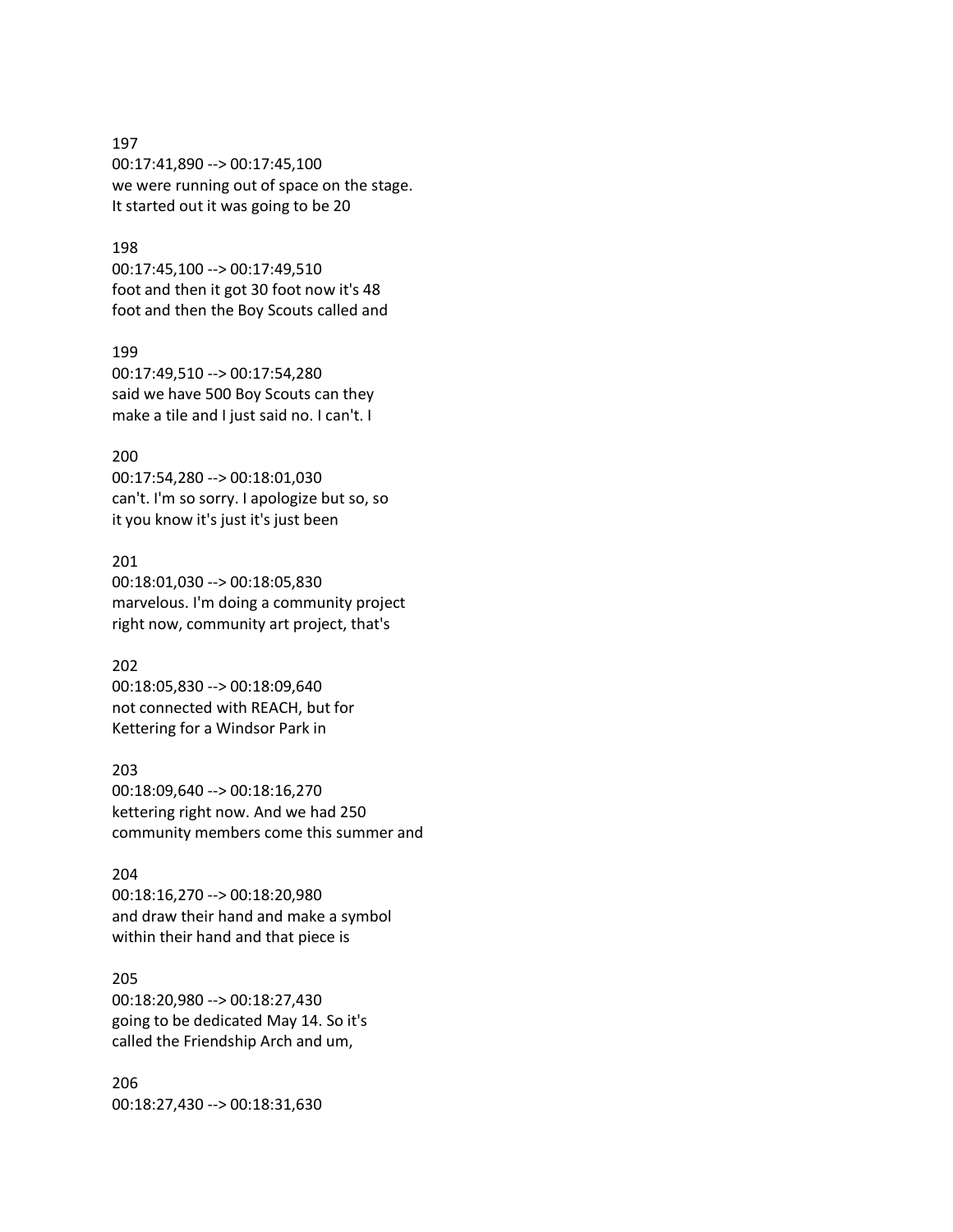I don't know, they're just fun. It was, it was in fact we only advertised in their

207 00:18:31,630 --> 00:18:34,780 neighborhood. We didn't go out because we were afraid we were going to get a

### 208

00:18:34,780 --> 00:18:39,160 thousand hands and we didn't have enough room. We only had enough room for, you

209 00:18:39,160 --> 00:18:45,040 know, a couple hundred. So, so it's, it's not been an issue. People, people being

210 00:18:45,040 --> 00:18:51,970 involved. People are happy to be involved and I feel so blessed and and I've made

211 00:18:51,970 --> 00:18:55,840 so many friends of my life is so much richer because the work the community

212 00:18:55,840 --> 00:19:09,160 work that I do. I mean, I am a wealthy, wealthy woman because of my, not money, at all, but, but friends. You know rock I've got there they feel like rocks

213 00:19:09,160 --> 00:19:13,900 their my anchors. You know, all these people who just have touched my life in

214 00:19:13,900 --> 00:19:19,780 so many wonderful ways just because, you know, you try something or you do

215 00:19:19,780 --> 00:19:28,450 something or you talk to someone. It's pretty wonderful. Um, let's talk about the um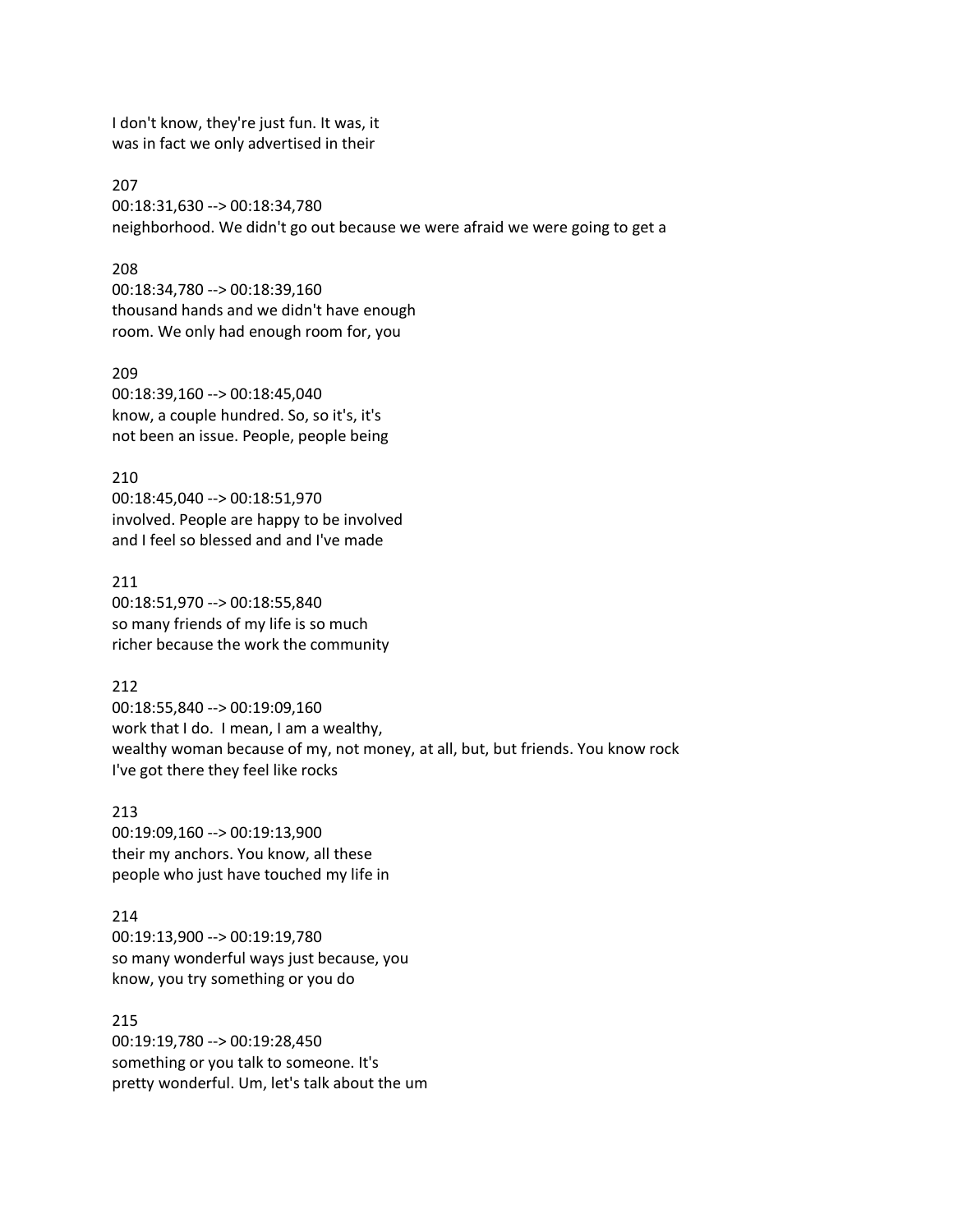216 00:19:28,450 --> 00:19:35,320 Unity Puzzle. Haha! Yeah. Um, that was committed for commission for the Martin

# 217

00:19:35,320 --> 00:19:44,470 Luther Day King Committee and um you mentioned um Mr. Davis. Yeah. He was in partnership

218 00:19:44,470 --> 00:19:52,840 with this. Yes. Um now how was that project conceived. Well, Bing called me

219 00:19:52,840 --> 00:19:56,290 and said, Tess, we need to do something for the Martin Luther King

220 00:19:56,290 --> 00:20:03,640 March which we were going to but, but every year attending. But we wanted

221 00:20:03,640 --> 00:20:07,150 something that symbolizes the coming together of Dayton. So he and I got

222 00:20:07,150 --> 00:20:11,890 together and brainstormed and we came up with this idea of putting the four

223 00:20:11,890 --> 00:20:15,640 pieces together because it was tradition in Dayton that the people marched from

224 00:20:15,640 --> 00:20:20,440 the four corners of Dayton north-south Ethan, north, south, east and west. So we

225 00:20:20,440 --> 00:20:23,710 came up with you and I don't know we but we just came up with the idea of a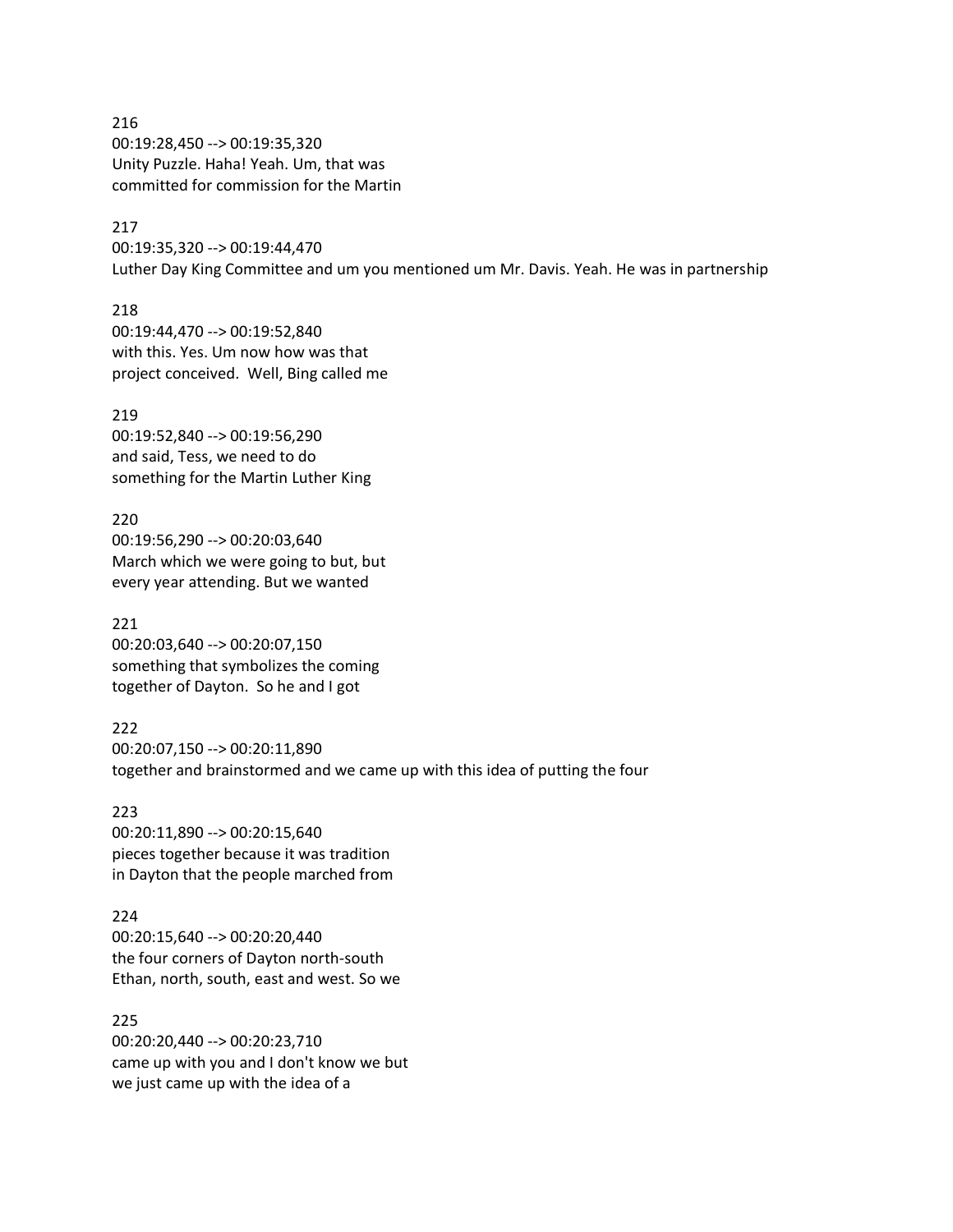226 00:20:23,710 --> 00:20:30,790 puzzle. And, and it was important that the rivers be on the puzzle because the

### 227

00:20:30,790 --> 00:20:35,650 the thing that the reason that people settled here was because of the rivers.

### 228

00:20:35,650 --> 00:20:40,790 Um, um, you know the Stillwater, the Mad, the Miami, the Wolf Creek and there's one

### 229

00:20:40,790 --> 00:20:45,590 other one. /that they all came together and that's the reason Dayton was located

230 00:20:45,590 --> 00:20:53,000 where it's located. So we did this puzzle and we outlined the county, Montgomery

231 00:20:53,000 --> 00:20:57,230 County. And we have the rivers and then we cut it into four pieces of puzzle

232 00:20:57,230 --> 00:21:02,660 pieces and then we, we each year we would and students painted it in fact we did

233 00:21:02,660 --> 00:21:08,360 that in Bing's studio. We painted it and then each year I get about 10 or 15

234 00:21:08,360 --> 00:21:16,030 students to volunteer and we take the puzzle out to the locations and we have

235 00:21:16,030 --> 00:21:21,740 my technician built, my woodshop technician, built a stand rolling cart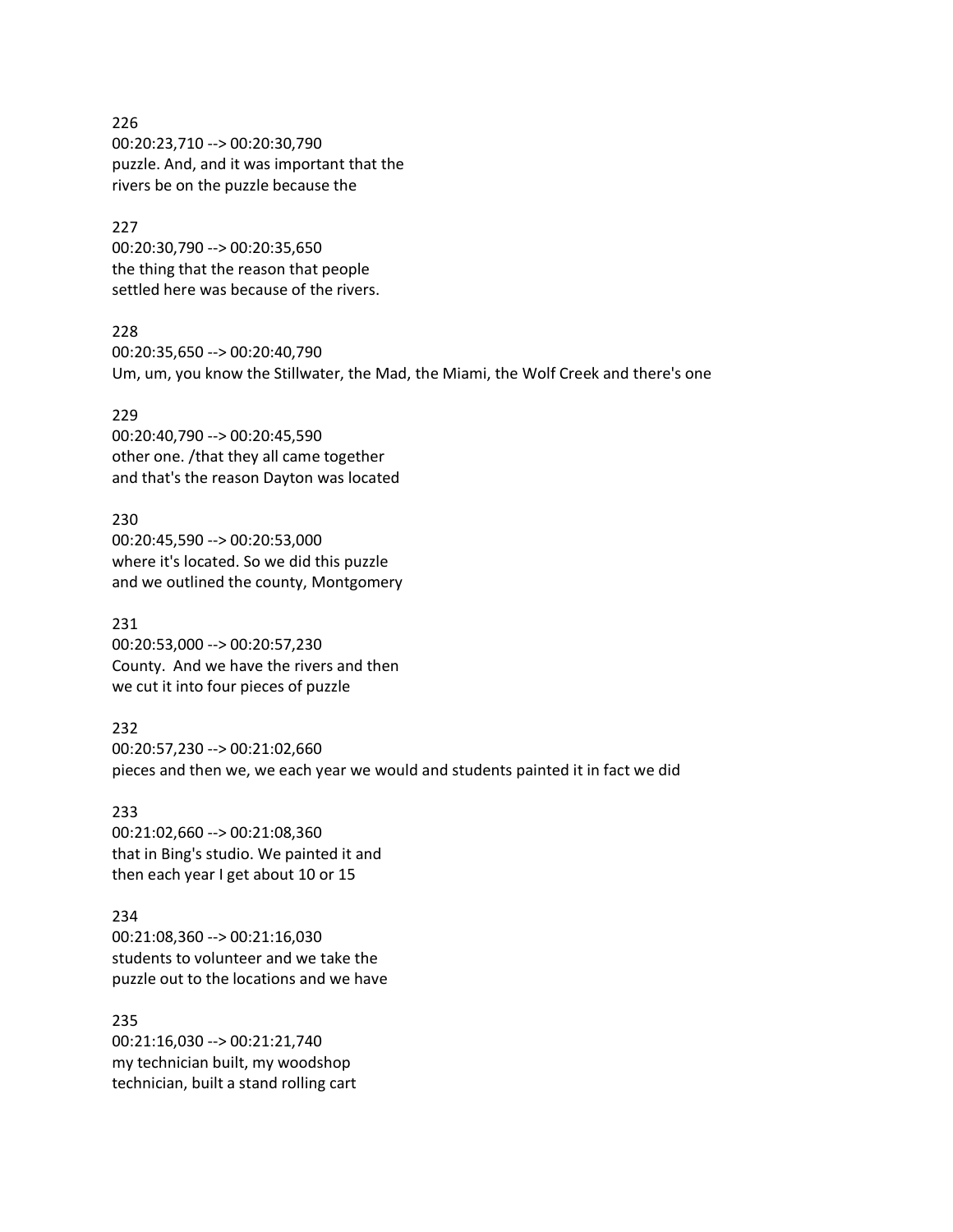# 236 00:21:21,740 --> 00:21:26,270 because the first year we carried it and it was just too heavy. Plus we've gotten

### 237

00:21:26,270 --> 00:21:31,670 older over the years. Anyway and so this puzzle, this puzzle is up on this stick

### 238

00:21:31,670 --> 00:21:36,230 and you push it on the cart and then in the middle of Dayton where they the

### 239

00:21:36,230 --> 00:21:39,980 four corners, the four sections of Dayton comes together, they put the puzzle

# 240

00:21:39,980 --> 00:21:43,460 together. The students put the puzzle, Bing and I and all the students put

# 241

00:21:43,460 --> 00:21:47,000 the puzzle together every year and we carry it up on the stage and set it up.

# 242

00:21:47,000 --> 00:21:53,060 That's a symbol of coming together of Dayton. Um it's, it's, it's neat. It's, I

### 243

00:21:53,060 --> 00:21:57,710 don't know, student, I always have I always have plenty volunteers for the

# 244

00:21:57,710 --> 00:22:01,700 Unity Puzzle. You know, every year they'll say, Okay Tess. Its January. They'll call.

# 245

00:22:01,700 --> 00:22:09,860 Is it time? You know so.... But we've done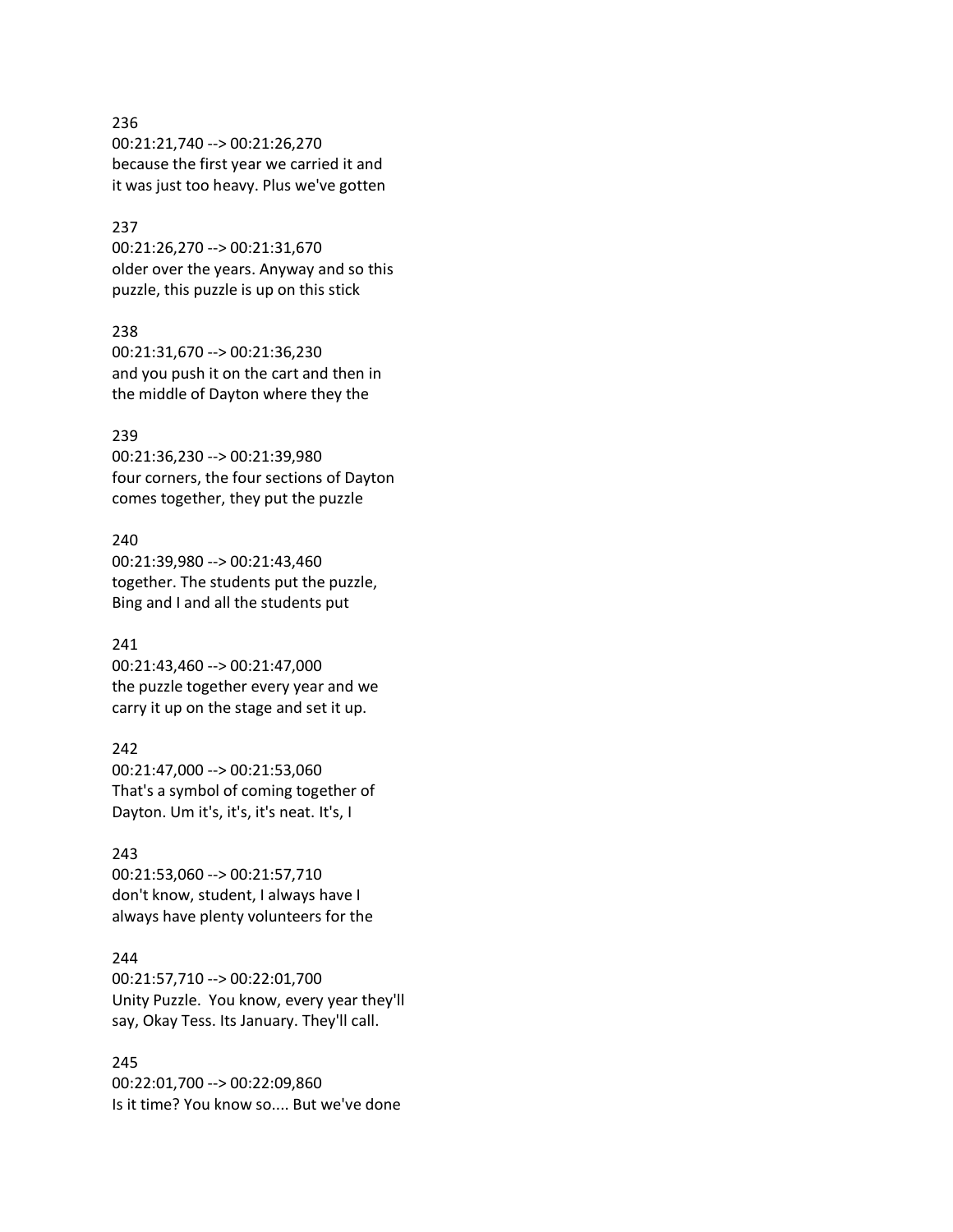that for a long time. So it's been going

246 00:22:09,860 --> 00:22:15,650 on for a while. For a while. I think 94 maybe 95. I don't, don't know. It all

247 00:22:15,650 --> 00:22:23,460 runs together. But yeah, several, yeah many years. Um

248 00:22:23,460 --> 00:22:29,730 in 2000 and you were involved and the spirit of two [inaudible]. The

249 00:22:29,730 --> 00:22:33,600 spirit of what? The [inaudible]. Oh

250 00:22:33,600 --> 00:22:43,490 yeah. Um how do you feel uh that the Hispanic community in Dayton um is

251 00:22:43,490 --> 00:22:51,929 contributing um to what Dayton is today too. Well I think it's exciting. It's really

252 00:22:51,929 --> 00:22:59,690 interesting for me to see this the Spanish people move into dayton and

253 00:22:59,690 --> 00:23:07,409 what's interesting and what's really encouraging for me is it seems that that

254 00:23:07,409 --> 00:23:11,520 that the families as they come in they're not settling in one enclave.

255 00:23:11,520 --> 00:23:17,789 They're not settling. We have a lot of um hispanic or Latino. And I and folks have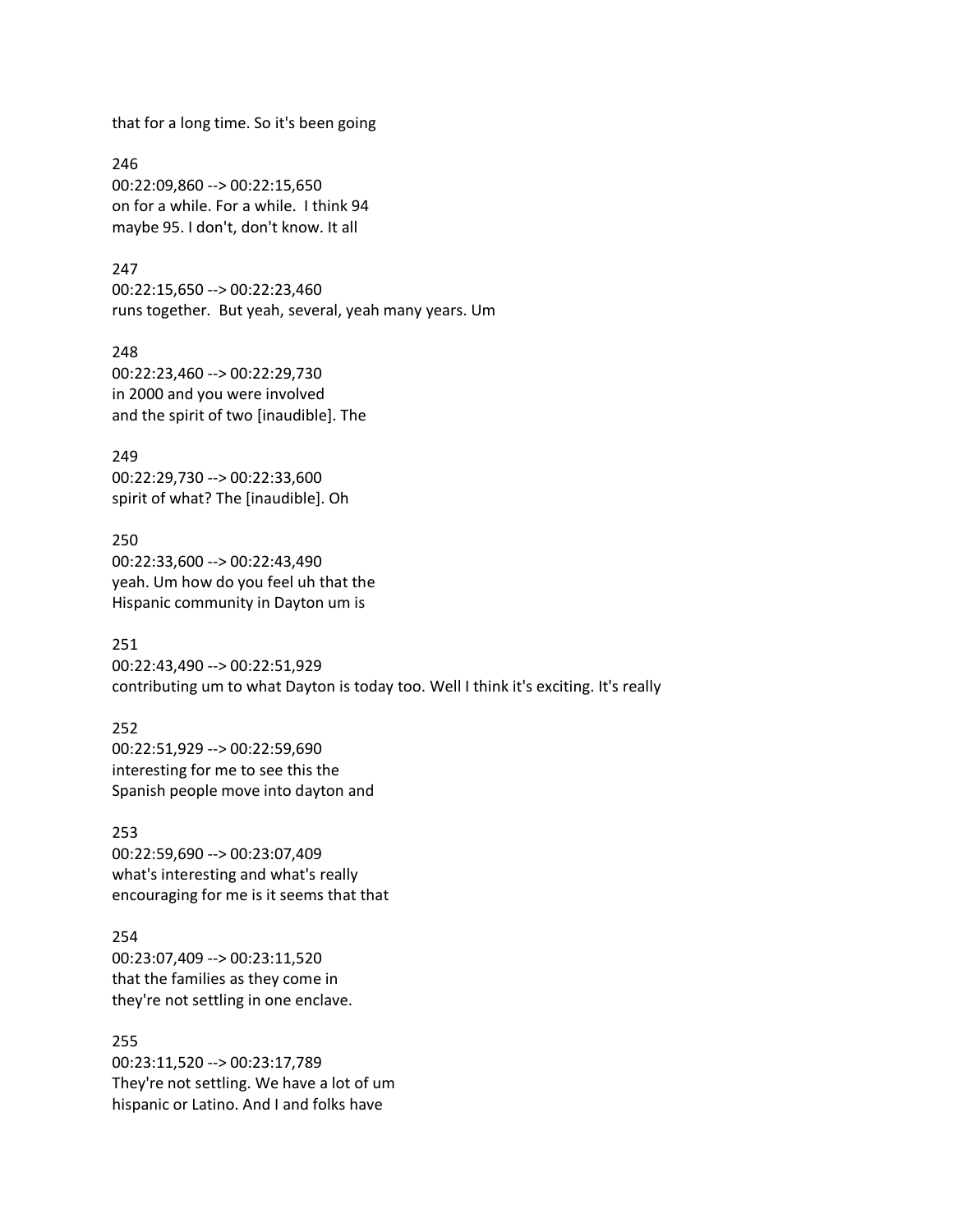# 256 00:23:17,789 --> 00:23:21,120 corrected me. Sometimes I'll say Hispanic They say no it's in a Latina and

# 257

00:23:21,120 --> 00:23:24,659 I'll say Latino and somebody will say no I'm Hispanic so I always get confused

# 258

00:23:24,659 --> 00:23:34,380 anyway. So but, but a large influx into the into the east Dayton. There's also

### 259

00:23:34,380 --> 00:23:38,429 African Americans who have moved into east Dayton today. So east Dayton is not

# 260

00:23:38,429 --> 00:23:46,470 predominantly Appalachian anymore. Fairborn now has um um a larger population of

# 261

00:23:46,470 --> 00:23:54,659 African Americans. We don't have many Latinos or Hispanic um folks. Um, but um it was

# 262

00:23:54,659 --> 00:24:00,990 encouraging when I read that, that they weren't being kind of trapped in

#### 263

00:24:00,990 --> 00:24:06,899 enclaves little ghettos or little sections that it's more disperse. Um because

# 264

00:24:06,899 --> 00:24:14,190 i grew up in an area that was absolutely totally all Appalachian. You know, I found

265 00:24:14,190 --> 00:24:17,730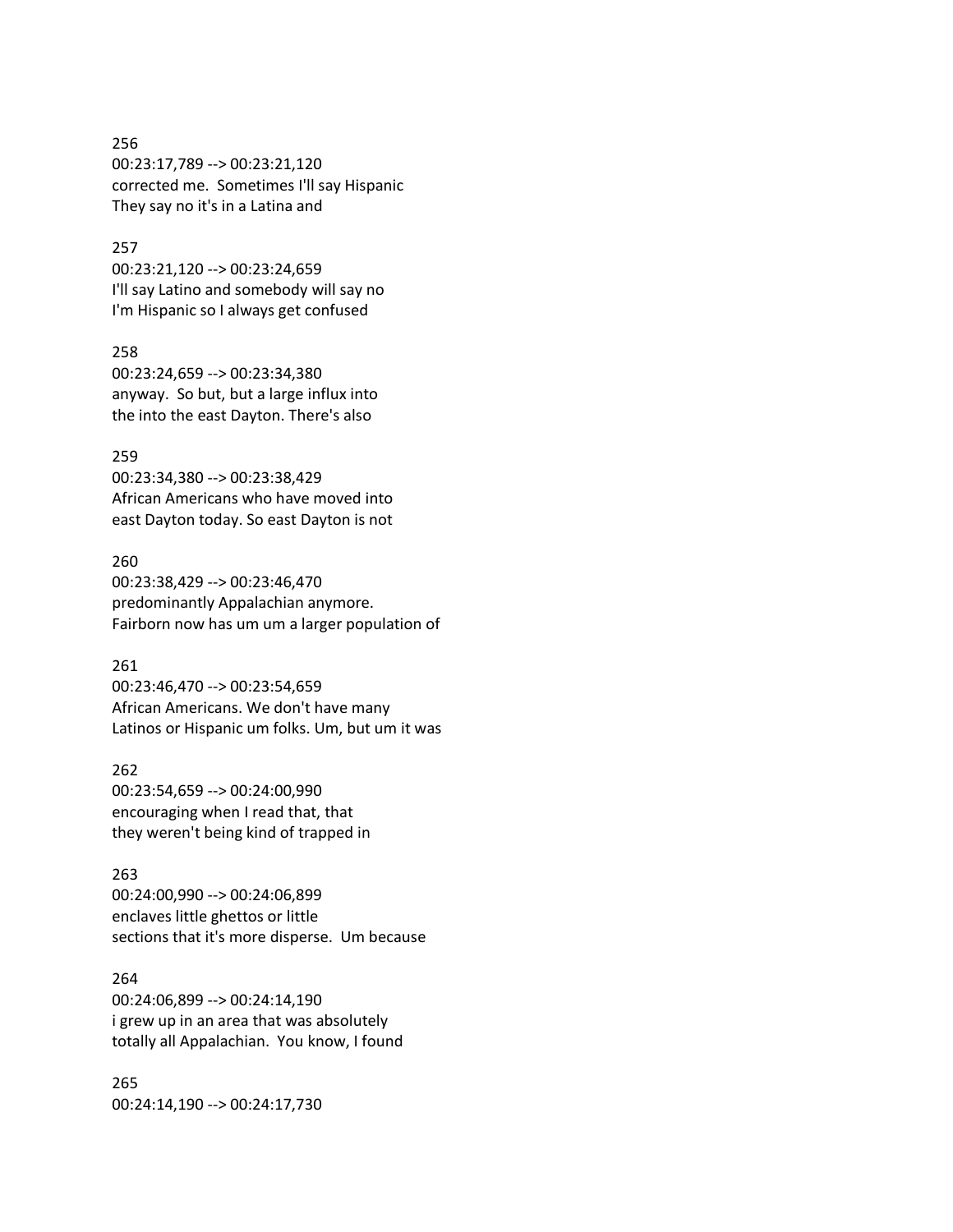out I was different when I started school. I didn't know, I thought everybody

266 00:24:17,730 --> 00:24:23,010 was just like us because all of our friends and neighbors and families you

### 267

00:24:23,010 --> 00:24:30,779 know neighborhood was. So, so but I think they're contributing a lot. I also think

268

00:24:30,779 --> 00:24:36,940 that the lot of, a lot of the Spanish-speaking cultures are a lot has a lot

### 269

00:24:36,940 --> 00:24:39,940 more similarities with the Appalachian and the African Americans than it does

### 270

00:24:39,940 --> 00:24:44,140 with mainstream. Because I feel like that they, they also have the love for family.

#### 271

00:24:44,140 --> 00:24:49,420 They also have loyalty. You know and they also very independent. All those things

### 272

00:24:49,420 --> 00:24:58,720 that, that people who come from a rural culture, you know, they're, they're, um I don't,

### 273

00:24:58,720 --> 00:25:06,460 what do you call it. Um, polychromatic instead of monochromatic. We interrupt we

### 274

00:25:06,460 --> 00:25:12,300 talk over people, you know, and that the, that's the Spanish culture does that too.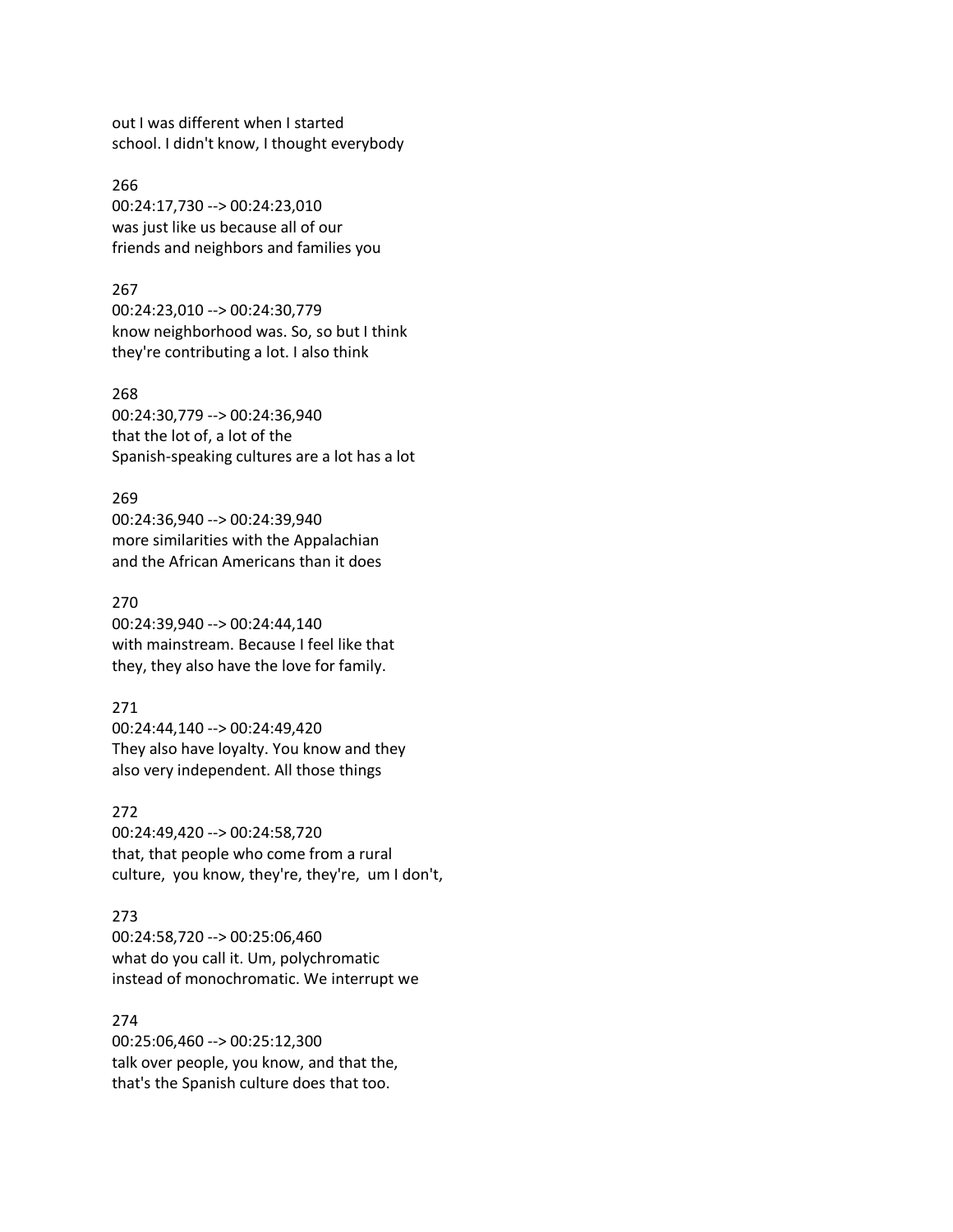275 00:25:12,300 --> 00:25:19,510 Um it's really hard for me not to interrupt even though I know that it's improper in

# 276

00:25:19,510 --> 00:25:34,330 a, in a mainstream culture, Because in my family, we just, everybody talks at once, you know So, so um you know so it is important,

### 277

00:25:34,330 --> 00:25:42,280 religion is important, families are important all those things that that um that that define a rural culture or

### 278

00:25:42,280 --> 00:25:51,420 define, define, you know. Those three cultures are very very similar. So, so

# 279 00:25:51,420 --> 00:26:02,010 they fit right in, I don't know. Um, that the problem is this we're not getting enough

280 00:26:02,370 --> 00:26:06,510 students in our schools. Um

# 281 00:26:08,790 --> 00:26:12,750 you know we still have those kind of barriers. We're not sending, we're not

# 282 00:26:12,750 --> 00:26:17,100 getting enough. We're not reaching our hispanic or Latino populations and

### 283

00:26:17,100 --> 00:26:23,330 getting them into college. Um, I have some friends who are working very hard with that

### 284

00:26:23,330 --> 00:26:30,630 Alicia Pagan. Do you know her? Marvelous lady. She teaches at Trotwood High School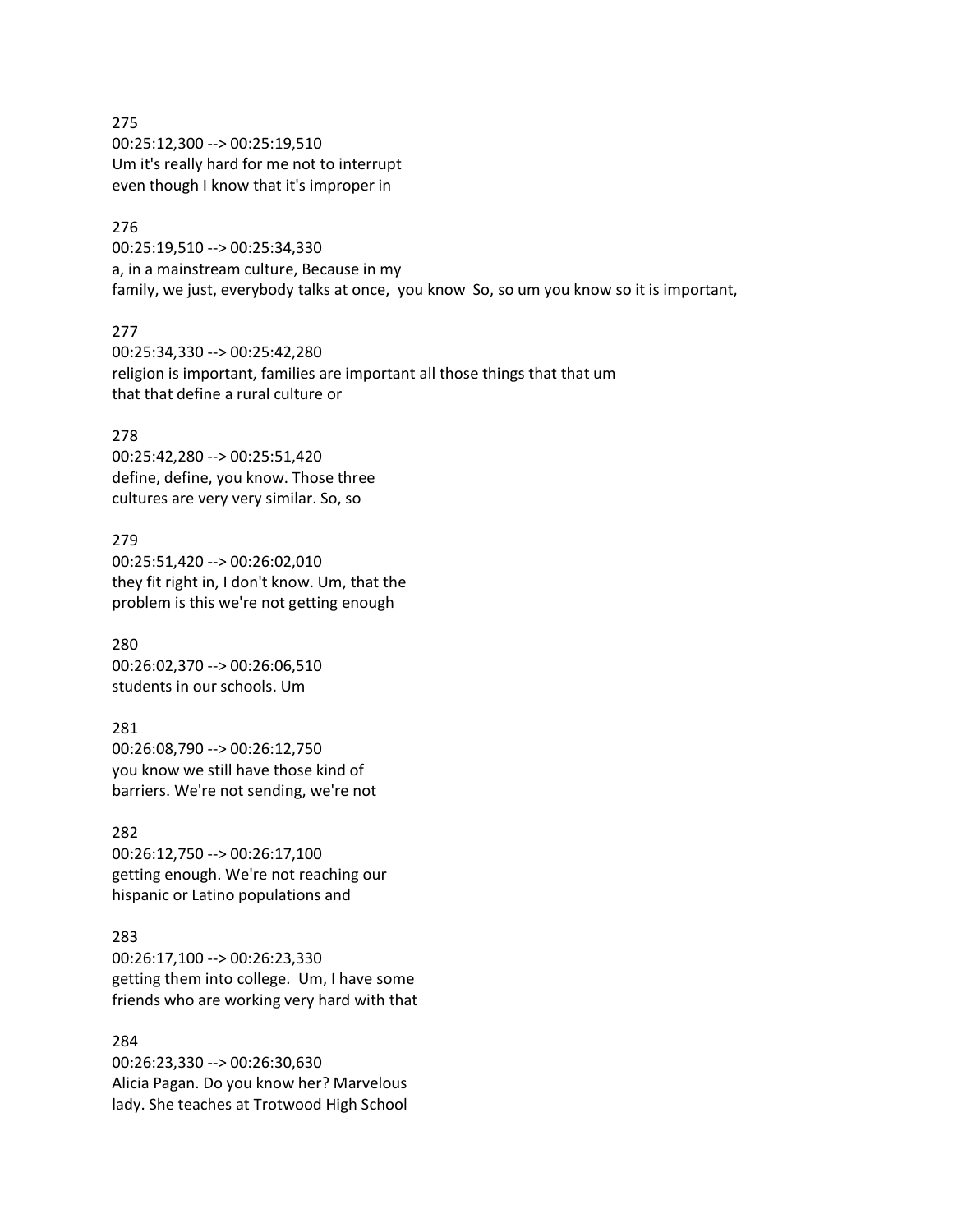# 285 00:26:30,630 --> 00:26:35,850 and she's very active. But, um, you know I have some friends in the community

# 286

00:26:35,850 --> 00:26:43,260 working very, very hard to bring in and because you know at this point in time I

# 287

00:26:43,260 --> 00:26:51,720 think that they're generate that they're migrating into Dayton and then, then

### 288

00:26:51,720 --> 00:26:55,680 there will be a, you know, the young people then will grow and go into the

### 289

00:26:55,680 --> 00:27:01,800 colleges and go you know. As my parents came in, none of my parents in that group

### 290

00:27:01,800 --> 00:27:05,970 went to college. You know, it was their children and their grandchildren that

# 291

00:27:05,970 --> 00:27:12,870 assimilate or not assimilate but learn how to make it and learn how to to work

### 292

00:27:12,870 --> 00:27:18,630 within the framework that we have to do in order to earn a living. Have a, you

# 293

00:27:18,630 --> 00:27:27,930 know, respectable life. Pay the bills. Mm-hmm. What are the most interesting or

# 294 00:27:27,930 --> 00:27:35,250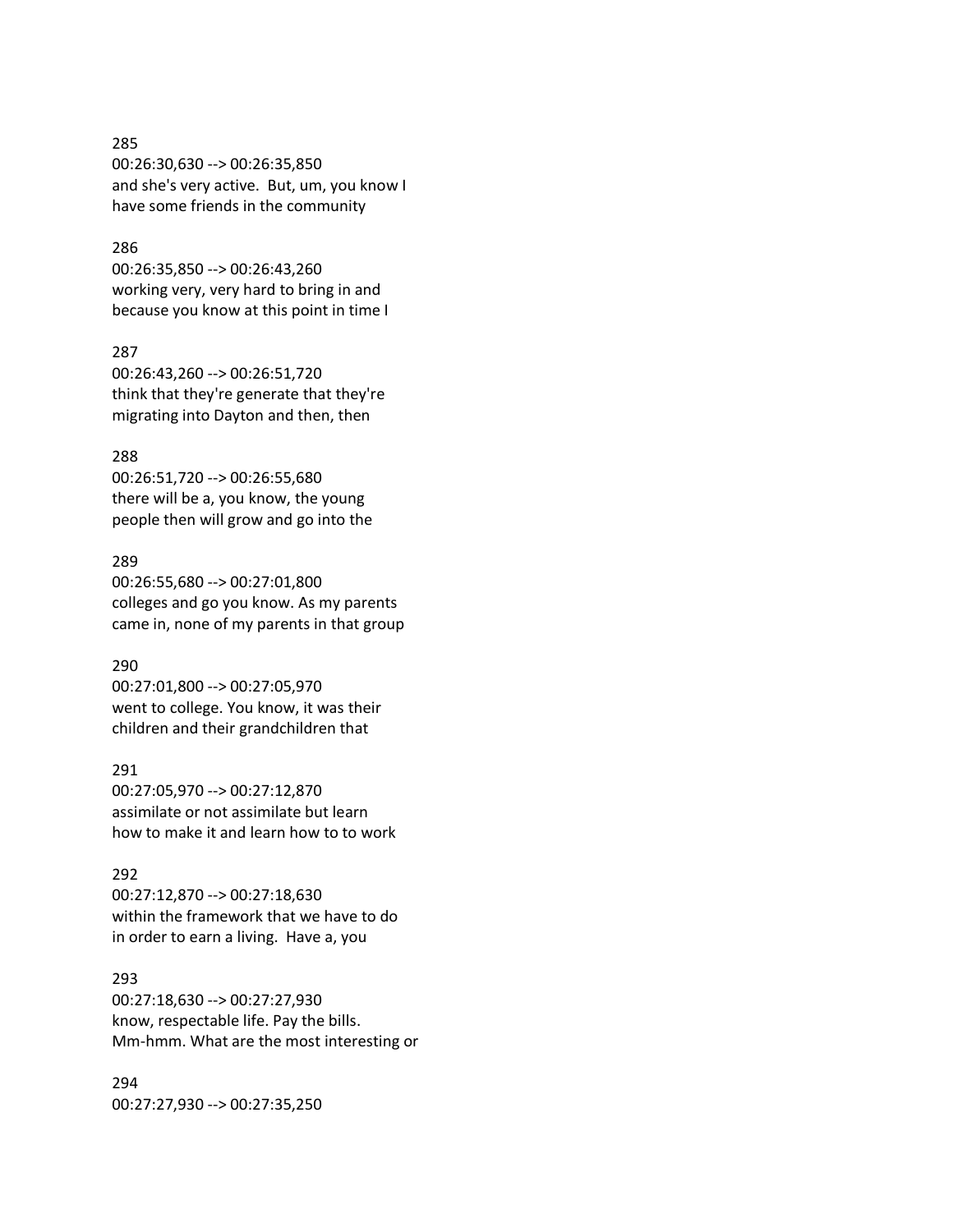compelling programs or events that you have been involved in and why. Mercy that's a

295 00:27:35,250 --> 00:27:43,200 big question. I've just been very blessed. It's been a lot of events. I don't know. I

296 00:27:43,200 --> 00:27:49,080 have to think. I mean, that I've been involved with? Which one have you had the

297 00:27:49,080 --> 00:27:56,070 most fun with. Well you know what's really cool at this point my life I only do the

298 00:27:56,070 --> 00:28:04,710 things I want to do to have the fun with. Uh, I enjoy doing REACH. It's a lot of hard

299 00:28:04,710 --> 00:28:10,560 work. Its enormous work. In fact a friend said to me ah well my chairperson at

300 00:28:10,560 --> 00:28:12,960 Sinclair said to me, Tess it's like you're putting on this huge wedding

301 00:28:12,960 --> 00:28:19,020 every year. You know, wedding for 300. I mean with, you know, 20 brides because you

302 00:28:19,020 --> 00:28:22,630 have all these speakers. Uh, it's rewarding

303 00:28:22,630 --> 00:28:25,950 I mean it really has changed my life. Um, um.

304 00:28:27,840 --> 00:28:35,650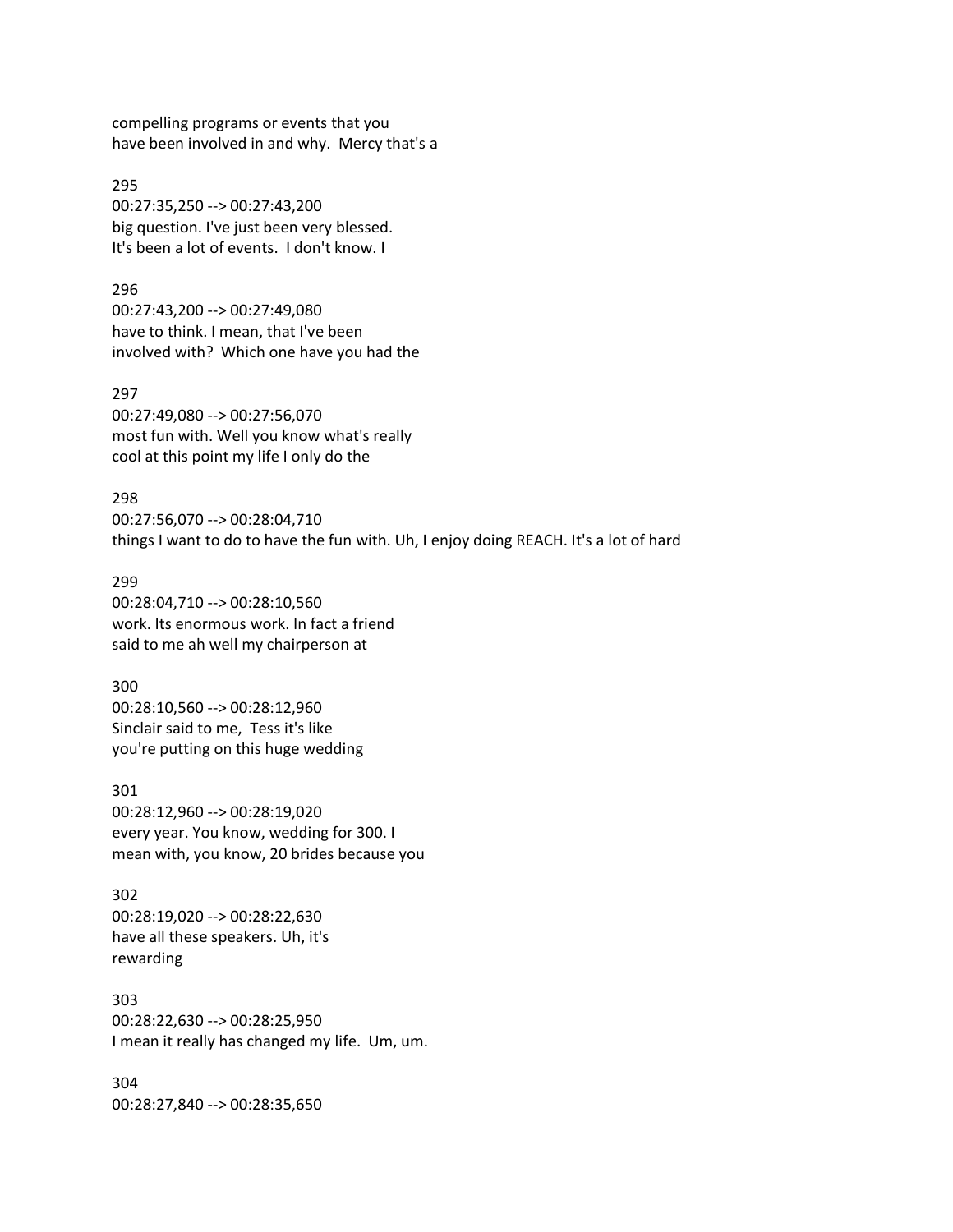It's been phenomenal. Um, I also worked with the folk artists in Kentucky and who are

305 00:28:35,650 --> 00:28:40,150 my people and that has been an incredibly wonderful thing that has

306

00:28:40,150 --> 00:28:48,640 happened every year that I cherish immensely and and I find very rewarding.

307 00:28:48,640 --> 00:28:58,420 It turns out that I'm an artist and um when I was growing up since we had... My parents

308 00:28:58,420 --> 00:29:04,000 had moved here we had lost, I had lost track with my people and so I was

309 00:29:04,000 --> 00:29:09,940 teaching art appreciation at Sinclair. No art history and um I was teaching a

310 00:29:09,940 --> 00:29:16,390 section on folk art. And I had a student who went to Kentucky and did a report on

311 00:29:16,390 --> 00:29:22,960 a Tolson. And he came back and said there's going to be an art show. There's

312 00:29:22,960 --> 00:29:27,160 a real famous folk artist and in Eastern Kentucky and I said we'll find out who I

313 00:29:27,160 --> 00:29:31,180 would love to know and he came back and he said Tess it's Minnie Adkins and it's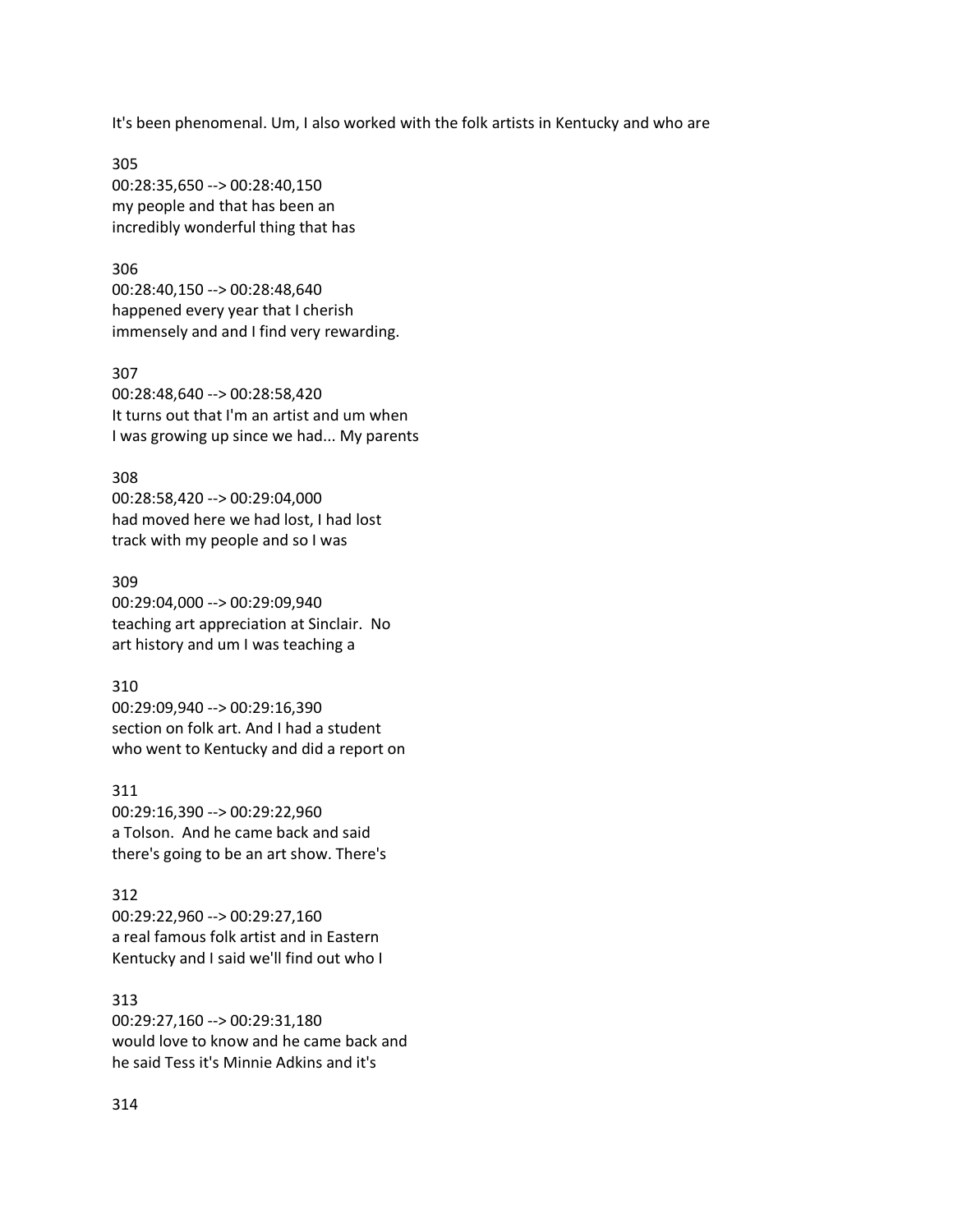00:29:31,180 --> 00:29:35,560 going to be in Isonville. And I said Minnie Adkins is my cousin and she is not

### 315

00:29:35,560 --> 00:29:40,360 a folk artist. She's not an artist. I've known her all my life. Well it turns out

### 316

00:29:40,360 --> 00:29:47,170 that I had known her, but I was a child. She's ten years my senior. So I didn't

### 317

00:29:47,170 --> 00:29:53,440 know that she carved and turned out we went and she is a nationally known folk

### 318

00:29:53,440 --> 00:29:58,510 artist. I got acquainted with her. So art was the vehicle that allowed me to get

# 319

00:29:58,510 --> 00:30:02,170 acquainted with my people. It turns out I have a lot of cousins who are also

### 320

00:30:02,170 --> 00:30:07,600 artists their folk artists. So Minnie is a whit carver, and Tim Lewis is a, is a

### 321

00:30:07,600 --> 00:30:14,410 stone carver, and then Jim Lewis is a carver and we have. So ,so that's been one

# 322

00:30:14,410 --> 00:30:19,120 of the absolute delights and most cherished things of my life to find all

### 323

00:30:19,120 --> 00:30:25,810 these cousins who are also artists and who make art and I, I travel back and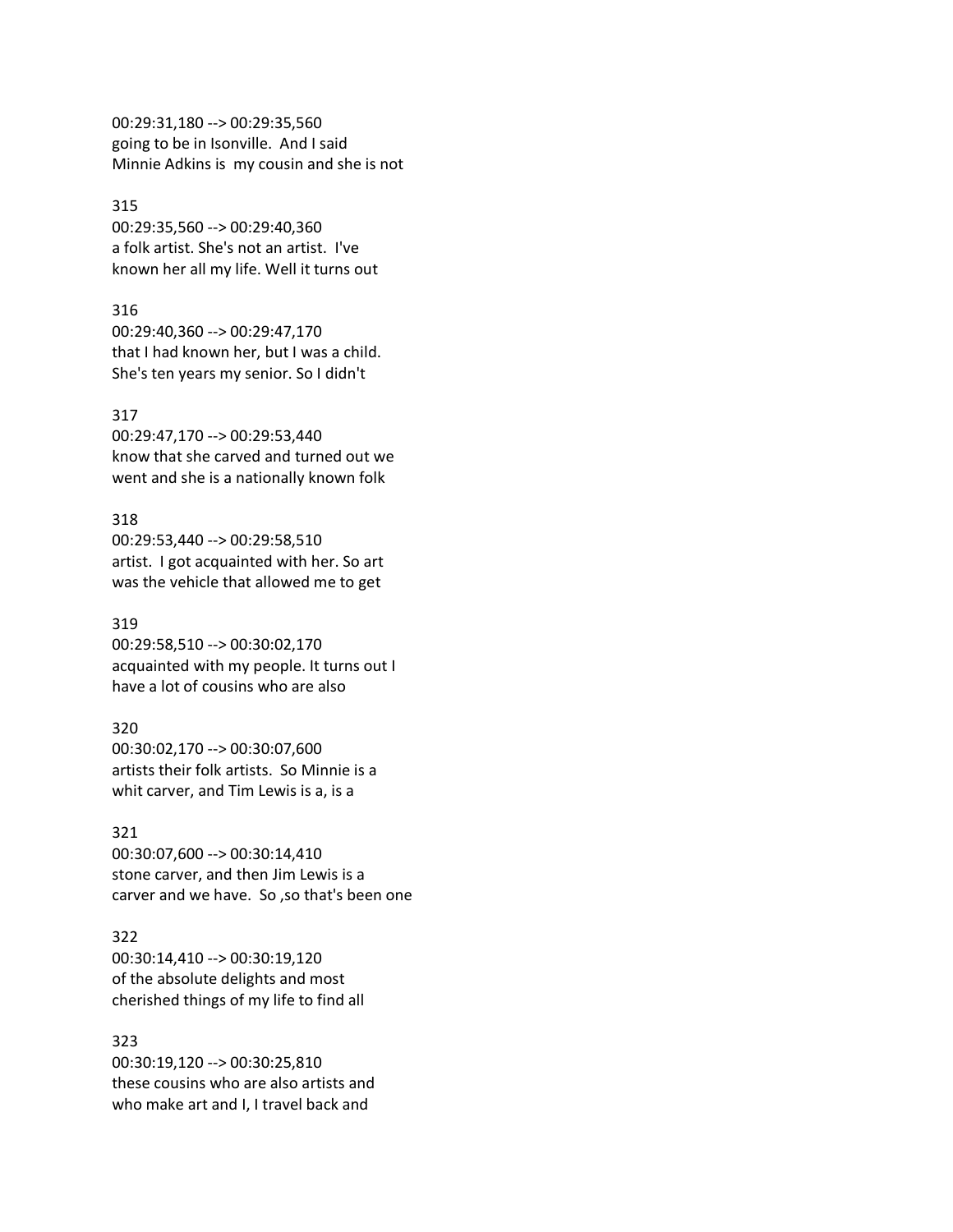324 00:30:25,810 --> 00:30:30,670 forth between Kentucky and Ohio. Minnie and I do about 30 pots a year together. I

# 325

00:30:30,670 --> 00:30:35,860 make the clay. I'm not a potter. I'm a sculptor. But for once a year I make

### 326

00:30:35,860 --> 00:30:41,080 these pots and I take them down there and she paints. She glazes them and then

# 327

00:30:41,080 --> 00:30:45,309 I bring them back and fry them in my kiln and we go to this big folk art show

# 328

00:30:45,309 --> 00:30:49,929 at Morehead, Kentucky. And the collectors come in from all over the United States

# 329

00:30:49,929 --> 00:30:54,520 and buy those pots. So it's pretty cool and she has of course her wood carvings

# 330

00:30:54,520 --> 00:30:58,690 and all of that. So that's been a very cherished thing. I wouldn't have found that

# 331

00:30:58,690 --> 00:31:04,750 had I not been doing REACH and had not... Finding out who I was and and exploring

# 332

00:31:04,750 --> 00:31:10,260 all this has really helped me to find myself and make myself comfortable. And

# 333

00:31:10,260 --> 00:31:15,910 fit. I fit there and fit here. You know, I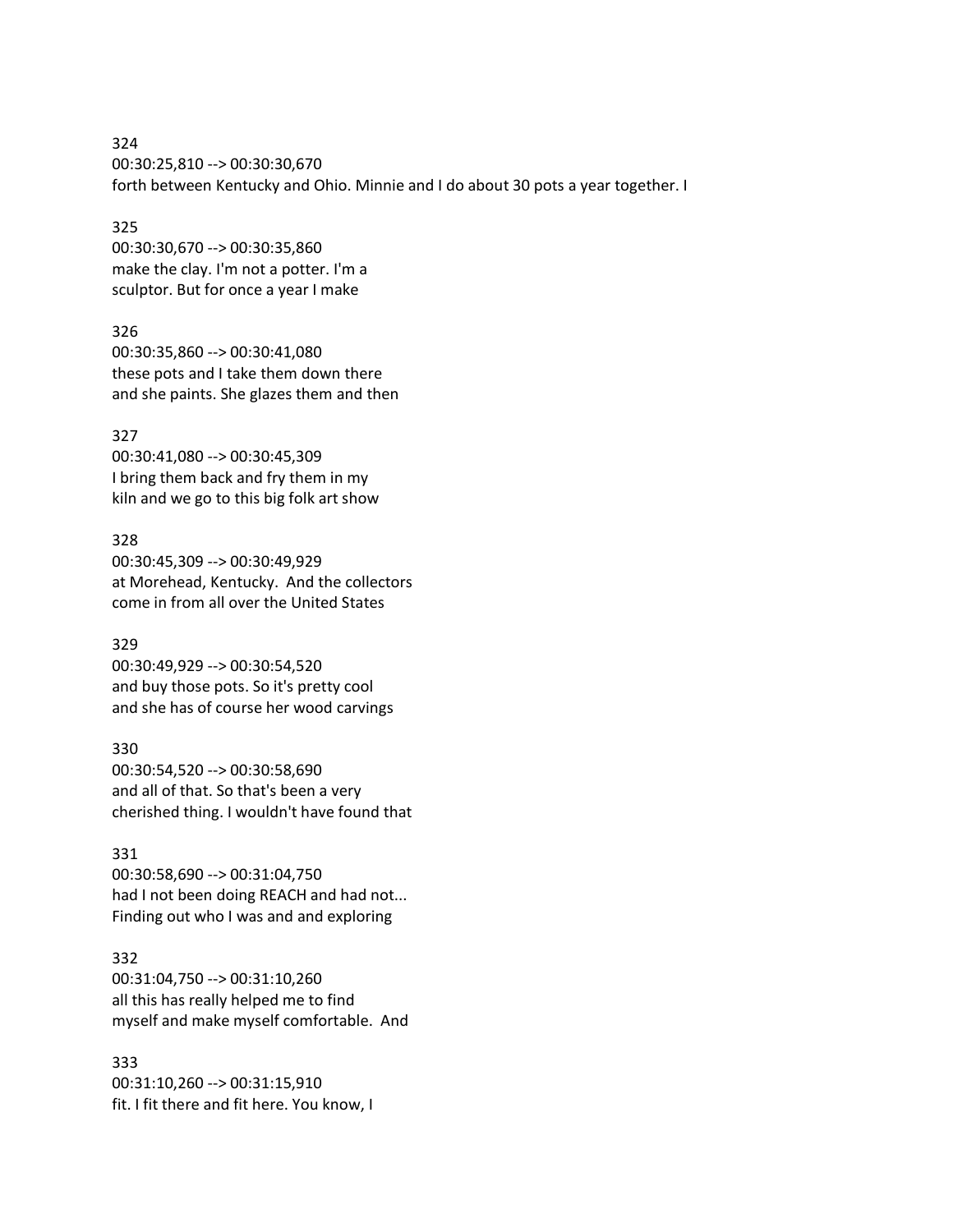fit anywhere now, but it took a long time

334 00:31:15,910 --> 00:31:22,450 getting there. So I think, and Martin Luther King is a huge wonderful thing

335

00:31:22,450 --> 00:31:26,710 that we do every year. I mean, I don't know, I'm just I'm just blessed. I mean, I

336 00:31:26,710 --> 00:31:32,620 have all these things that I do that I love so. But I would say that the day in

then, then, REACH, and, and Martin Luther

337 00:31:32,620 --> 00:31:38,020 the country with the folk artist and

338

00:31:38,020 --> 00:31:44,500 King are my three favorite things I do each year. That's enough. That's enough. It makes me

339

00:31:44,500 --> 00:31:52,710 tired to think about it. Oh. Um, what are some of the obstacles or frustrations,

340 00:31:52,710 --> 00:32:00,330 disappointments, or challenges that you have faced in your community work.

just keep trying over and over and over.

341 00:32:03,030 --> 00:32:07,640 Well I think perseverance is the key. You

342 00:32:07,640 --> 00:32:13,180 Education is the key. Um, the broken, you know, the squeaky wheel gets the grease, you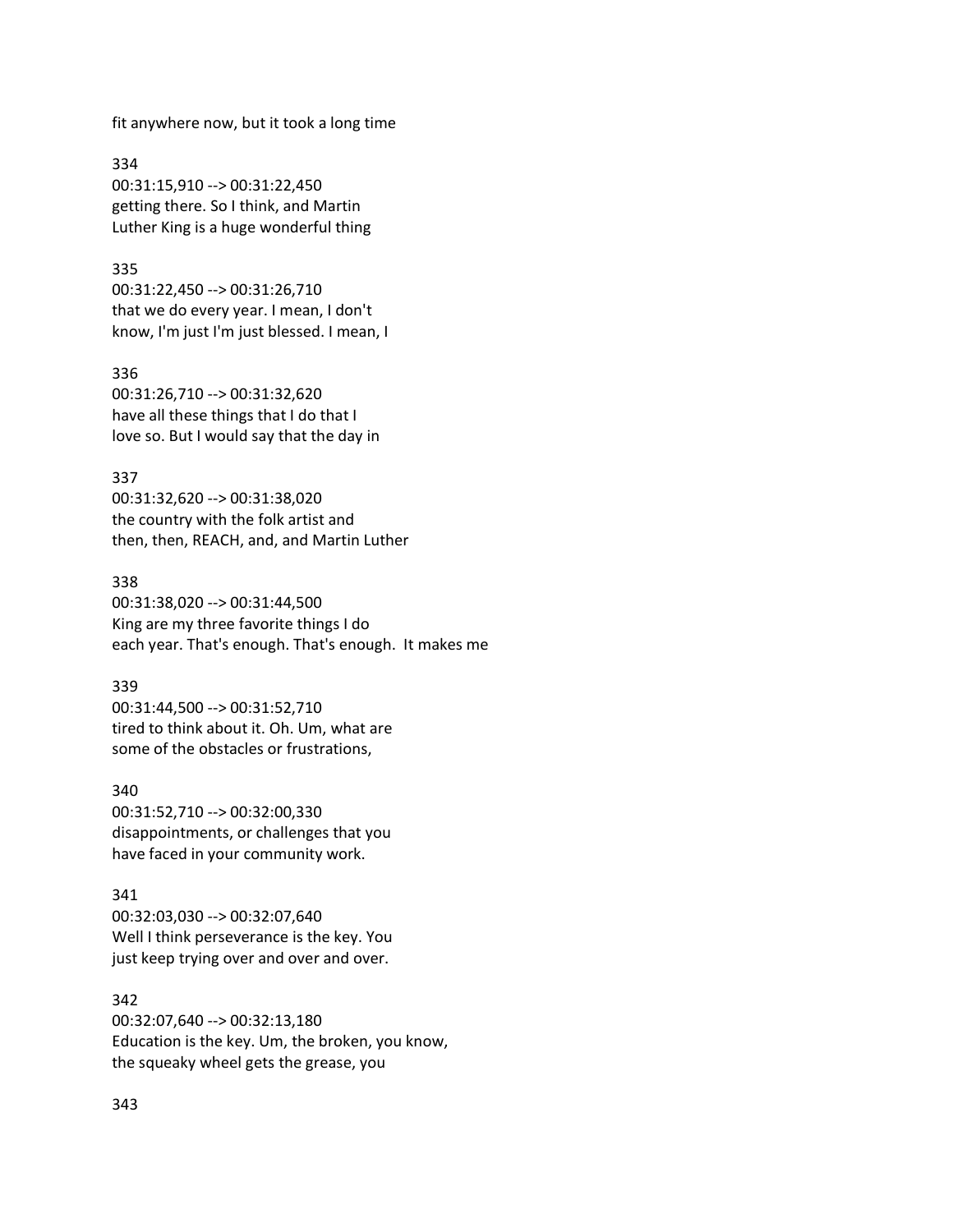00:32:13,680 --> 00:32:28,670 know. Um. Okay and we're back again. Um and you have served as the president of

344

00:32:28,670 --> 00:32:34,770 Fairborn City Schools and you're presently the present, the vice

345

00:32:34,770 --> 00:32:43,140 president. Correct. Um, what do you feel is the most lacking in Fairborn or even

346

00:32:43,140 --> 00:32:53,850 the Dayton educational system. Money. Money, money, money! Oh my word. Oh it's so

347

00:32:53,850 --> 00:33:04,890 sad. Sad, sad. Um, we have and we have so many poor kids who don't have food in

348 00:33:04,890 --> 00:33:09,030 both, in both, Fairborn and Dayton, but in all over you know. But the whole

349 00:33:09,030 --> 00:33:14,280 educational system and in America is needs to be totally readjusted and

350 00:33:14,280 --> 00:33:23,310 totally, totally, refurbished and taken seriously and respected. There's just so

351

00:33:23,310 --> 00:33:28,020 many things wrong. Um, we have a lot of really hard working people in Fairborn

352 00:33:28,020 --> 00:33:33,270 and in in all our school systems across America. People generally, the good, we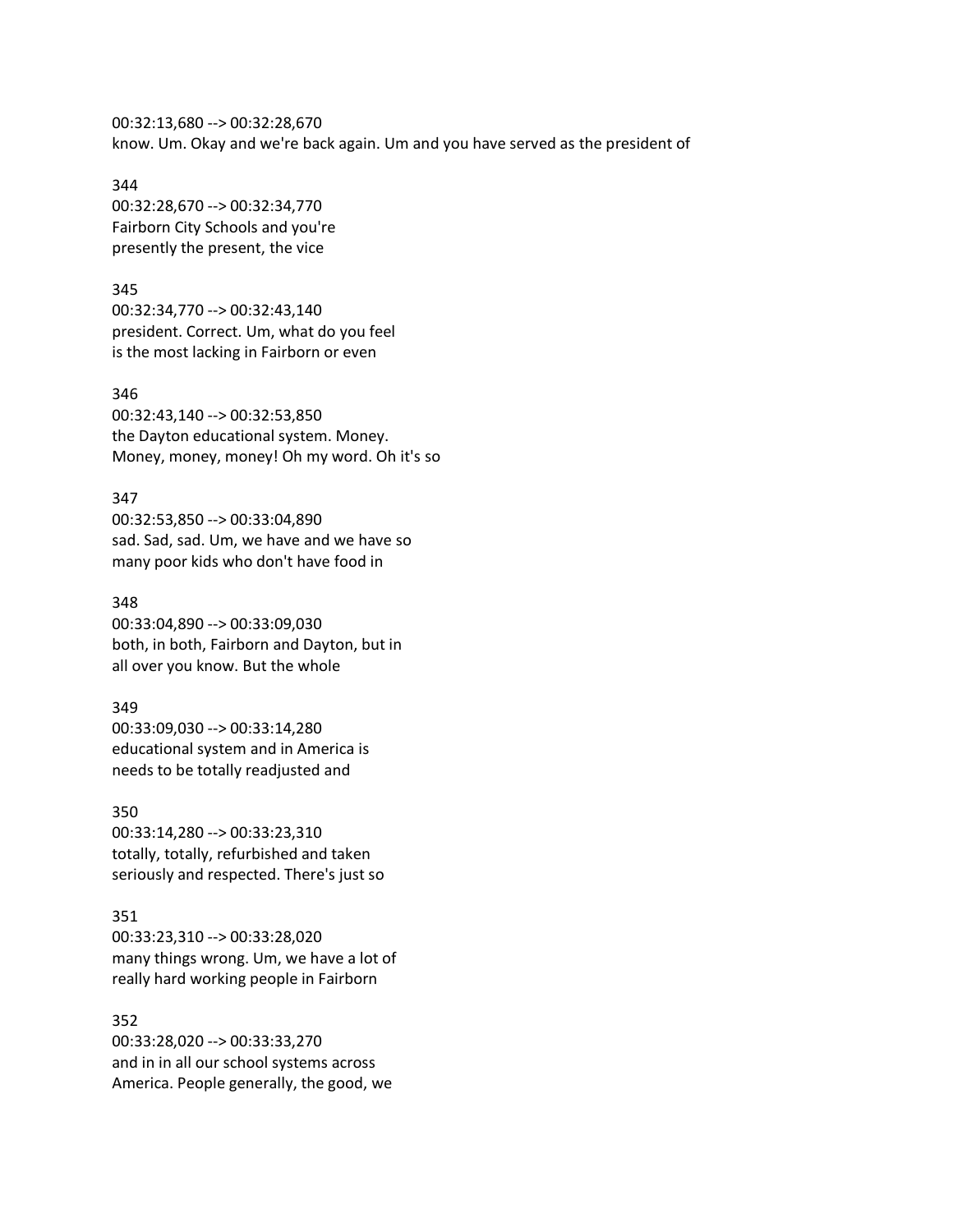353 00:33:33,270 --> 00:33:39,060 have fabulous teachers. Um, Fairborn is working very hard. I'm very proud of our,

354 00:33:39,060 --> 00:33:42,960 our school and very proud of our teachers. But if we don't pass a levy in

355 00:33:42,960 --> 00:33:46,980 May, we're going to go bankrupt. The state's going to take us over. We can't

356 00:33:46,980 --> 00:33:54,150 cut enough to, to make it without levies and the population does not understand

357 00:33:54,150 --> 00:34:00,750 that. And so we go out and we fight and argue and persuade and try our best to

358 00:34:00,750 --> 00:34:08,100 get money and we have aging buildings. Um, Um, so we need new schools in Fairborn, but we'd

359 00:34:08,100 --> 00:34:12,000 have to pass a huge bond levy. Well we're not going to pass it. I mean, the chance

360 00:34:12,000 --> 00:34:14,870 of the passing and operating levy and then passing

361 00:34:14,870 --> 00:34:19,880 a bond levy, then another operating levy. The people can't. The times are too

362 00:34:19,880 --> 00:34:23,720 tough for people to afford all that. So we are going to try our very best to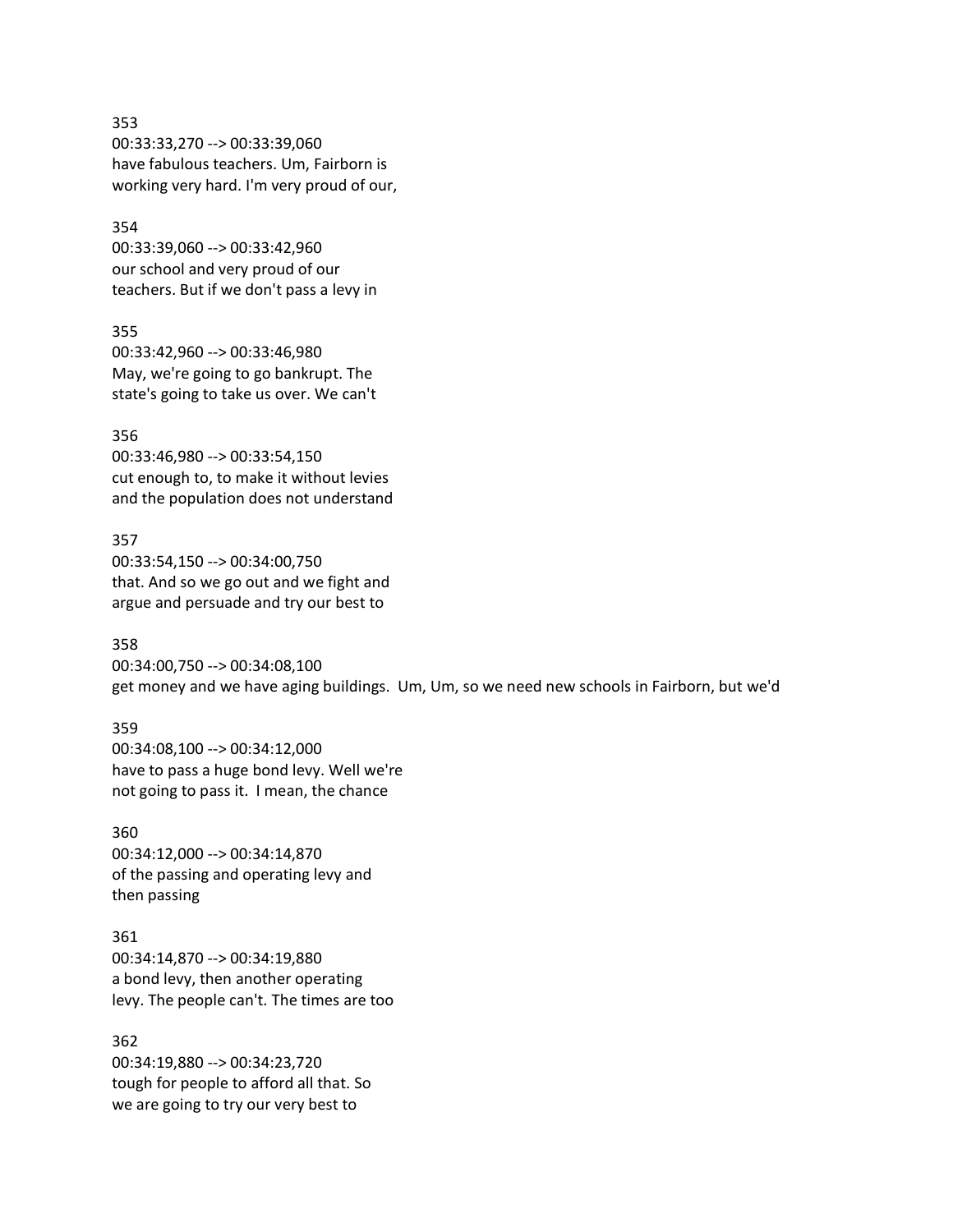### 363

00:34:23,720 --> 00:34:29,570 pass an operating levy in May. Um, the problem is, is I think so many schools in

### 364

00:34:29,570 --> 00:34:33,650 the state of Ohio are in the same position that we're in, that the state's

### 365

00:34:33,650 --> 00:34:36,710 going to have this plethora of schools that are not going to have any money and

### 366

00:34:36,710 --> 00:34:41,690 how can the state. The state's not set up to come in and run that many schools.So

### 367

00:34:41,690 --> 00:34:44,300 they're going to have to come up with something else. I don't know, but we're

### 368

00:34:44,300 --> 00:34:50,180 facing a crisis in our school system in America in Ohio and in in the Miami

# 369

00:34:50,180 --> 00:34:54,880 Valley. And it's just a really sad thing. It doesn't have to be that way, you know.

### 370

00:34:54,880 --> 00:34:56,560 So, um, I don't know. I got on the school board to try to help make, make education

# 371

00:35:03,710 --> 00:35:08,120 better. Fairborn was in a, in a kind of a bad time at the point that I got on it.

# 372 00:35:08,120 --> 00:35:11,780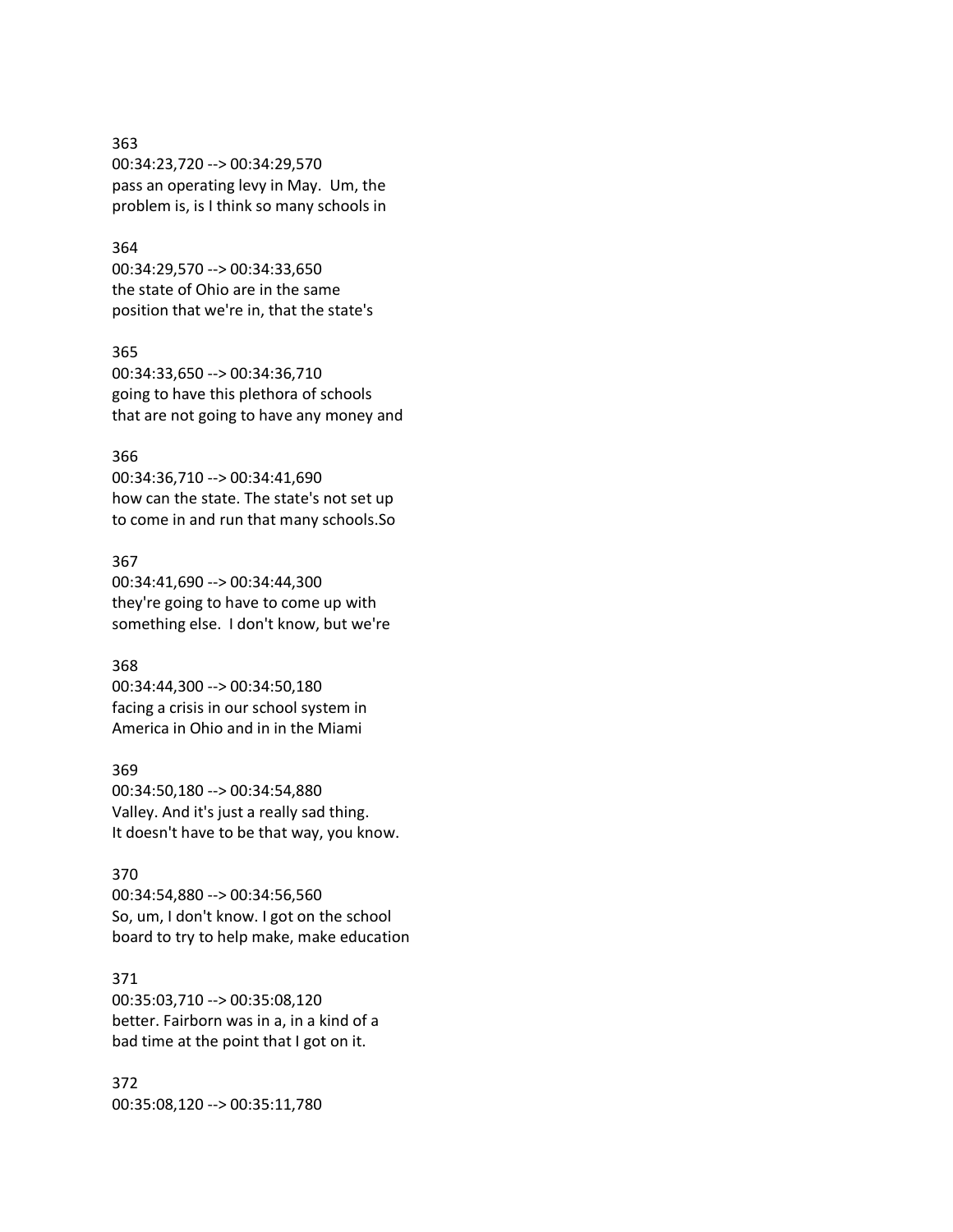My grandson was started kindergarten and I just couldn't stand it. It's just like

373 00:35:11,780 --> 00:35:16,220 somebody's got to do something I guess I'll have to try to step up. And I've

374 00:35:16,220 --> 00:35:21,200 been elected twice. I'll have to run again this fall for the next election

375 00:35:21,200 --> 00:35:25,850 which I plan to do because I really like it and I feel like I am making a

376 00:35:25,850 --> 00:35:30,860 difference. I can make a difference and I can be the voice for the community and I

377 00:35:30,860 --> 00:35:34,670 can be the voice for the teachers and for the students. And that's really,

378 00:35:34,670 --> 00:35:38,570 that's really helpful and really good. We put in a lot of good programs in

379 00:35:38,570 --> 00:35:45,320 Fairborn. I'm really proud of our all-day kindergarten program. Um, um, we have, we feed our

380 00:35:45,320 --> 00:35:51,620 children lunch and breakfast. Every child in our school K through or preschool

381 00:35:51,620 --> 00:35:56,180 through eighth grade gets a free breakfast. We have a backpack program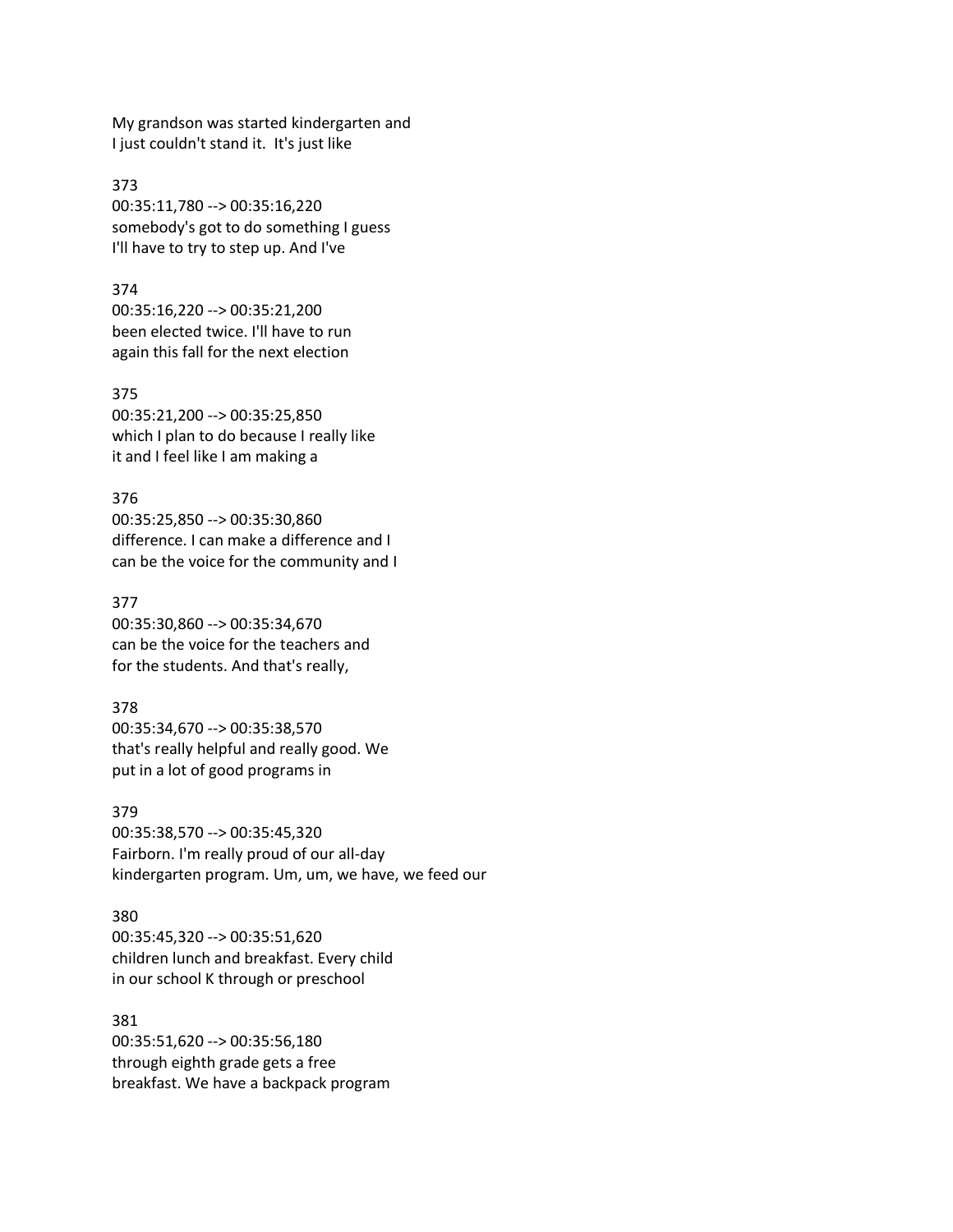382 00:35:56,180 --> 00:36:00,010 where we send food home on the weekends for our kids who don't have food at home.

383 00:36:00,010 --> 00:36:04,400 It's through, through, Title 1, through grants. It's not coming out over

384 00:36:04,400 --> 00:36:12,650 operating budget. Um, we have something we called, um, I can't think of it right now

385 00:36:12,650 --> 00:36:16,490 but it's for freshman's, freshman high schoolers, that we can come in and teach

386 00:36:16,490 --> 00:36:21,230 them how to be a high school student and teach them how to study. Teach them some

387 00:36:21,230 --> 00:36:24,960 college prep and some readiness and, Freshman Focus, and

388 00:36:24,960 --> 00:36:29,250 that program has really helped our dropout rate in Fairborn. Um, of course,

389 00:36:29,250 --> 00:36:32,250 we have a STEM program--science, technology, engineering, and math program--

390 00:36:32,250 --> 00:36:38,400 in both, both math and biomedical sciences at Fairborn. So that's a really

391 00:36:38,400 --> 00:36:44,190 wonderful thing. Ah, we do not have art, K through, K through a sixth grade which is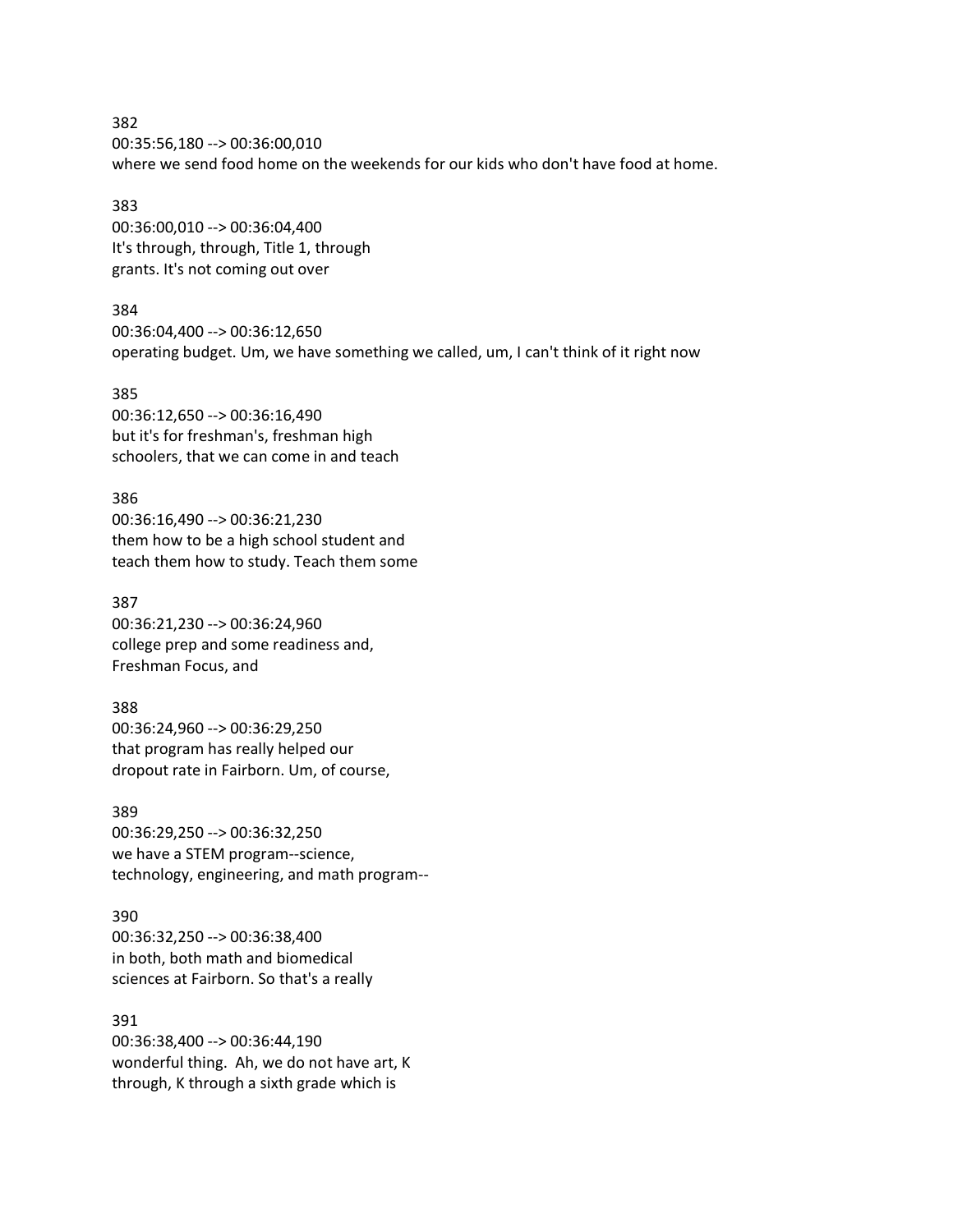# 392 00:36:44,190 --> 00:36:48,750 a tragedy. You know, we really need the arts. We can't afford the art teachers. We

### 393

00:36:48,750 --> 00:36:53,490 don't have librarians. We let our librarians go years ago. We have one main

### 394

00:36:53,490 --> 00:36:59,310 librarian in the whole school system. So you know, there's a, we have one tech person

### 395

00:36:59,310 --> 00:37:04,619 for five schools. You know, how do you run all these technology things that you're

# 396

00:37:04,619 --> 00:37:08,790 supposed to be teaching when you can't afford to hire a tech person or one or

# 397

00:37:08,790 --> 00:37:12,750 one per school. We have one person for the whole school system. It's, it's really

# 398

00:37:12,750 --> 00:37:17,250 a sad... So teachers have had to step up and when teachers have but it's a sad

### 399

00:37:17,250 --> 00:37:22,080 situation in that in that we don't have, we don't have the things that we really

# 400

00:37:22,080 --> 00:37:33,330 need to give our kids a stellar education. But our, we, the teachers have rose to the occasion and done a lot of innovation and we are now effective.

401 00:37:33,330 --> 00:37:37,589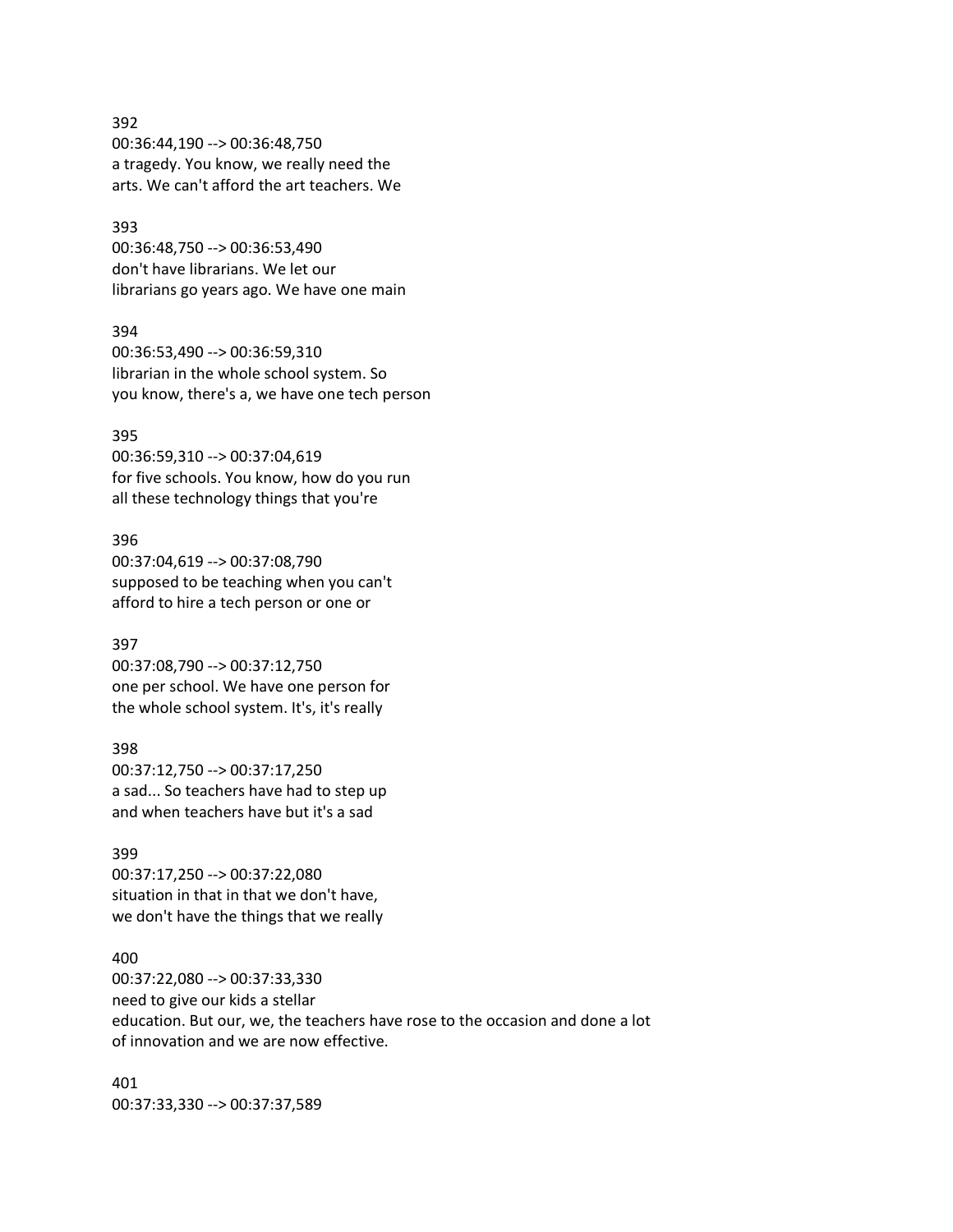We have one school that's excellent and we are expecting to get to excellent. You

402 00:37:37,589 --> 00:37:44,220 know, it's a Fairborn has 51-percent of Fairborn is rental and about fifty,

403 00:37:44,220 --> 00:37:49,530 52 percent of our children live in poverty, below the poverty line. But

404

00:37:49,530 --> 00:37:53,160 just because you're poor, doesn't mean you can't make good grades and you can't,

#### 405

00:37:53,160 --> 00:37:58,410 you can't excel and that's what we're teaching our kids. We have something

406 00:37:58,410 --> 00:38:04,619 called, No Excuses University, so every teacher in every classroom focuses on

#### 407

00:38:04,619 --> 00:38:09,150 the college they went to when they were in, when they were going to school and

408

00:38:09,150 --> 00:38:13,109 they teach that child how to go to college. My granddaughter, one

### 409

00:38:13,109 --> 00:38:17,460 granddaughter, is doing Miami. She's in second grade and she knows a ton of

#### 410

00:38:17,460 --> 00:38:22,140 stuff about Miami University and she's thrilled and she would like to go to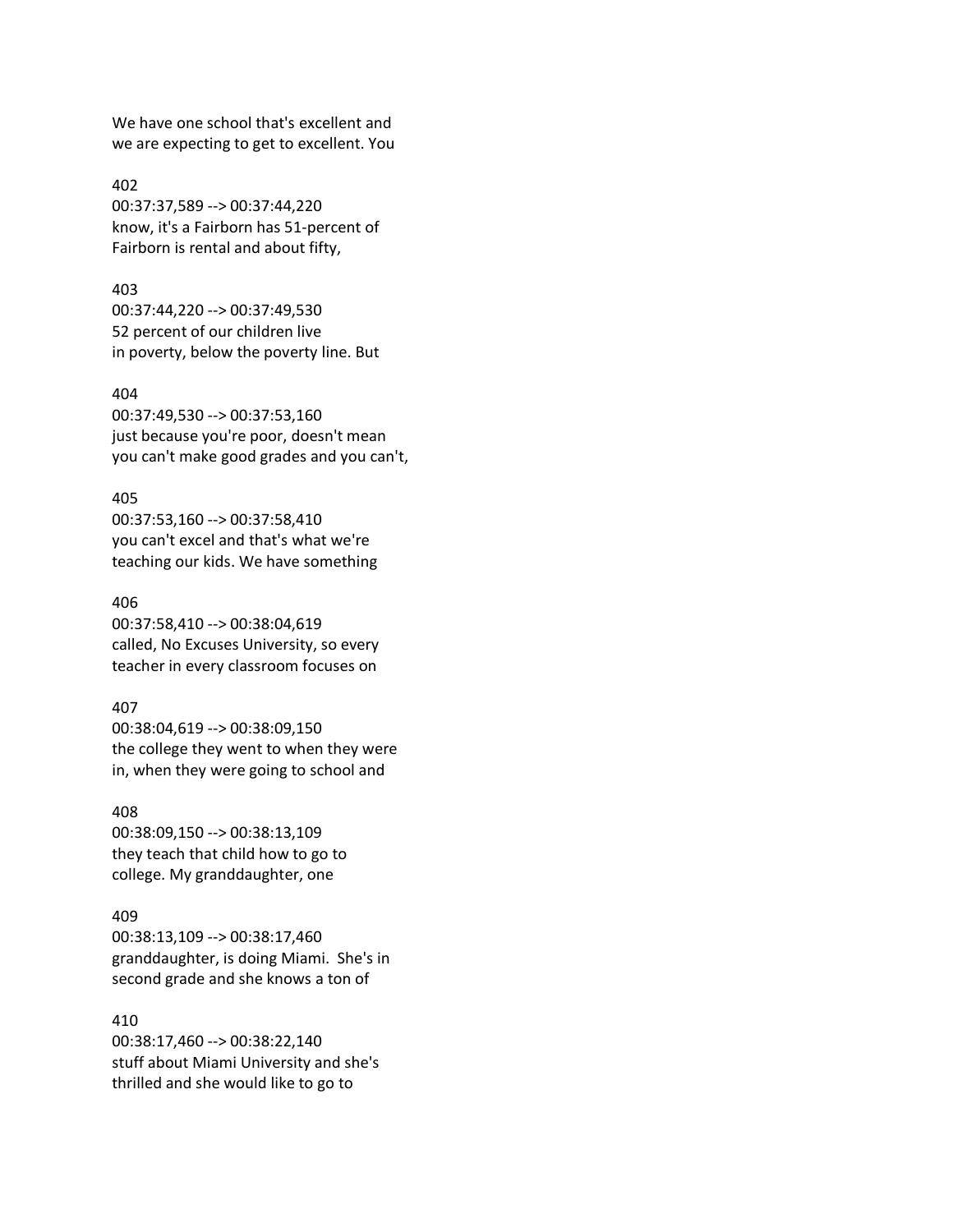# 411 00:38:22,140 --> 00:38:27,780 Miami. You know and so just to teach the kids that yes, dream, you can be somebody.

### 412

00:38:27,780 --> 00:38:34,789 You can do it. You can, you can, you can excel. So, so we've put in a lot. A whole

### 413

00:38:34,789 --> 00:38:38,900 group of us. We've worked as a collaboration. A group of people coming

# 414

00:38:38,900 --> 00:38:42,890 up with the best ideas that we, we can come up with and it's it's been very

# 415

00:38:42,890 --> 00:38:47,799 good. So last six years have been excellent. Much, much better for Fairborn.

# 416

00:38:47,799 --> 00:38:54,640 Why don't we let the cat in if that's okay?

# 417

00:38:56,109 --> 00:39:04,069 Come on Katie Bella. That's a good girl. You, ah, mentioned, you mentioned a minute, a

### 418

00:39:04,069 --> 00:39:12,109 moment ago the tragedy of that there is no art in, in school and I think that one

# 419

00:39:12,109 --> 00:39:18,140 of the biggest misconception about art is that art is easy. When art is not

# 420

00:39:18,140 --> 00:39:25,669 really easy and I actually think that art actually teaches the creative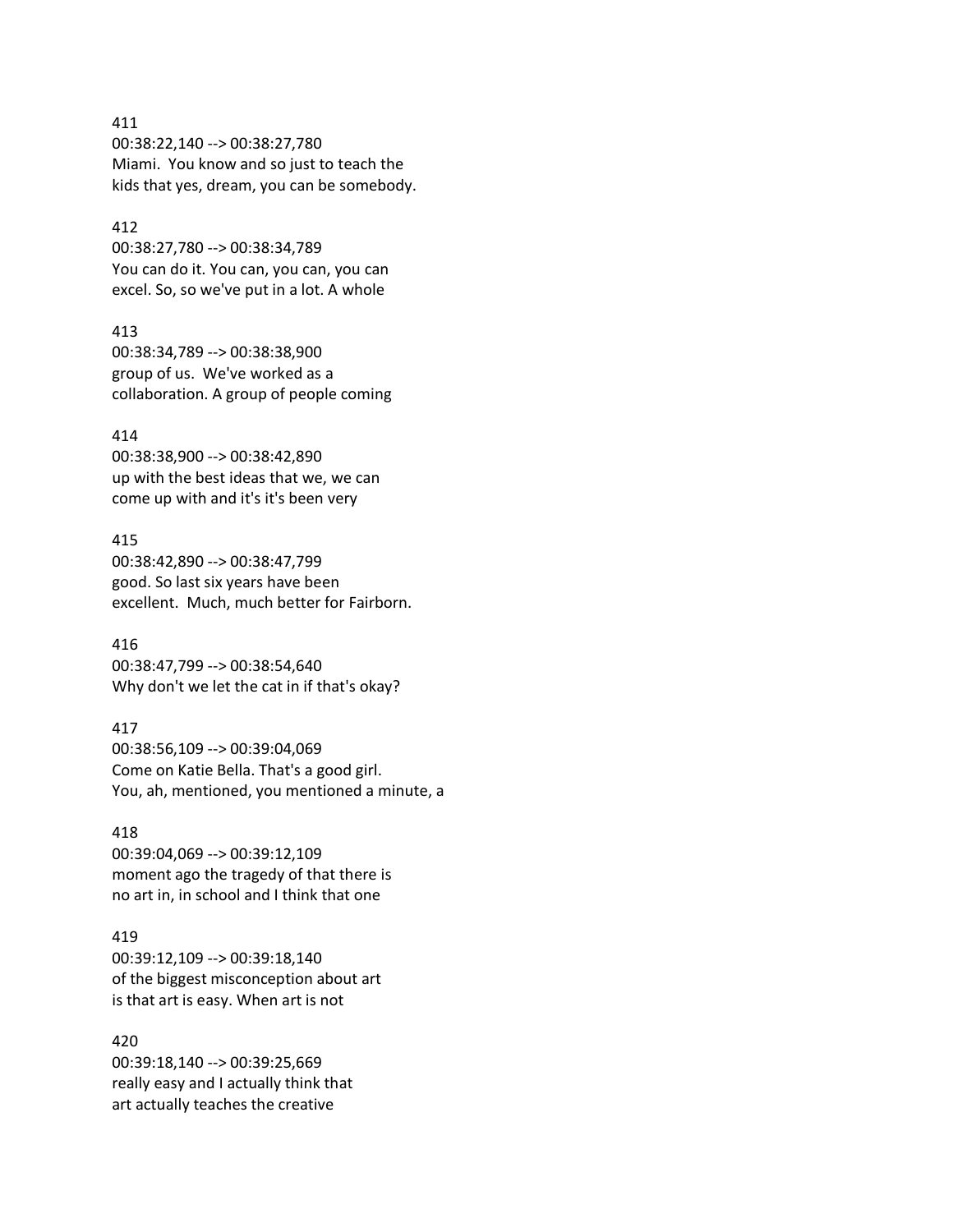# 421 00:39:25,669 --> 00:39:33,619 process within students that could help them achieve anything. Why do you think

# 422

00:39:33,619 --> 00:39:41,679 that, um, that it's so hard for the government and the general population to

### 423

00:39:41,679 --> 00:39:47,689 understand the importance that art really brings in, um, in the life of a

### 424

00:39:47,689 --> 00:39:55,189 student. Well that's a, I have a lot of thoughts on that. A lot of thoughts. In

### 425

00:39:55,189 --> 00:40:02,509 our culture in our American culture, time is money. We are producers of things. Um, the

# 426

00:40:02,509 --> 00:40:07,509 more gidgit's and gadgets and things that you can buy. We're very materialistic. And

# 427

00:40:07,509 --> 00:40:12,140 we are teaching our students, we are training our students to go out and be

### 428

00:40:12,140 --> 00:40:17,089 producers of things. The things that are the soft things. The things that are

### 429

00:40:17,089 --> 00:40:21,739 round out the person--the liberal arts education, the humanities, the arts, the music,

430 00:40:21,739 --> 00:40:25,969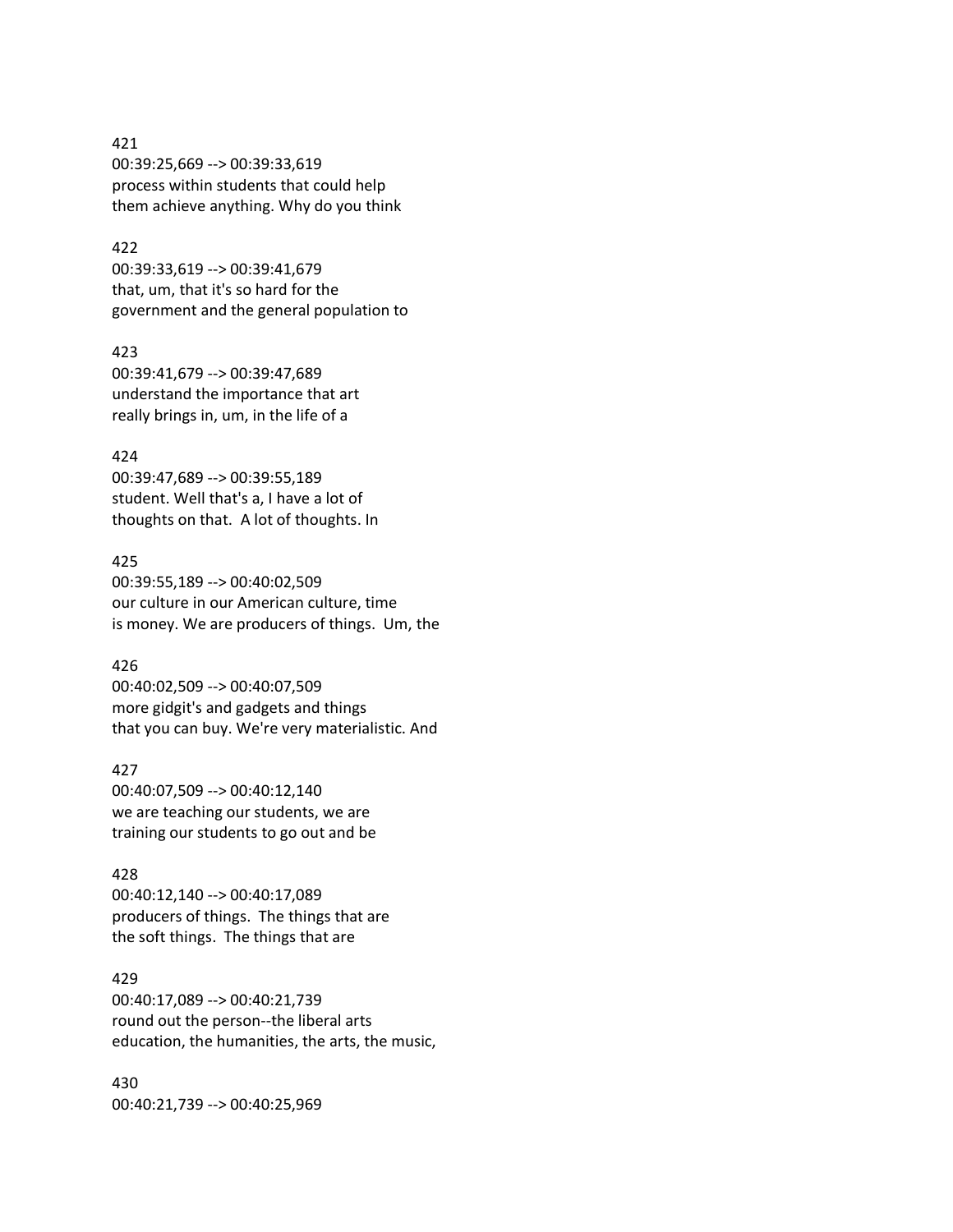the dance. All of that gets left behind, because they develop the person. They

431 00:40:25,969 --> 00:40:29,947 round the person. They make the person whole. And because you can't see it, it's

#### 432

00:40:32,599 --> 00:40:39,019 not a thing. Then, therefore it's not as "valid" within our culture. The problem is

### 433

00:40:39,019 --> 00:40:43,099 it's a great fallacy, because cultures that do not reward the Arts and do not

#### 434

00:40:43,099 --> 00:40:46,890 promote the arts are dying cultures. They're not living cultures. You have to

#### 435

00:40:46,890 --> 00:40:53,250 expand and be creative. And in order to teach a child to be a whole, to be

### 436

00:40:53,250 --> 00:41:00,119 creative, to expand, and to build, to build great things and to innovate and to, to de

#### 437

00:41:00,119 --> 00:41:06,240 score discover and explore, they need the art. Okay, we are back at is February 27,

### 438

00:41:06,240 --> 00:41:13,920 and we are continuing with our interview, ah, with Tess Little. Today I want to

# 439

00:41:13,920 --> 00:41:20,010 be able to interview her about her artwork. Um, last time I had an opportunity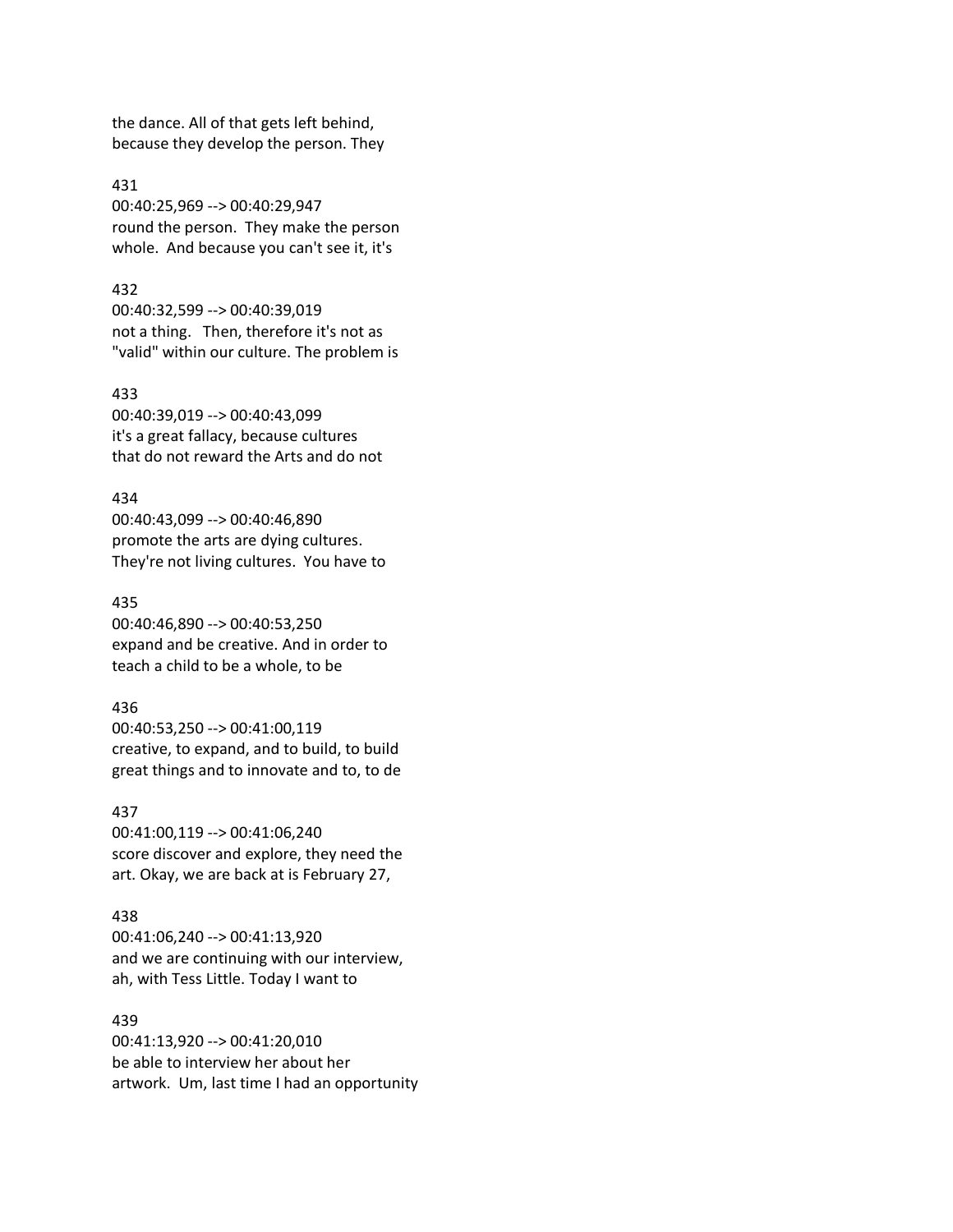440 00:41:20,010 --> 00:41:26,309 to see some of her artwork. And, um, so that's why I'm really interested today and in

### 441

00:41:26,309 --> 00:41:34,529 addressing that. Um, first of all I might ask you. "Why sculpture?" Well, I love to make

442 00:41:34,529 --> 00:41:39,750 things, and I like to make things three-dimensional. It just seems to fit

# 443

00:41:39,750 --> 00:41:45,839 my, my personality, my need to create. I like to make all kinds of art. Don't,

### 444

00:41:45,839 --> 00:41:51,779 sculpture's just my first love--my passion. But I like to do pottery and I like to

# 445

00:41:51,779 --> 00:41:57,450 do photography and other things too. It's not all sculpture, but most of it. It just

### 446

00:41:57,450 --> 00:42:04,079 seems that that's how I express my ideas best and I try to use whatever medium

### 447

00:42:04,079 --> 00:42:10,109 that I need to use to express that idea. So whether it be clay or wood or plaster,

# 448

00:42:10,109 --> 00:42:17,579 steel, I try to use the material that it best expresses the concept of the

### 449

00:42:17,579 --> 00:42:24,779 idea of the art. Okay, um, one of the repetitive themes that I kind of saw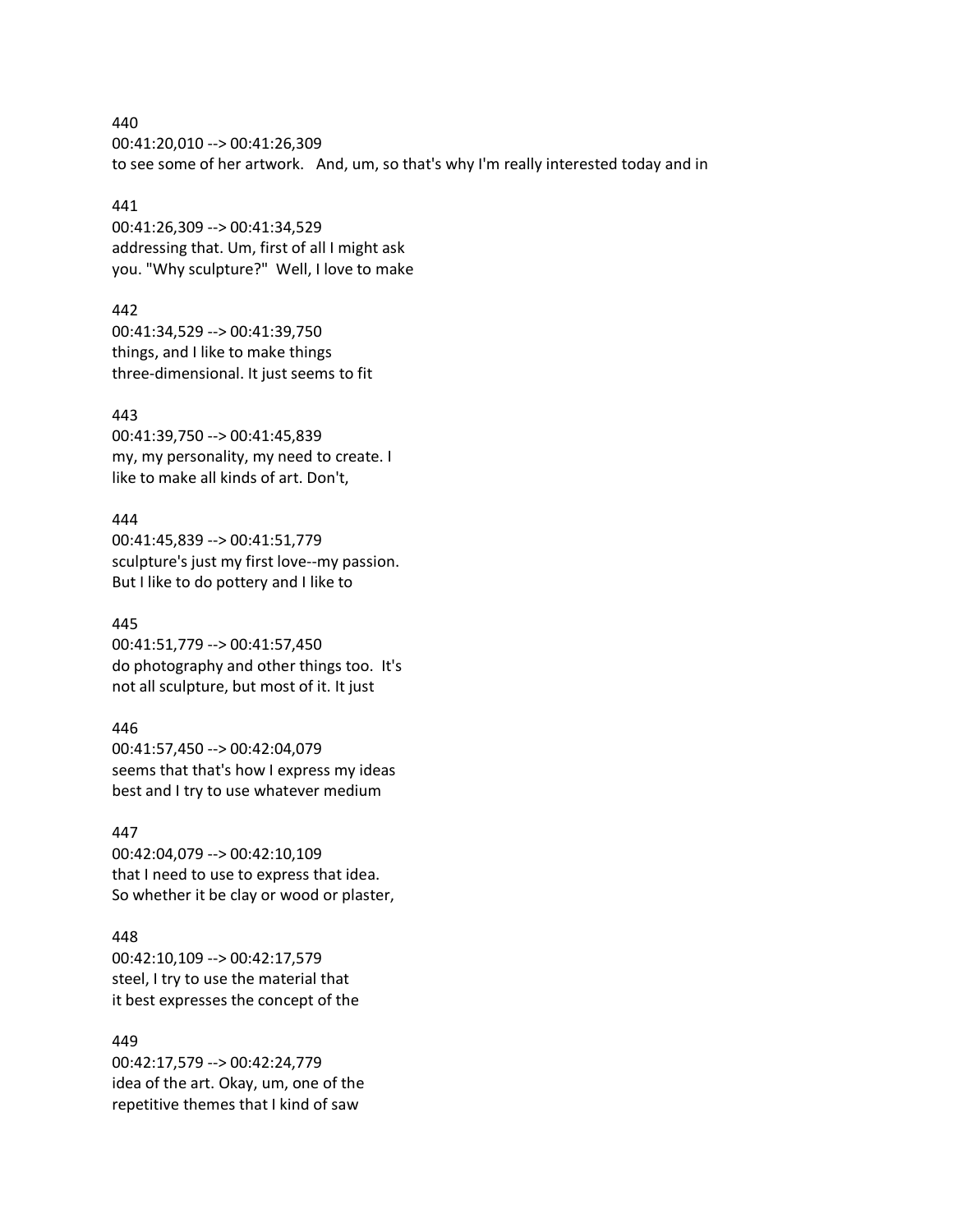450 00:42:24,779 --> 00:42:31,799 last time that we were here was that you integrate the theme of the

# 451

00:42:31,799 --> 00:42:37,200 hands a lot. That just happens to be the series I'm working on currently, but it's

452 00:42:37,200 --> 00:42:41,359 fairly new maybe in the last five years.

#### 453

00:42:41,420 --> 00:42:44,880 Artists work in series, and they work in themes.

# 454

00:42:44,880 --> 00:42:49,529 And so, um, and your art changes over time and I've been making art for a long time.

#### 455

00:42:49,529 --> 00:42:53,130 So I've done lots of different series and different themes. And currently I'm

### 456

00:42:53,130 --> 00:42:57,839 working on hands, because it just seems like the hands is a personal expression.

#### 457

00:42:57,839 --> 00:43:04,619 You know you have the portrait and you have the.... You know, what is the signature

# 458

00:43:04,619 --> 00:43:09,059 of the person. What shows the personality the person, and it just sees seems like

# 459

00:43:09,059 --> 00:43:14,099 hands are a good way of showing people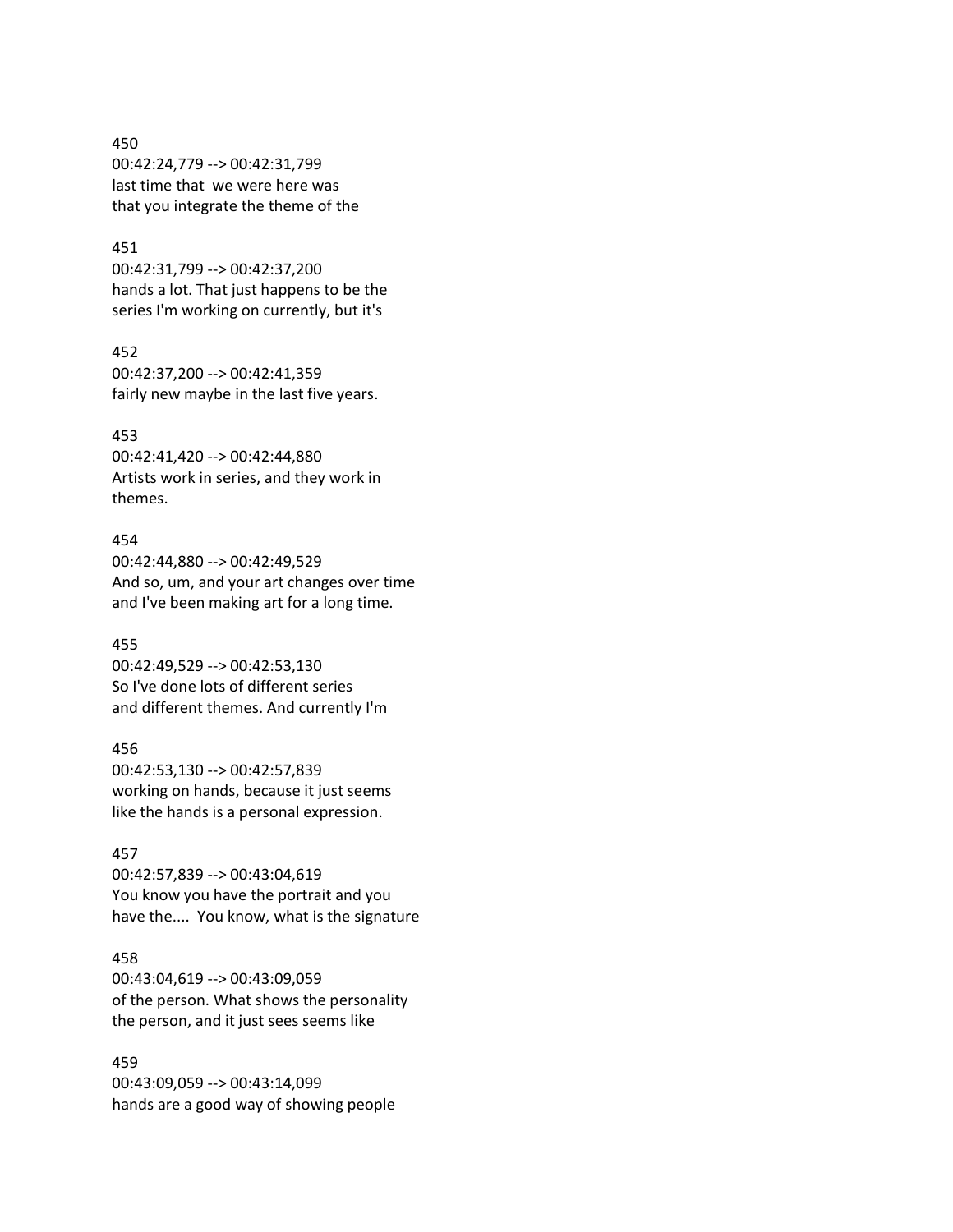coming together and of showing

460 00:43:14,099 --> 00:43:20,609 personality without showing the person. It shows the humanity. So I think they're

### 461

00:43:20,609 --> 00:43:25,950 just a really good symbol of bringing people together. It's rather

#### 462

00:43:25,950 --> 00:43:32,279 cliche, but, but I try to do them in such a way that it's not cliche. I noticed

### 463

00:43:32,279 --> 00:43:38,250 that you had some in some of them you had other like sculptures within. You had

### 464

00:43:38,250 --> 00:43:46,619 the turtles. You had, so is that in, um, representing, um, something in particular for

### 465

00:43:46,619 --> 00:43:52,289 each one. Well that's a community piece that I'm doing. Now what I did for that

### 466

00:43:52,289 --> 00:44:00,089 piece was for Wenzler Park in Kettering. Um, it's on Lincoln Park Boulevard in Kettering

#### 467

00:44:00,089 --> 00:44:06,299 and it's a community art piece. And I had a 150 community members

# 468

00:44:06,299 --> 00:44:10,470 come in and draw their hands. So that each hand is a little different. It's all

### 469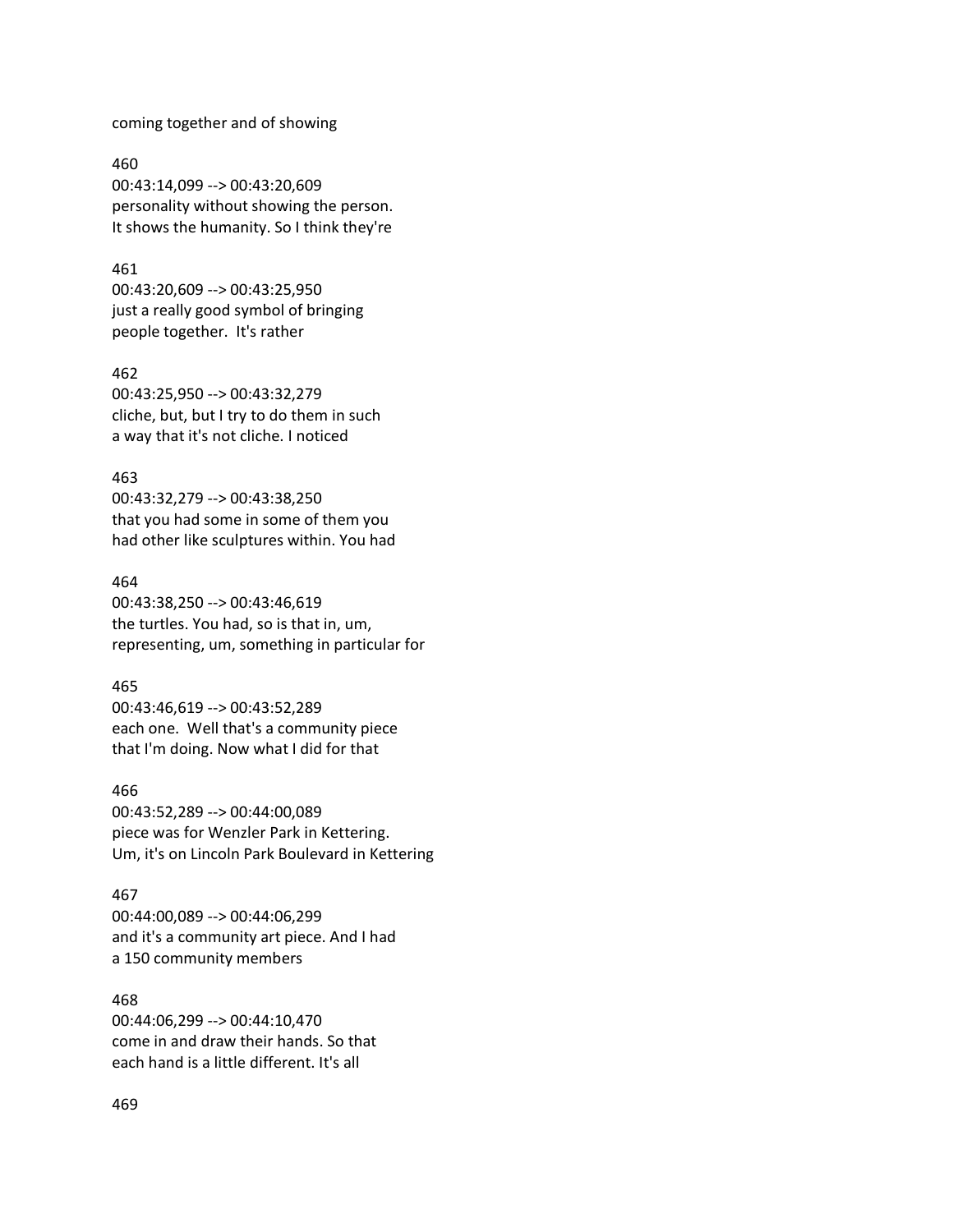00:44:10,470 --> 00:44:14,369 similar, but it's a little different. You know, different sizes, a little bit

470 00:44:14,369 --> 00:44:19,980 different shapes. Yet, yet it speaks to the universality of all of us. You know,

471 00:44:19,980 --> 00:44:24,930 they all have five fingers, you know, or a thumb and four fingers. But, but then

472 00:44:24,930 --> 00:44:29,460 I had each person draw a symbol that represented something about them and so

473 00:44:29,460 --> 00:44:32,910 they choose the, they chose those symbols. I didn't choose the symbols that

474 00:44:32,910 --> 00:44:38,339 are inside the hands. That was uniquely personal to them. So the, the series that

475 00:44:38,340 --> 00:44:40,890 I'm working on or the piece that I'm working on which is called the

476 00:44:40,890 --> 00:44:52,300 Friendship Arch. It's an arch--a 16 foot arch by 12 foot. It has a 150 hands on it. Then I have a 140 children's hands that are

#### 477

00:44:52,300 --> 00:44:55,780 going to be on two benches, because their hands are too small to be up on an arch

478 00:44:55,780 --> 00:45:01,780 16 foot from the ground. But they all chose their personal symbol. And so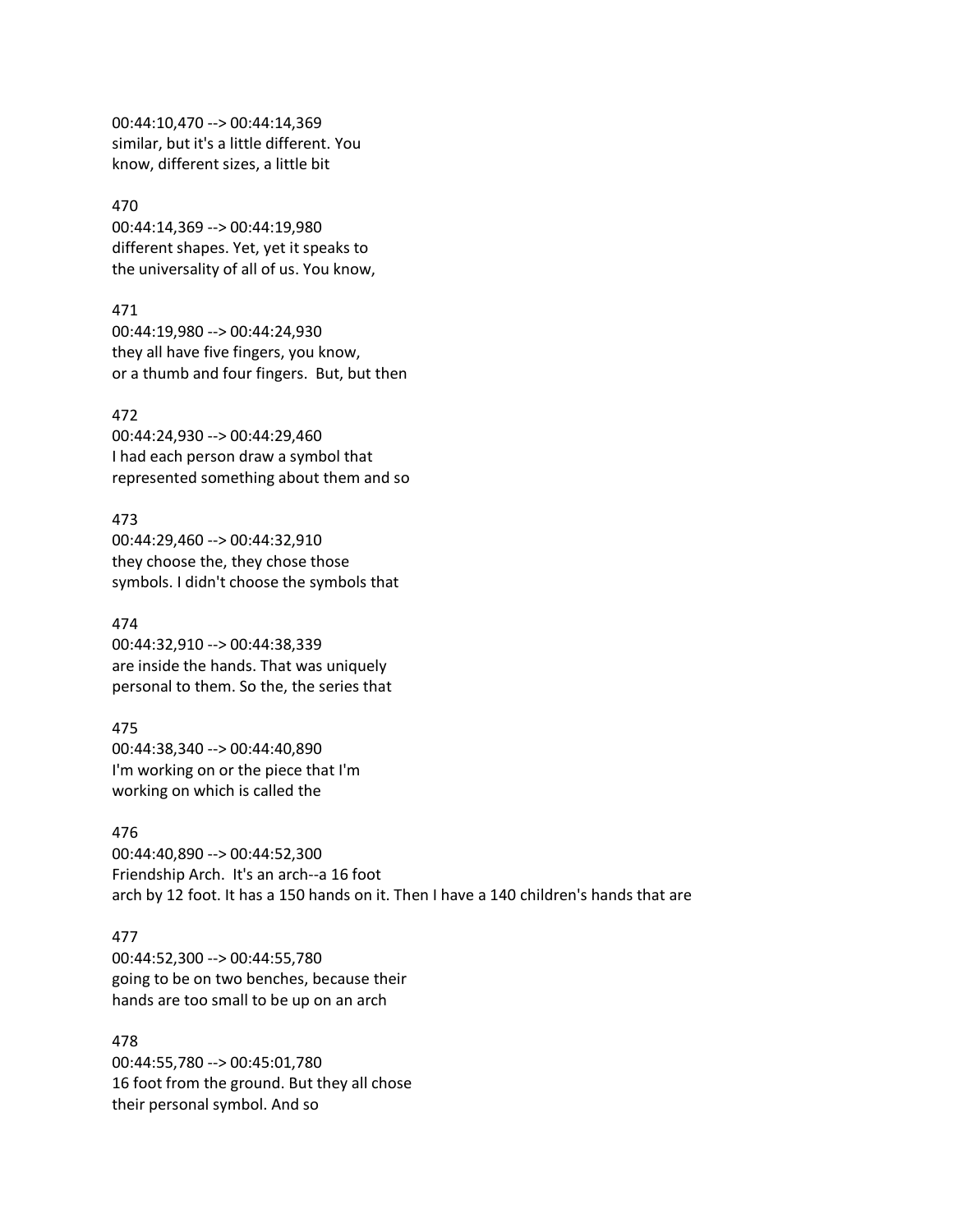# 479 00:45:01,780 --> 00:45:07,810 everyone is different. So that was actually not my, not my choice--a turtle

# 480

00:45:07,810 --> 00:45:11,260 or a.... You know, there's all kinds of symbols--hearts and crosses and money

### 481

00:45:11,260 --> 00:45:16,630 signs and TVs and horses and dogs and cats and all kinds of symbols, but they

### 482

00:45:16,630 --> 00:45:22,260 chose that symbol. That's cut out of the hand. Then those hands that they drew are

### 483

00:45:22,260 --> 00:45:31,300 will be cut out of steel and then they will be used in the art piece. Um, which

# 484

00:45:31,300 --> 00:45:39,340 do you feel is the most compelling, your most compelling piece of artwork. Uh, maybe

# 485

00:45:39,340 --> 00:45:44,020 Filled by Spirit. Filled by Spirit was a installation piece that I did last

### 486

00:45:44,020 --> 00:45:58,060 year. It was a eight-foot tall by 12 foot by maybe 14 foot room that I built out

# 487

00:45:58,060 --> 00:46:03,970 of saplings. My husband and I built this room out of these 40 saplings, and it had

488 00:46:03,970 --> 00:46:10,180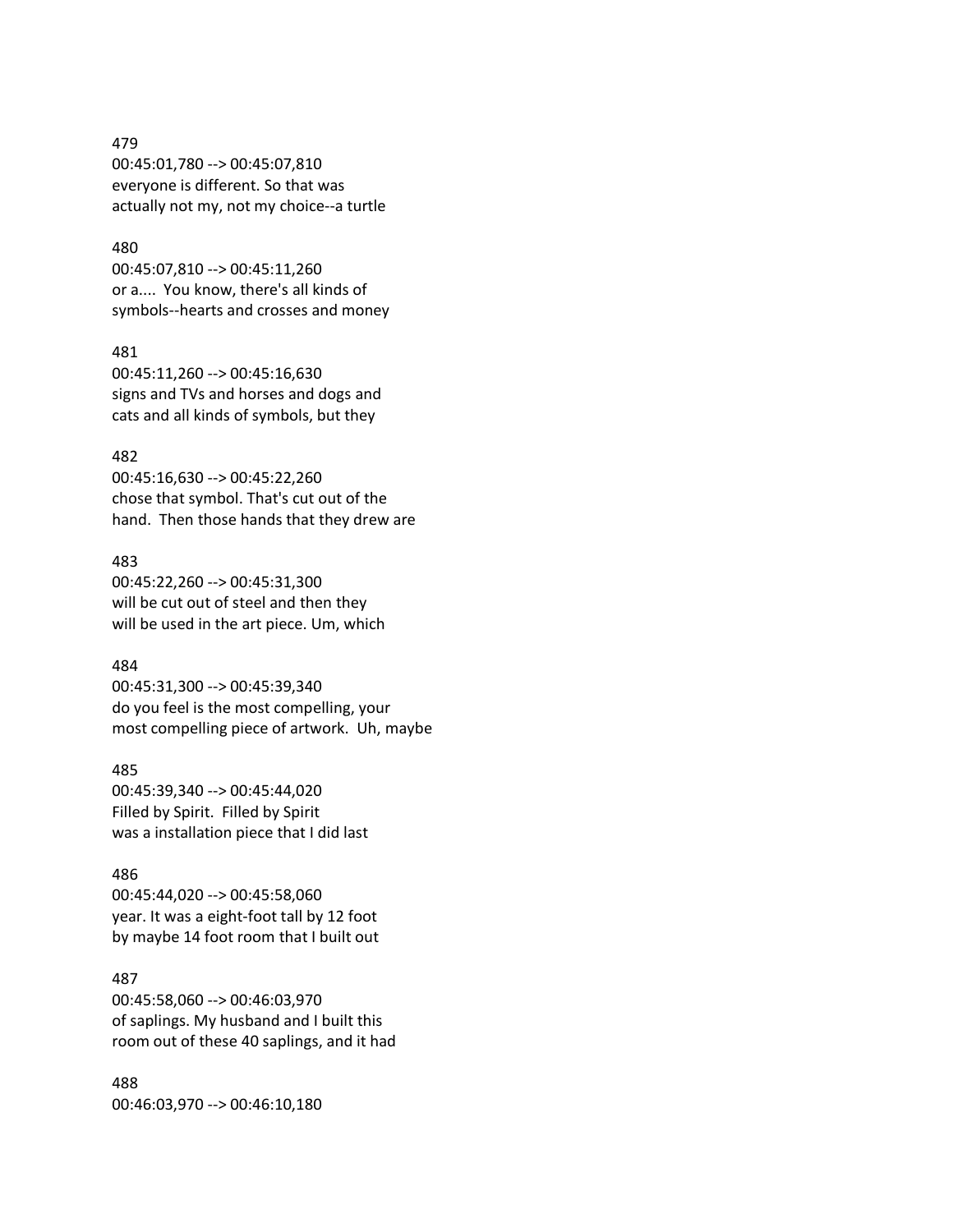a 186 six pots. They were pinch pots. They were all pinch pots.

489 00:46:10,180 --> 00:46:14,470 There were all different shapes and different sizes. They hung and those

#### 490

00:46:14,470 --> 00:46:19,930 in that room full of these tree limbs and you could walk through it. So it was

491

00:46:19,930 --> 00:46:25,540 as if every pot was a vessel and they were and it was like every pot was a

### 492

00:46:25,540 --> 00:46:31,090 human, a human vessel and it was waiting to be filled by the spirit. So I think

### 493

00:46:31,090 --> 00:46:41,050 that was a compelling piece. Um, I would like to go to your your gallery in a

#### 494

00:46:41,050 --> 00:46:46,750 second to kind of tape this, but I would like for you to tell me a little bit

# 495

00:46:46,750 --> 00:46:52,720 more about that sculpture that you have in your gallery that has this lady with

#### 496

00:46:52,720 --> 00:46:59,020 the tongue out and someone's running on. We are in

### 497

00:46:59,020 --> 00:47:04,300 the studio and can you explain to us a little bit about. Well this is the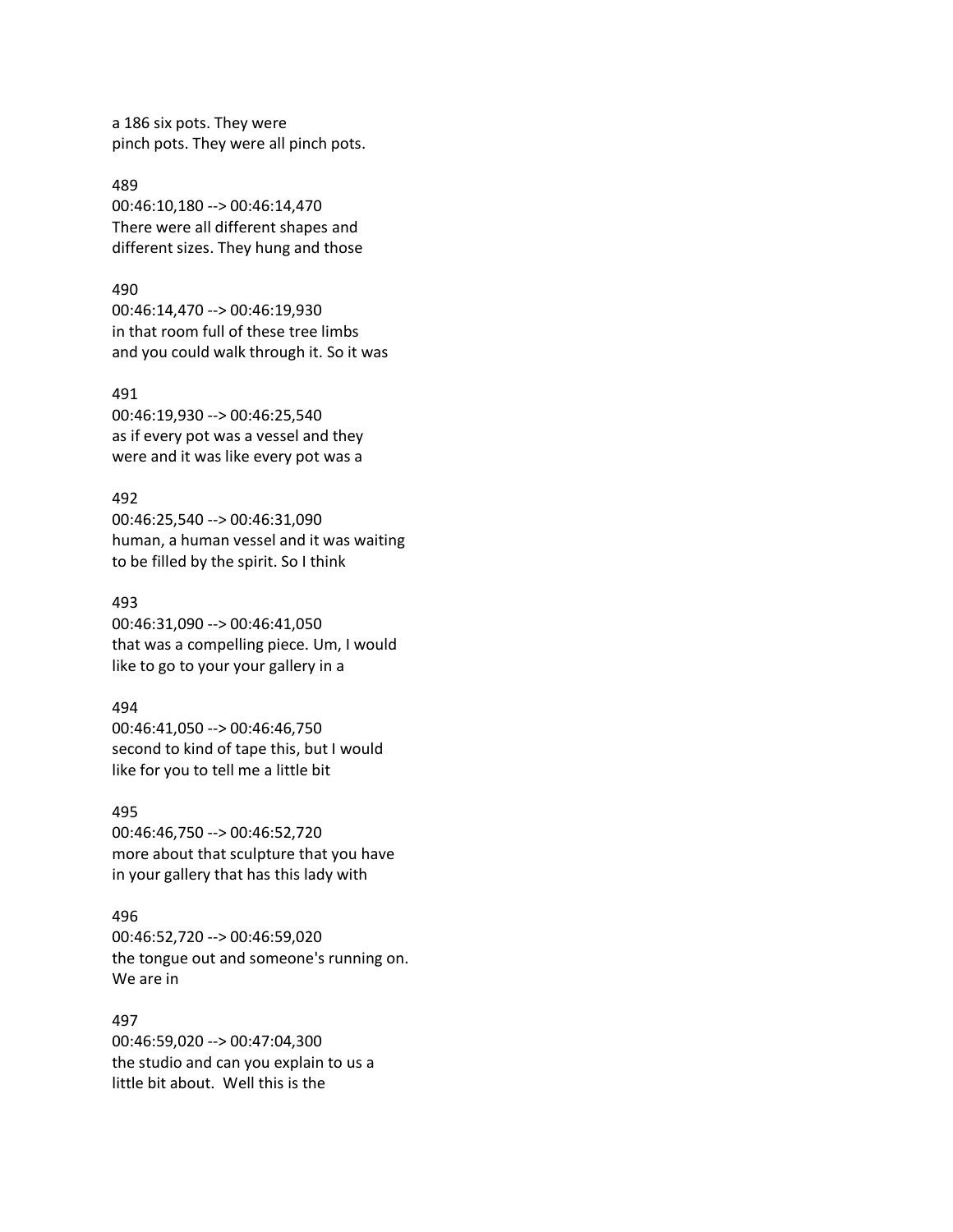498 00:47:04,300 --> 00:47:08,980 gallery--an art gallery, and this is a combination of my work and the work of

### 499

00:47:08,980 --> 00:47:13,360 Bob Coates, who is my art partner, and he and I showed together a lot. A lot of

### 500

00:47:13,360 --> 00:47:17,620 times sculptors show together simply because it's too heavy to do it by

# 501

00:47:17,620 --> 00:47:21,970 yourself so we team up, we partner up. And we've been, we've been working together

502 00:47:21,970 --> 00:47:28,450 for about 10 or 12 years so it's a long-term partnership. But these, this

### 503

00:47:28,450 --> 00:47:34,120 gallery is our, um, this is where we store our work. We show things here. We have

### 504

00:47:34,120 --> 00:47:37,870 people come by appointment,t but then we will take things from here to our art

#### 505

00:47:37,870 --> 00:47:48,190 exhibitions. And one of the pieces that I would like you to explain is this one

# 506

00:47:48,190 --> 00:47:54,270 here that I saw the last time and I thought it was really compelling. I love

# 507

00:47:54,270 --> 00:48:01,330 the person just kind of running out on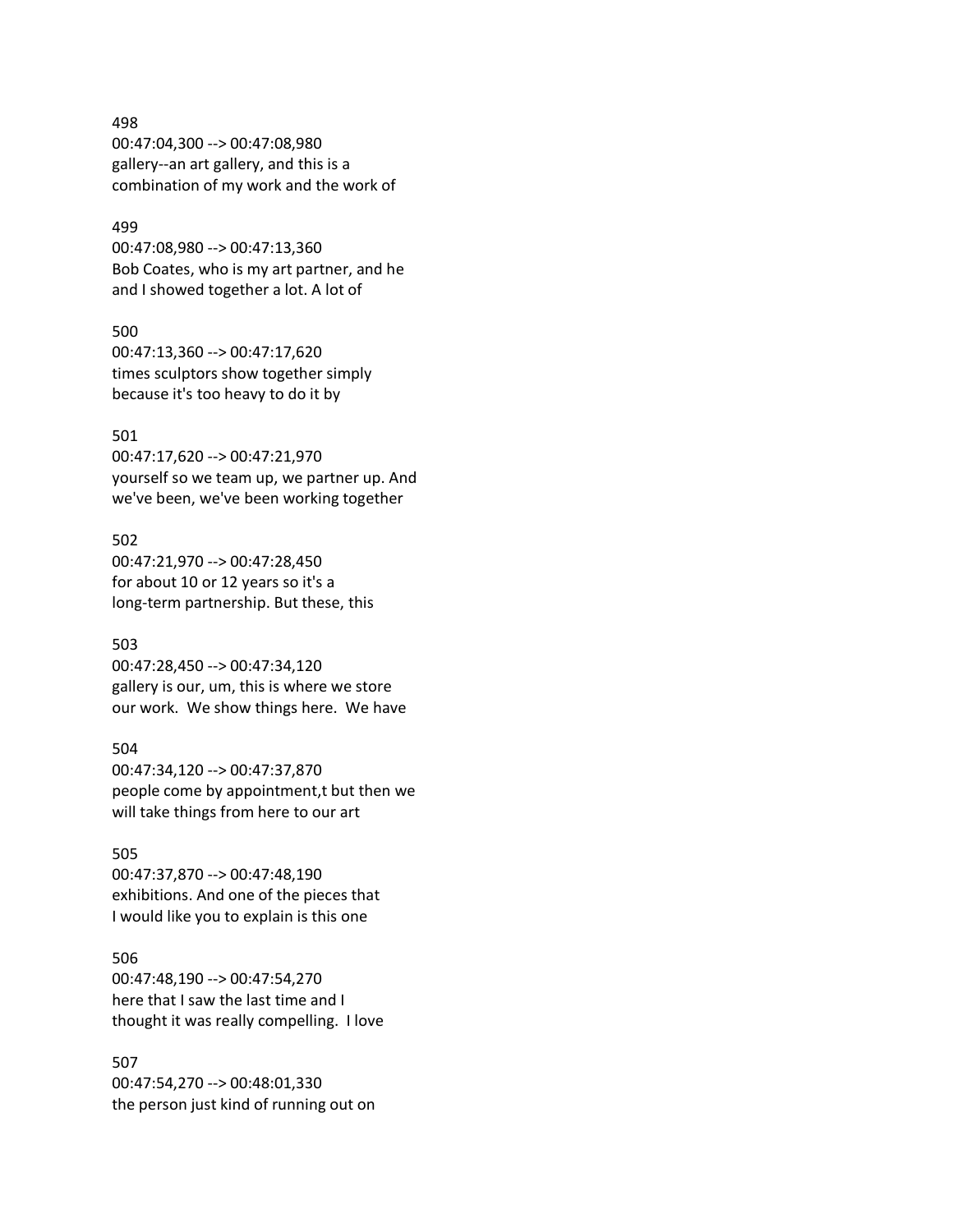the tongue so can you please tell us.

508 00:48:01,330 --> 00:48:07,780 Yeah. The title and um and explain a little bit about it. Sure. This is

509 00:48:07,780 --> 00:48:12,430 basically kind of a self-portrait perhaps, and it's called the Long Journey

510 00:48:12,430 --> 00:48:17,590 or the Long Story. And, ah, what she's doing is she's telling the story of her life.

511 00:48:17,590 --> 00:48:24,850 This is, this is my projection of me going out into the world and seeking

512 00:48:24,850 --> 00:48:32,590 adventure and doing all these different things. And, um, so, so, um, the tongue. She's speaking.

513 00:48:32,590 --> 00:48:36,970 She's speaking the story. She's telling the story. So it's called the Long Journey

514 00:48:36,970 --> 00:48:41,500 or the Long Story. And I feel like life is a journey, and it's a story. Every

515 00:48:41,500 --> 00:48:46,570 person has a story. So, that was what I did. I created this in bronze and then I

516 00:48:46,570 --> 00:48:54,550 I created the little person and then the tongue and then the bust. And I welded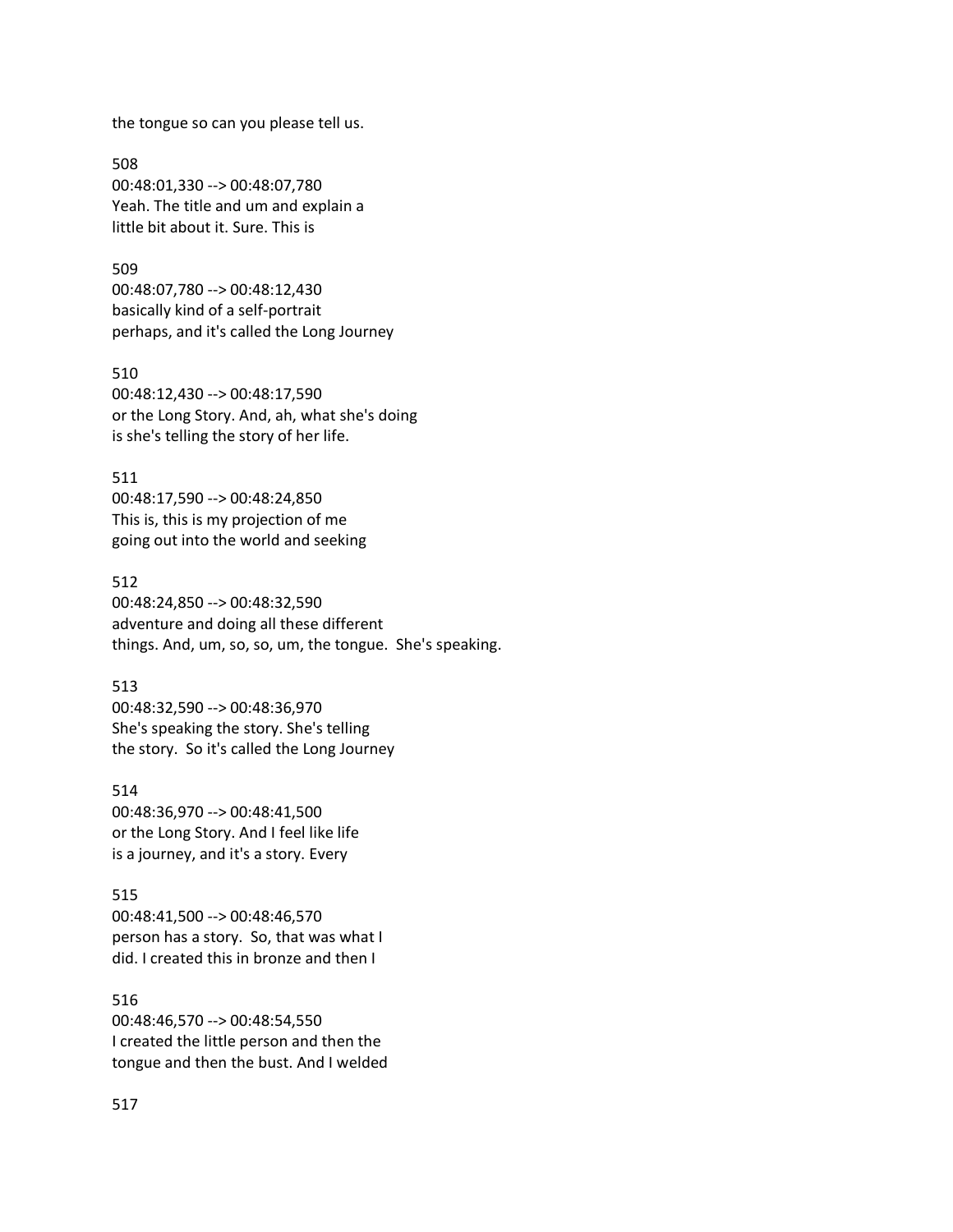00:48:54,550 --> 00:49:00,580 the tongue into it and then the person is welded on as well. So, um, so that's this

518 00:49:00,580 --> 00:49:08,830 piece. Okay. Um and I'm going to move on to this side over here. Okay. Because your

519 00:49:08,830 --> 00:49:13,480 totem poles intrigue me as well and I would like for you to talk a

520 00:49:13,480 --> 00:49:17,260 little bit about that. Sure. I've been doing a series of totems. I really love

521 00:49:17,260 --> 00:49:22,630 totems. I love the stacking. I love the different materials. I love to combine

522 00:49:22,630 --> 00:49:32,530 found objects. Um, so the totem are, and I love old wood. Um, so, so the barn beams, the

523 00:49:32,530 --> 00:49:38,920 cherry, and then this is clay. Um, they remind me of human beings and that human spirit. Um,

524 00:49:38,920 --> 00:49:45,609 and they take on this personality of their own.This one is clay, brass and

525 00:49:45,609 --> 00:49:54,900 steel. Ah, this one has a clay piece. Ah, so, um, they seem like people to me. Like individuals

526 00:49:54,900 --> 00:50:01,059 that have their own kind of spiritual identity. So I often work in threes. I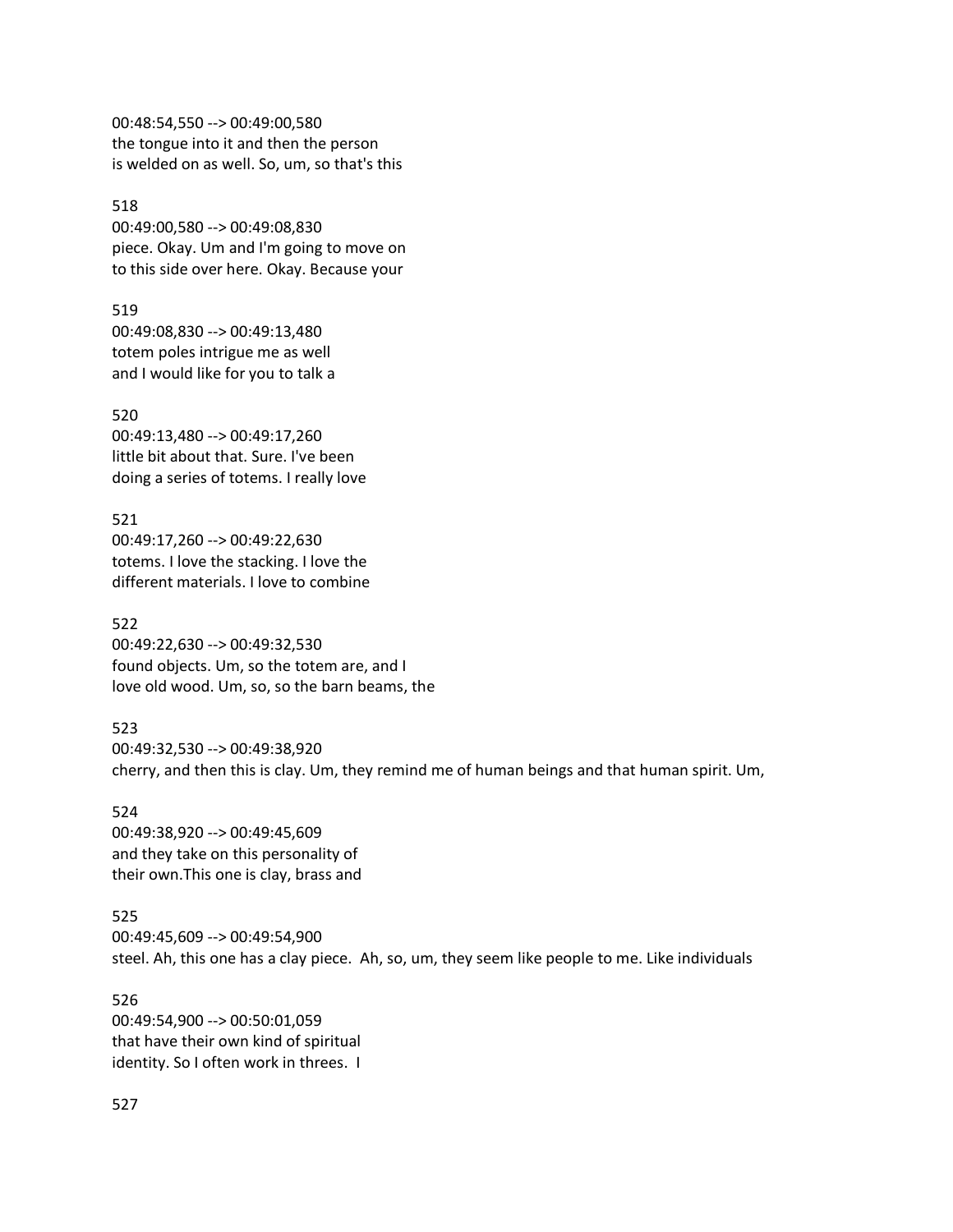00:50:01,059 --> 00:50:06,520 like to work in threes and fives and sevens. Um, I just like the balance very much.

# 528

00:50:06,520 --> 00:50:15,640 So that's what the totems are. And then, um, I have another piece that I liked from

### 529

00:50:15,640 --> 00:50:20,740 last time that we were here was this one that is back here. This little wood piece?

### 530

00:50:20,740 --> 00:50:27,099 Yes. I've did this very long ago. This is probably 30 years old. Um, I was learning

### 531

00:50:27,099 --> 00:50:32,770 to carve wood and I like the biomorphic shapes. I love this and I was really

#### 532

00:50:32,770 --> 00:50:38,220 working on this negative face. This negative shape in here and making that

### 533

00:50:38,220 --> 00:50:46,329 exciting and interesting. So it was just two pieces of wood. They were. it was a box

#### 534

00:50:46,329 --> 00:50:53,589 that I found and I took apart the box and used the two side pieces. So it's

# 535

00:50:53,589 --> 00:51:00,700 just a very simple group of shapes textures and designs. Also is carved on

### 536

00:51:00,700 --> 00:51:07,119 the both sides. It seems to have like a life of its own. Even when you turn it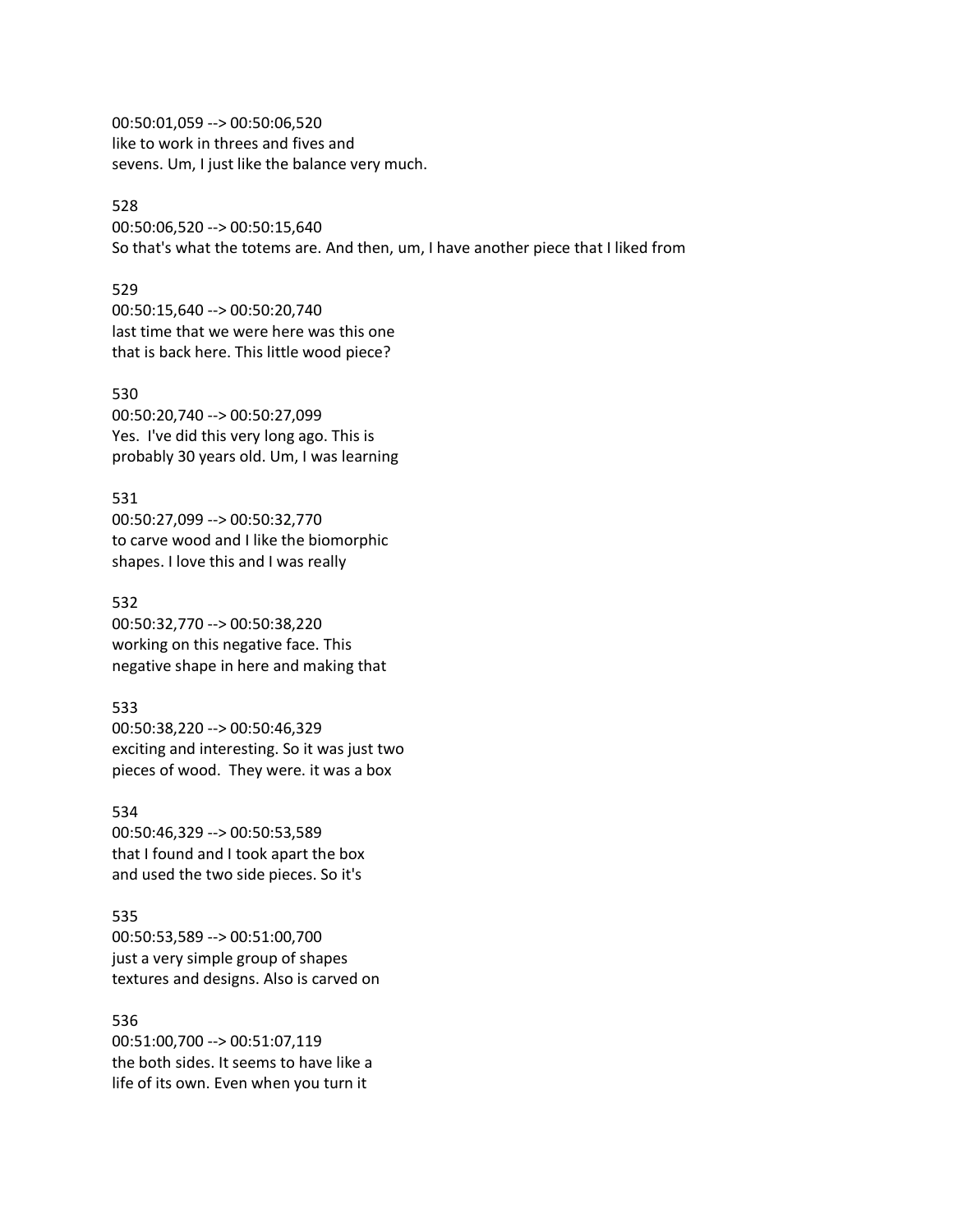537 00:51:07,119 --> 00:51:18,789 around. It's really cool. Thank you. I like it very much. Um, you've received a lot of

#### 538

00:51:18,789 --> 00:51:24,530 awards. Ah, which one is the most special to you and...

539 00:51:24,530 --> 00:51:32,780 Oh my. Oh my. They're all really special. I'm so. I'm honored. I feel a little, you know, I'm

540 00:51:32,780 --> 00:51:36,740 grateful that people think what I'm doing special. Most of them are for the

541 00:51:36,740 --> 00:51:40,460 REACH Across Dayton Project which I'm very honored to have been doing for the

542 00:51:40,460 --> 00:51:46,730 past 18 years. Um, I felt, I felt really special that I've been given the

543 00:51:46,730 --> 00:51:52,850 opportunity and the and the and the interest and the wherewithal to bring people

544 00:51:52,850 --> 00:52:01,730 together. And, um, I don't know. They just all really just really wonderful. The NCCJ

545 00:52:01,730 --> 00:52:10,390 award was really special. The Kentucky Colonel Award was really special. Um, I

546 00:52:10,390 --> 00:52:17,570 don't know. I mean I just. I don't. I'm just grateful for all of them. I don't

547 00:52:17,570 --> 00:52:21,980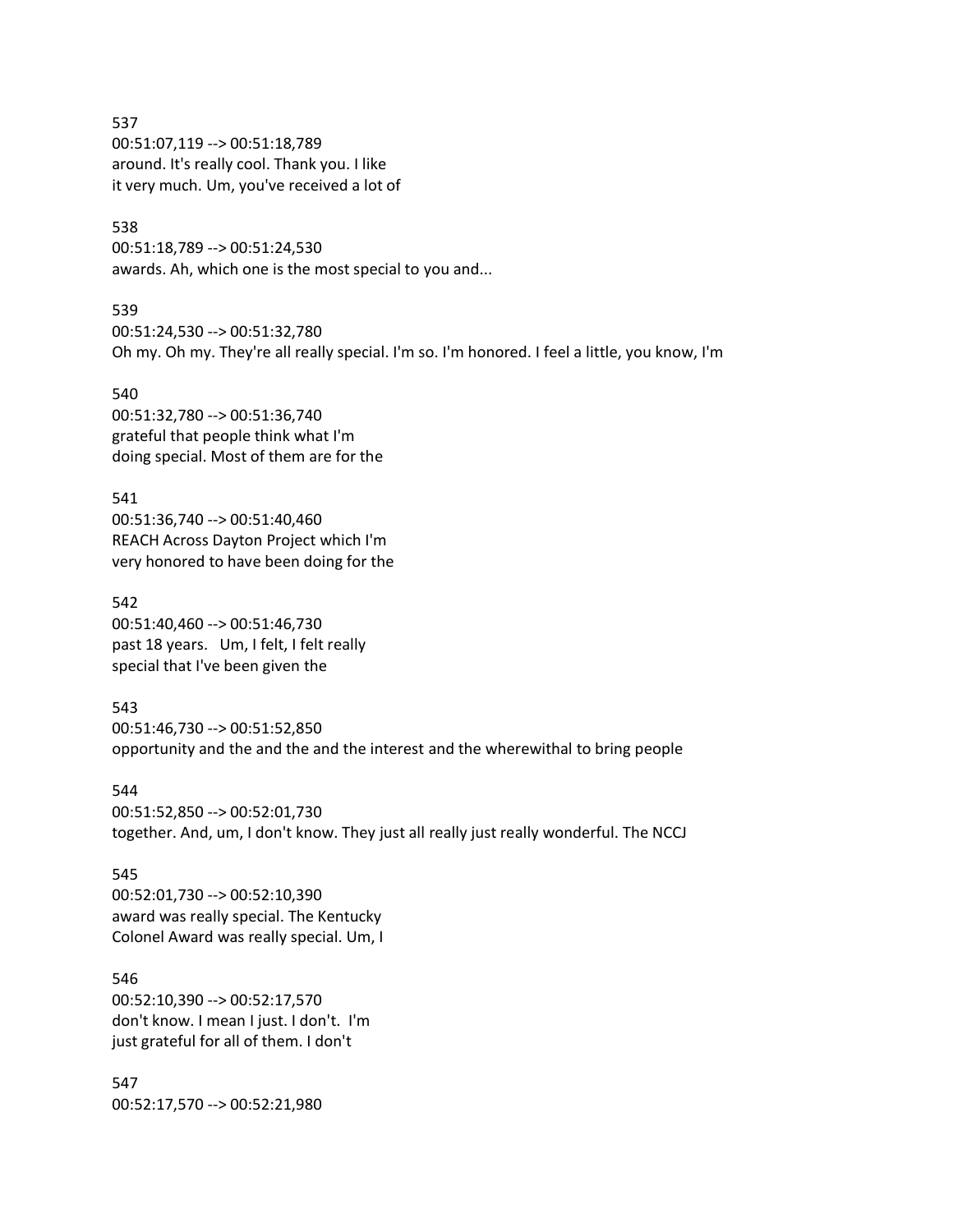have one. I mean I just feel a little flattered and a little uncomfortable. You

548 00:52:21,980 --> 00:52:25,610 know what I mean? I mean I don't do it for rewards. I don't do what I do for

#### 549

00:52:25,610 --> 00:52:32,570 rewards. It's nice to be honored and it's nice to be acknowledged. Um, but there's a

### 550

00:52:32,570 --> 00:52:37,310 lot of other people who deserve. It's just as much acknowledgement as I get or

### 551

00:52:37,310 --> 00:52:39,320 more and they don't get acknowledged. So sometimes that bothers me you know. You

#### 552

00:52:41,600 --> 00:52:45,260 know mean? There are more lots of worthy people out there doing lots of work. The

#### 553

00:52:45,260 --> 00:52:50,950 heroes are basically unsung, and, and so

#### 554

00:52:51,460 --> 00:52:58,100 maybe I can share some of my awards with them, you know. So um let's put it this

## 555

00:52:58,100 --> 00:53:05,690 way, which one was one of those awards that you were not expecting and that you

# 556

00:53:05,690 --> 00:53:15,170 were completely surprised. The when I was.... Last time I wasn't expecting. I was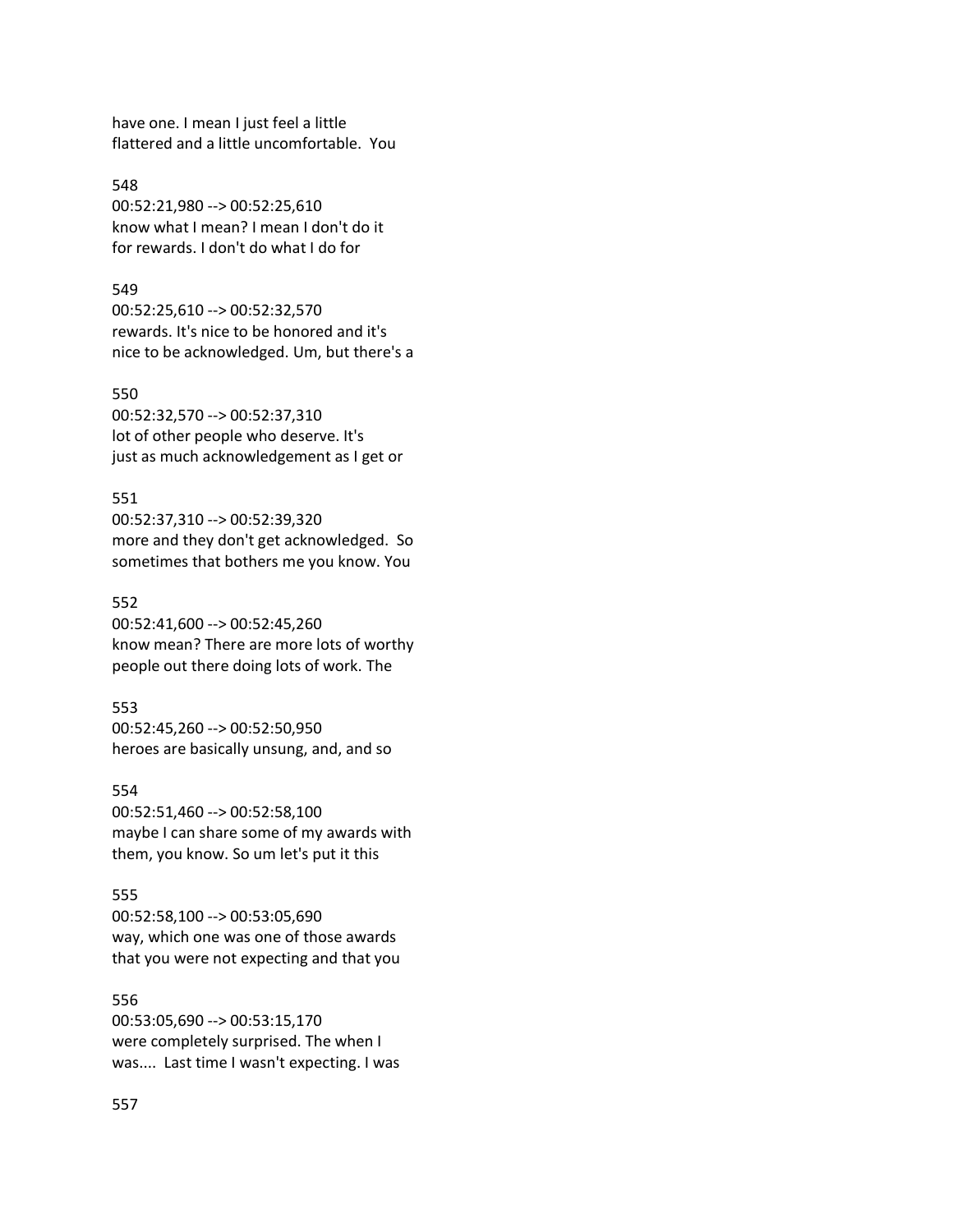00:53:15,170 --> 00:53:21,800 completely surprised. It's like oh my gosh not another one. Um, um, the first award that

# 558

00:53:21,800 --> 00:53:30,920 I got was the the Appalachian Award that the Our Common Heritage gave me--the Kentucky

#### 559

00:53:30,920 --> 00:53:37,770 Colonel Award--back oh, back in 1990 four, three ,or five or something and I was

### 560

00:53:37,770 --> 00:53:43,710 just totally shocked. I had not a clue and, and then when I got Innovator of the

### 561

00:53:43,710 --> 00:53:50,180 Year, I had not a clue I had even been submitted for that award. And I was just

#### 562

00:53:50,180 --> 00:54:02,490 amazed. Um, um, then I was submitted for Innovator or no Top Ten Women, and I had

#### 563

00:54:02,490 --> 00:54:07,619 not a clue. I mean, it was like are you sure and why are you.... Anyway it was very nice

# 564

00:54:07,619 --> 00:54:22,619 and very special all those awards but..... Um, I feel that as people when we leave this

### 565

00:54:22,619 --> 00:54:29,700 earth we all want to be remembered as something, um, or for something special. What,

### 566

00:54:29,700 --> 00:54:35,250 what do you want to be remembered most for well. I'd like to leave the world a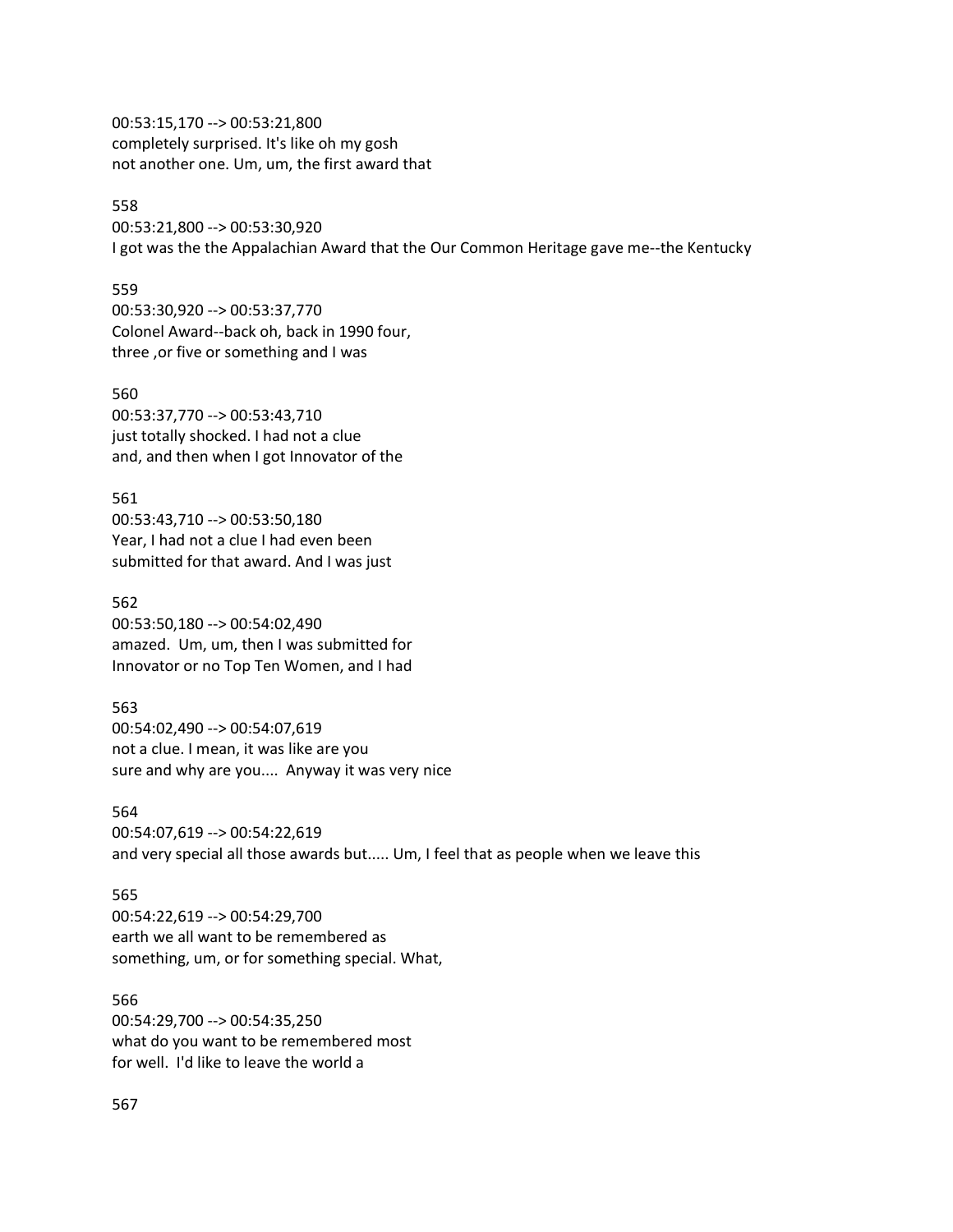00:54:35,250 --> 00:54:42,660 better place than where I found it. Um, and that's really important for me. I love my

568 00:54:42,660 --> 00:54:46,530 art and I want to make art in my retirement and make a lot of art and I'd

569 00:54:46,530 --> 00:54:50,160 like to be known as an artist but I'd also like to be known as a peacemaker

#### 570

00:54:50,160 --> 00:54:57,450 and an educator and a person who brought people together, and um, and who made the

#### 571

00:54:57,450 --> 00:55:01,619 world a better place. I mean that's really what I would like. Okay this is

#### 572

00:55:01,619 --> 00:55:06,869 another piece by Ms. Little. Well this represents, this basket represents the earth and I think vessels

### 573

00:55:06,869 --> 00:55:10,290 and baskets and pots. It's why I'm so attracted to vessels. But this is

### 574

00:55:10,290 --> 00:55:16,680 called My Mother's, My Mother's Babies and in these are soldiers fighting. One, one

### 575

00:55:16,680 --> 00:55:21,660 war against another war and then these are, these are the babies of the earth.

576

00:55:21,660 --> 00:55:27,480 And so, so what it really is, is they're all their mothers' babies. The mothers'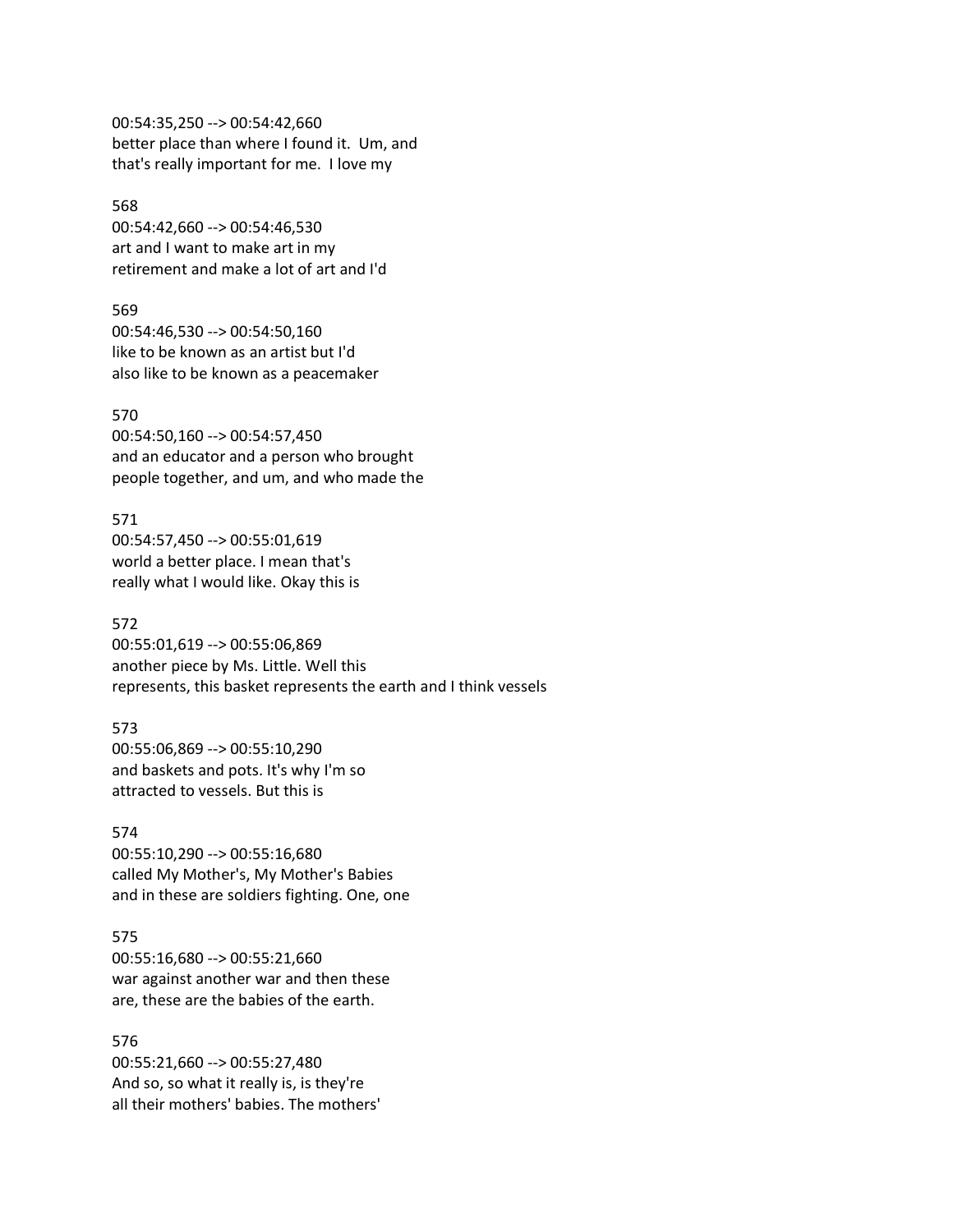577 00:55:27,480 --> 00:55:31,380 children are in here and these are still yet the mothers' children. So on the

### 578

00:55:31,380 --> 00:55:36,000 inside, we try to protect the world and then we fight. But still yet were the

579

00:55:36,000 --> 00:55:43,140 earth. This is the earth. These are the Mother Earth's babies. That's so cool. So

580

00:55:43,140 --> 00:55:47,470 that's this piece. I did this piece right after we started

581 00:55:47,470 --> 00:55:54,850 the war in Iraq. Was that something that I really impacted you. Is it the first

582 00:55:54,850 --> 00:56:02,970 war that were talking or the second. You know, I'd have to see if it's dated. Um, um,

583 00:56:02,970 --> 00:56:10,359 I'm not sure. The first war probably. War impacts me a lot because I grew up

#### 584

00:56:10,359 --> 00:56:15,010 during the Vietnam War and lost a lot of loved ones and friends and my husband's

### 585

00:56:15,010 --> 00:56:22,150 event on veteran. So, so I just feel like it so futile and so wasteful. And so no

586 00:56:22,150 --> 00:56:27,730 matter what, it just doesn't accomplish very much. It doesn't accomplish what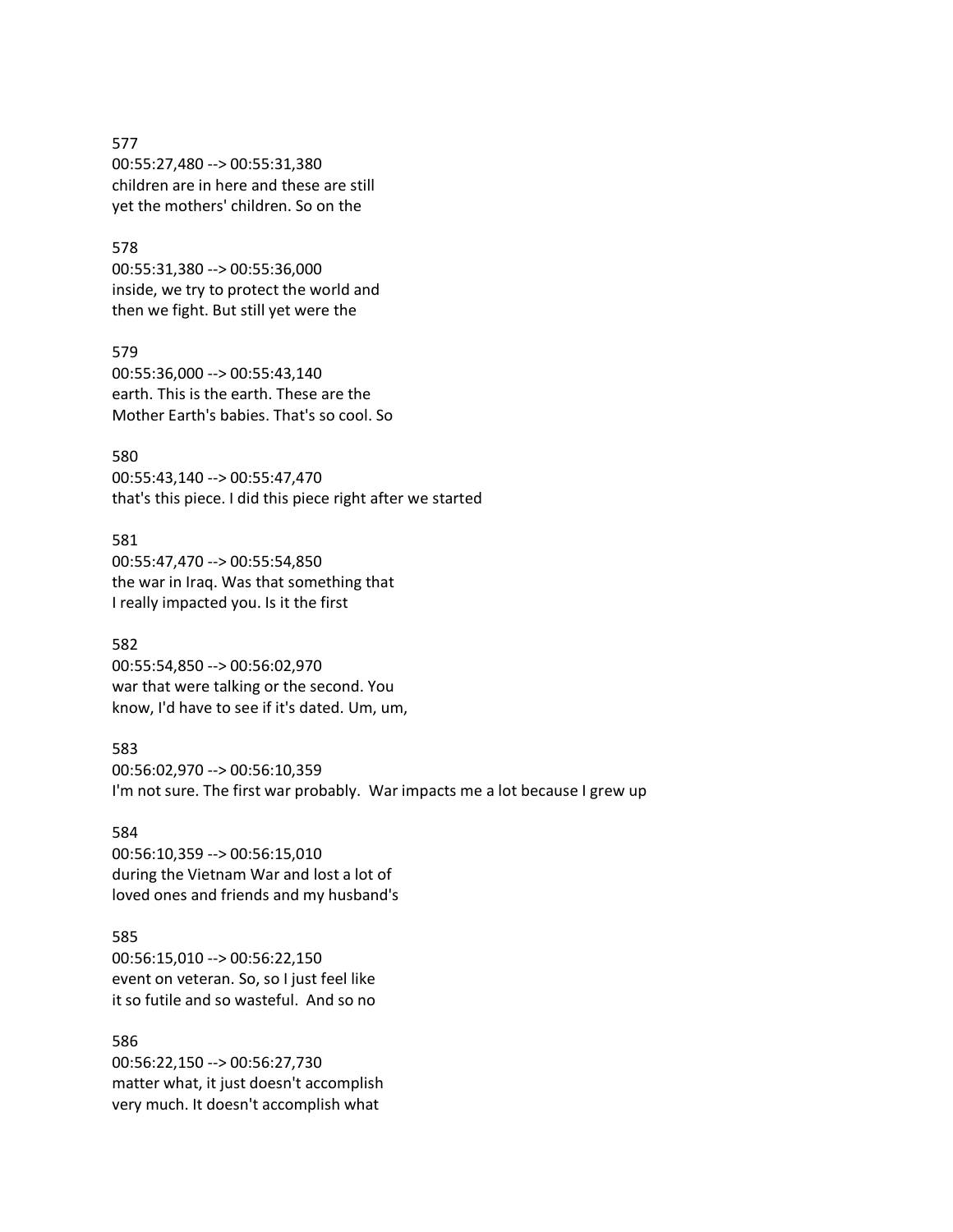587 00:56:27,730 --> 00:56:32,980 maybe mediation or sitting down and talking. Talking can accomplish. Usually it's

# 588

00:56:32,980 --> 00:56:41,470 about power and it's about commodities or resources. And um, and it destroys a lot

### 589

00:56:41,470 --> 00:56:50,080 of people's lives. So that's what caused this piece. This is called Lady Balzac

### 590

00:56:50,080 --> 00:56:56,200 or Homage to Rodan. Um, and it's based after the sculpture of Balzac by Rodan. I

591 00:56:56,200 --> 00:57:00,730 felt like there needed to be a female Balzac. They're just a very strong female.

# 592

00:57:00,730 --> 00:57:07,720 It's made out of concrete--cement. And it weighs, it's done over chicken wire. It

593

00:57:07,720 --> 00:57:13,930 weighs about 200 pounds, um, and it stands all about five foot tall. But it's a

# 594

00:57:13,930 --> 00:57:19,630 female figure, just a very powerful strong woman. And I think that's what I'm

# 595

00:57:19,630 --> 00:57:26,430 interested in and a lot of my work is that strength not the, not the Hollywood

596

00:57:26,430 --> 00:57:32,410 characterization of women, but of real women. And to me she's a rea,l she has the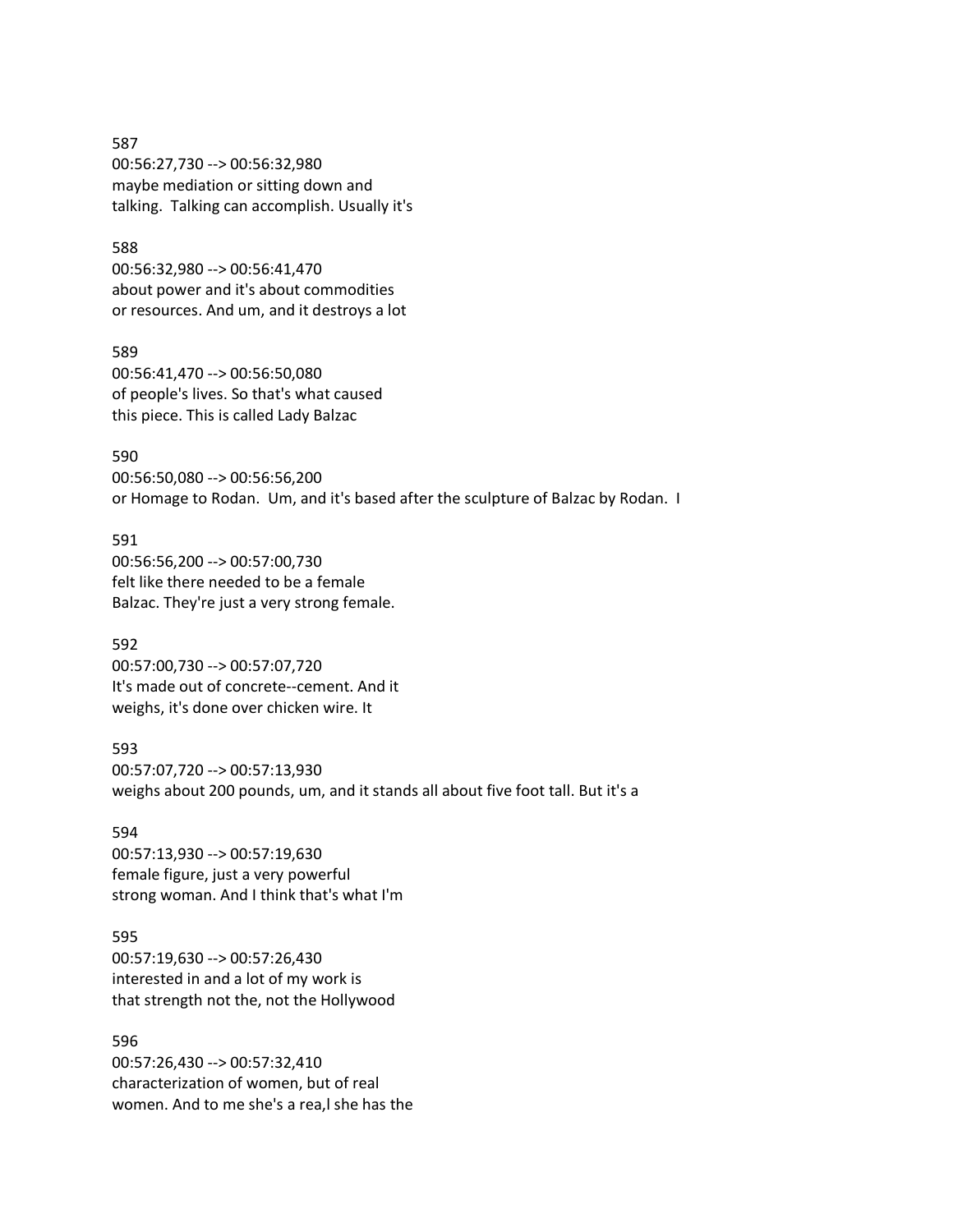597 00:57:32,410 --> 00:57:39,160 shape of a real woman. So she's, so it's Homage to Rodan. Do you, do you feel that

# 598

00:57:39,160 --> 00:57:47,800 you are a strong woman. I feel that I try to be. Not every day certainly, but, but I

### 599

00:57:47,800 --> 00:57:54,580 I feel like that in our culture we're told a certain thing about women that's

### 600

00:57:54,580 --> 00:57:58,880 not true. And a lot of women buy into--oh I'm not good enough

# 601

00:57:58,880 --> 00:58:03,259 because I'm not a toothpick blonde. You know, I don't have the clothes. I don't

#### 602

00:58:03,259 --> 00:58:08,119 have the looks and that's not really what life is about. It's about being who

### 603

00:58:08,119 --> 00:58:12,829 we are as individuals and and knowing who we are and and celebrating that

#### 604

00:58:12,829 --> 00:58:19,430 strength of that beauty. Okay, this was Balancing Act. This is the story of my

# 605

00:58:19,430 --> 00:58:25,849 life. Life is a balancing act. So here I am up on stilts and I am walking down

### 606

00:58:25,849 --> 00:58:31,160 the road. One stilt is on one side of the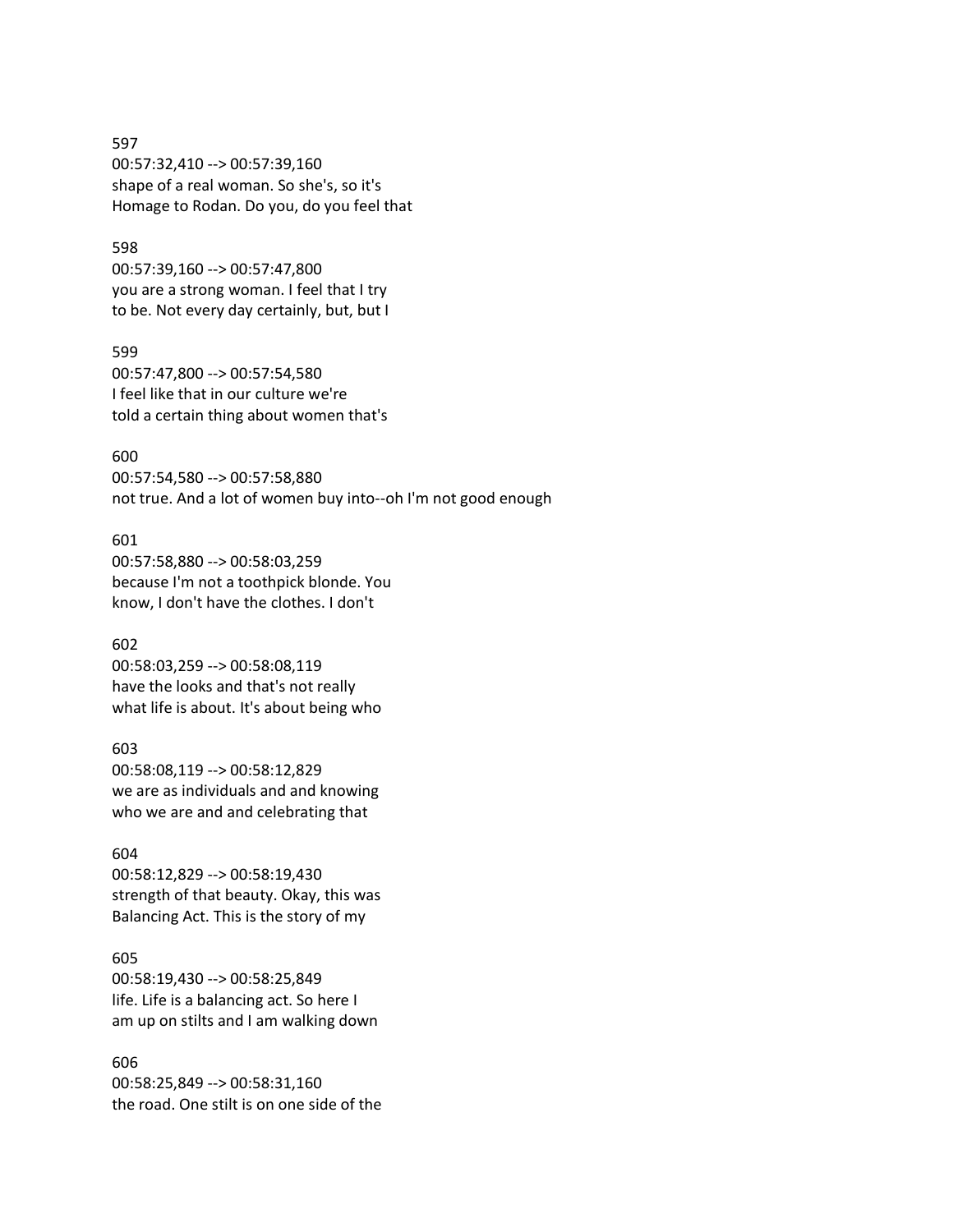road. One stilt is on the other side of

607 00:58:31,160 --> 00:58:38,680 the road, because I have to stay in balance. And, and so here I am

608 00:58:38,680 --> 00:58:47,319 walking along in life. Trying to balance it all and to have it all. To do it all.

609 00:58:47,319 --> 00:58:54,559 Um and that's actually going to be one of my last questions is um.... But since we are

610 00:58:54,559 --> 00:59:01,549 already talking about balancing, um, how do you do it all? I mean you're a professor

611 00:59:01,549 --> 00:59:08,980 at Sinclair Community College. You are, you are the vice president to um, the um,

### 612

00:59:08,980 --> 00:59:16,039 Fairborn Board of Education. Um, you're an artist. How do you, how do you find time

613 00:59:16,039 --> 00:59:21,380 to do your art? How do you balance it all. It's difficult. I generally make art

614 00:59:21,380 --> 00:59:26,420 in the summers and on breaks. I don't make a lot of, I don't make art at all in

615 00:59:26,420 --> 00:59:30,529 January-February when I'm getting ready for REACH Across Dayton very much. I have

616 00:59:30,529 --> 00:59:34,190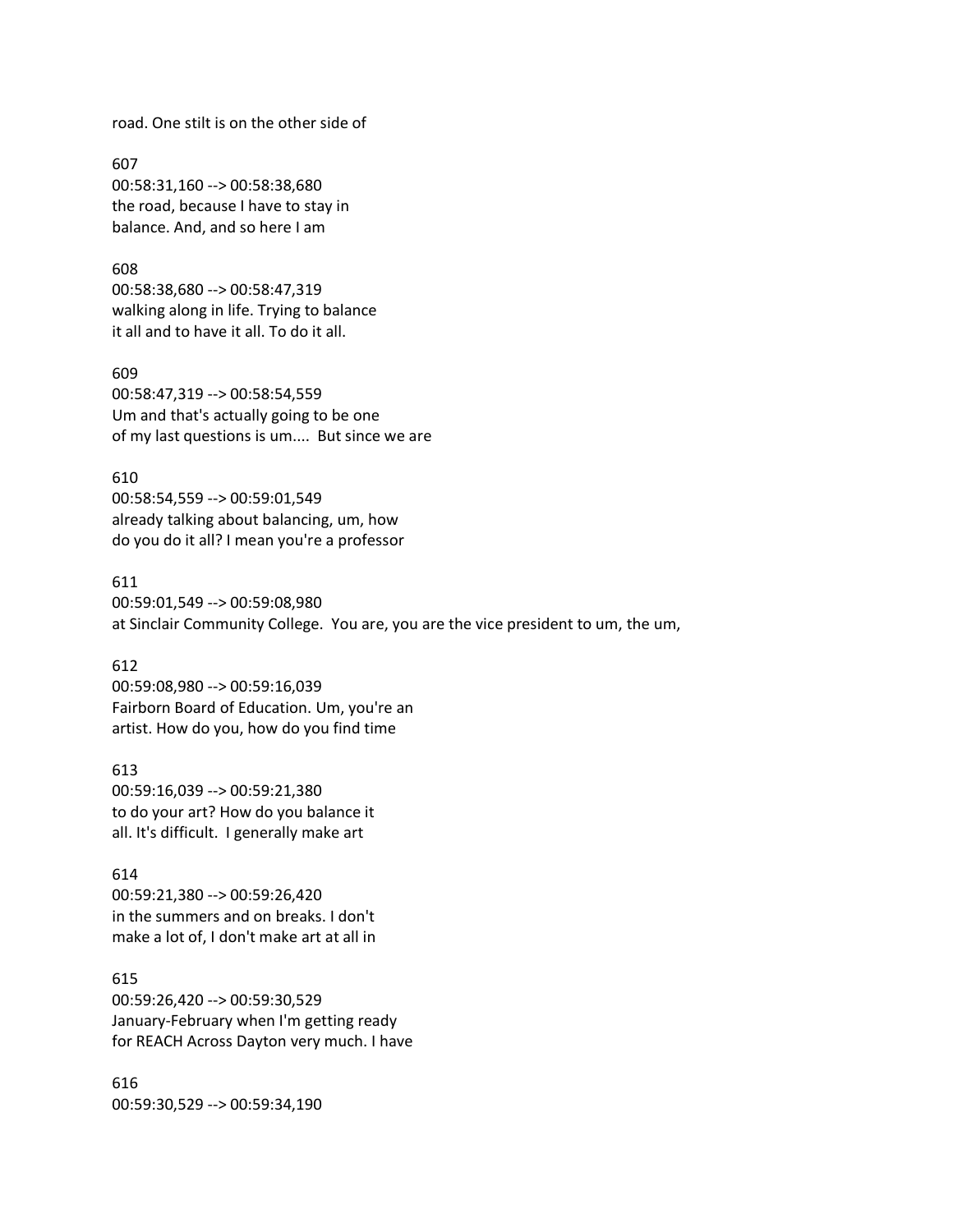this year because of this commission, but, but generally I give everything, I give

617 00:59:34,190 --> 00:59:40,220 everything to REACH for in January-February. Um so, so I kind of have

### 618

00:59:40,220 --> 00:59:44,000 these little peg segments and pockets, you know. The children are raised now.

### 619

00:59:44,000 --> 00:59:48,710 When I was, when I was, when we had our family they were younger, I didn't, I

### 620

00:59:48,710 --> 00:59:54,259 wasn't on the school board. You know, I did, I did work at Sinclair you know I was a

### 621

00:59:54,259 --> 01:00:00,500 professor at Sinclair and I did REACH, but, but I made art less often than I

#### 622

01:00:00,500 --> 01:00:05,190 then I am able to do that. So um, so it's always just this balancing

# 623

01:00:05,190 --> 01:00:08,819 and I can't say that it's always been in balance because it hasn't. You know

### 624

01:00:08,819 --> 01:00:14,400 sometimes I'll make art and forget it and not do other things as much. But, but

# 625

01:00:14,400 --> 01:00:18,660 or I'll get, I'll start teaching and I come home and I'm exhausted because I